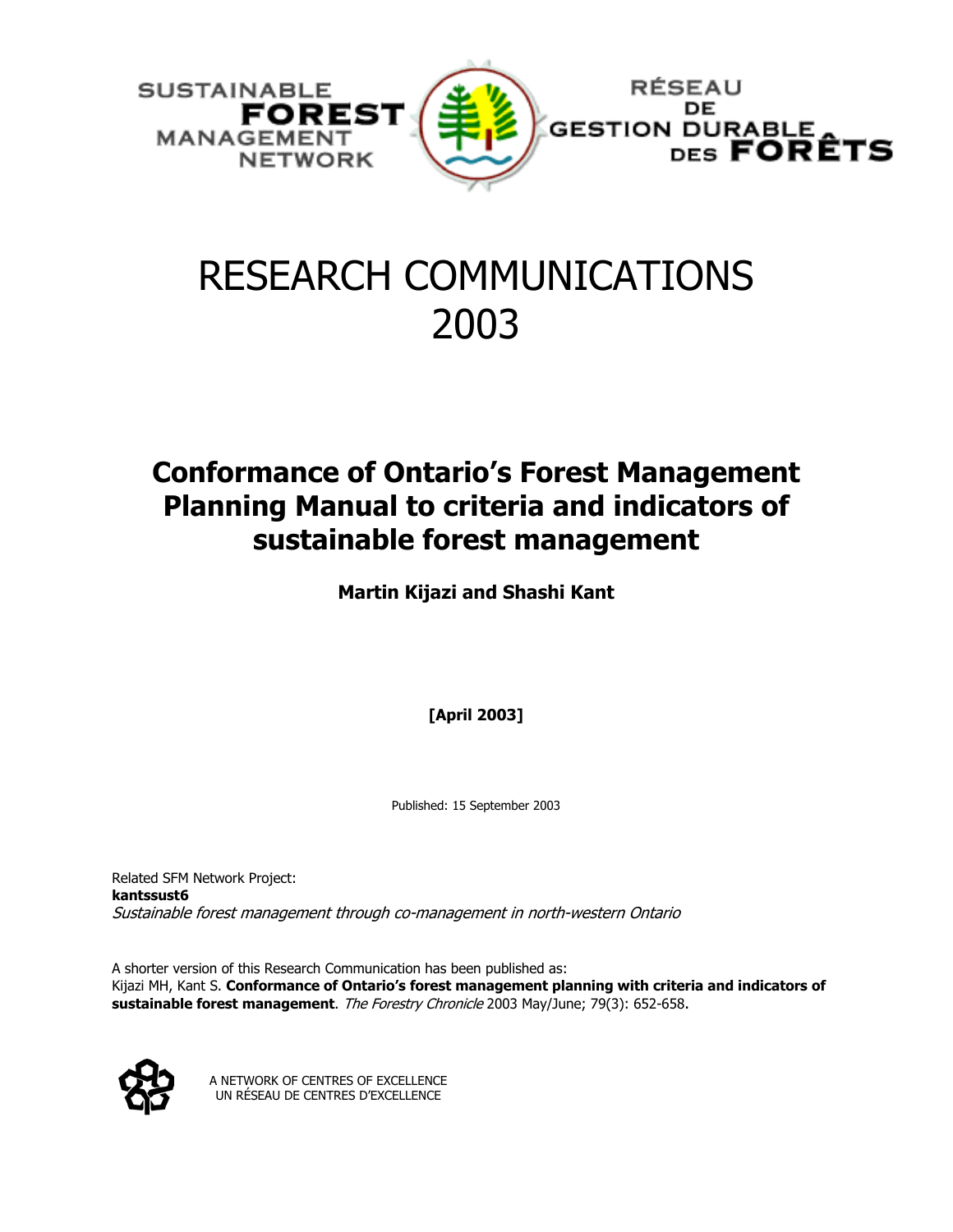# **CONFORMANCE OF ONTARIO'S FOREST MANAGEMENT PLANNING MANUAL TO CRITERIA AND INDICATORS OF SUSTAINABLE FOREST MANAGEMENT**

**WORKING PAPER** 

**By** 

**Martin Kijazi and Shashi Kant Faculty of Forestry University of Toronto**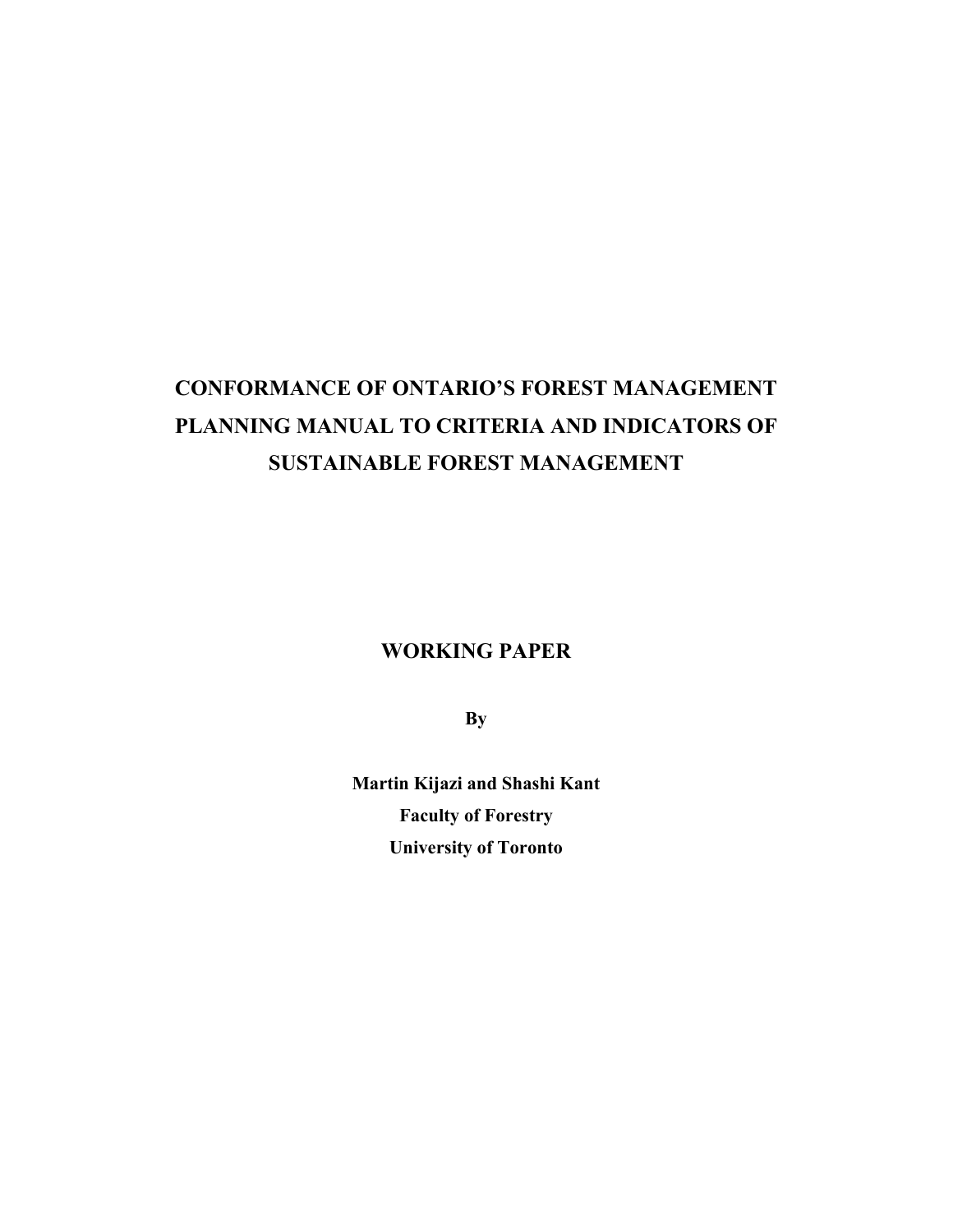# **Abstract:**

Sustainable forest management (SFM) cannot be achieved just by developing national level criteria and indicators  $(C \& I)$ . An understanding of the gaps between existing forest management institutions and  $C \& I$ , at the given level, is critical. Hence, a gap analysis framework is developed, and used to analyze gaps between the Canadian Council of Forest Ministers C & I and the provisions of the Forest Management Planning Manual (FMPM) for Ontario's Crown forests. The examination is aimed to establish gaps and highlight forest management planning aspects requiring gap-bridging interventions at the forest management unit (FMU) level. The three levels (parts) of the FMPM - Management Planning, Annual Operations, and Reporting  $\&$  Monitoring – are examined. Gaps are categorized in three groups – major, intermediate, and minor gaps. Major gaps are recorded for 5 out of 22 elements of the CCFM C & I framework, and these gaps indicate inadequate prescriptions for the corresponding elements at all the three levels. Minor gaps are also recorded for 5 elements, and these gaps indicate inadequate prescriptions at the monitoring level. Intermediate gaps are recorded for 11 elements, and depending on the specific element and indicator, inadequacy of prescriptions may only be for operations, reporting & monitoring, or may also include the planning level. On the basis of the gap-category of the majority of the elements in a criterion, we are inclined to rank the six criteria in this order - Global Ecological Cycles, Society's Responsibility, Soil and Water Conservation, Multiple Benefits, Biological Diversity, and Ecosystem Productivity (highest to lowest gaps). Hence, reforms in forest management institutions have been good on biological aspects, poor on social aspects, and worst on global ecological cycles. The dominant features of the gap analysis are that none of the six criterion of SFM has been fully incorporated in the FMPM; the Part C (Reporting and Monitoring) has the highest degree and Part A (Plan Contents) has the lowest degree of non-conformity with respect to CCFM C & I framework; at the criterion-level the Global Ecological Cycles has major gaps while three criteria - Soil and Water Conservation, Multiple Benefits, and Society' Responsibility – have intermediate gaps; and the changes in the FMPM have been incremental while the shift in the concept of forest management from Sustained Yield Timber Management to SFM was a drastic change.

**Key words:** Biological diversity, Canadian Council of Forest Ministers, criteria, indicators, institutional arrangements, ecological cycles, forest management planning, multiple benefits, society's responsibility, sustainable forest management.

**Acknowledgments:** Authors are thankful to the Sustainable Forest Management Network (SFMN), Edmonton, Weyerhaeuser Canada, Bowater, KBM, NAFA, NAN, Treaty Council #3, and CFS/NSERC/SSHRC partnership program for financial support.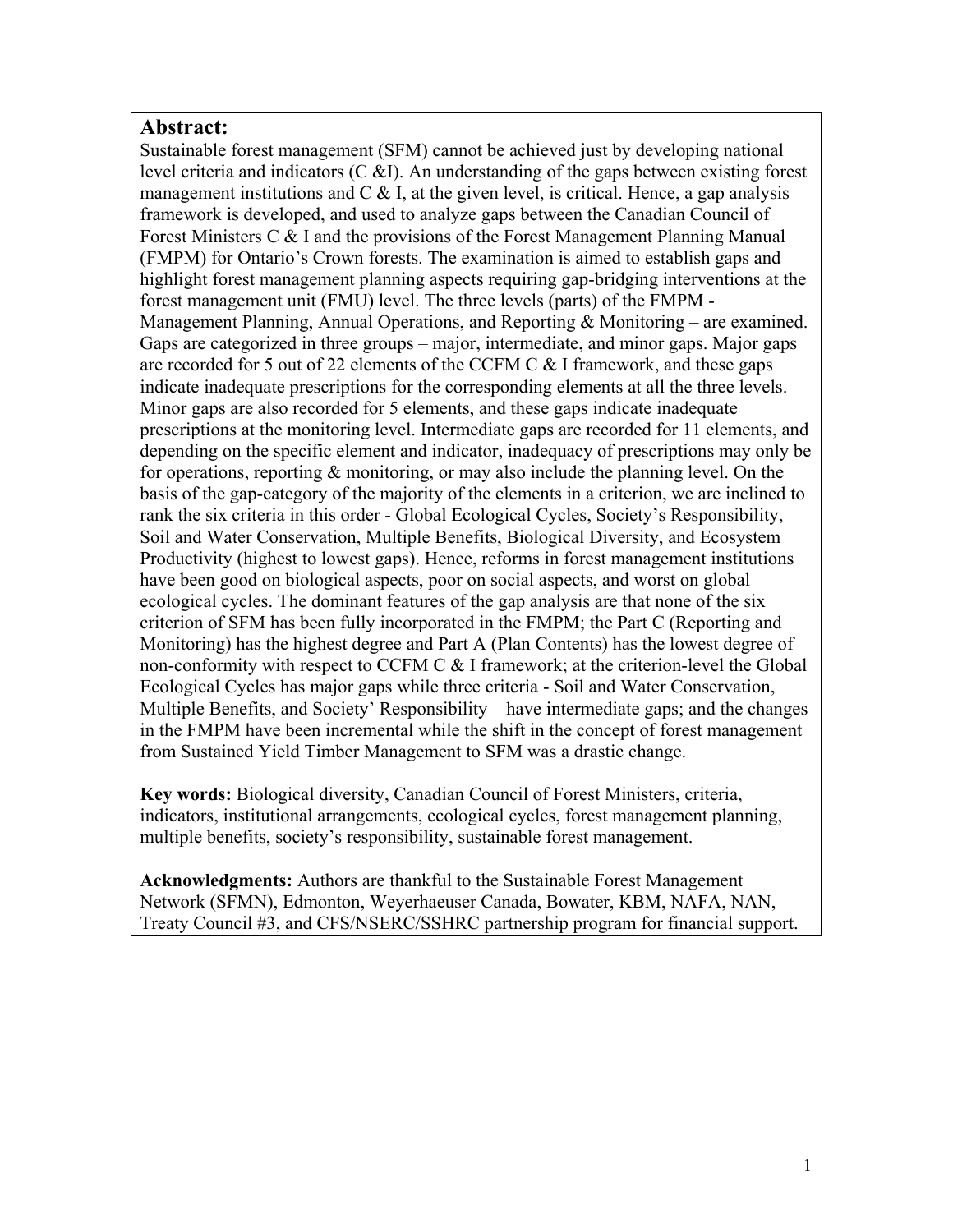| <b>Table Of Contents</b> | Page |  |
|--------------------------|------|--|
|                          |      |  |
|                          |      |  |
|                          | 3    |  |
|                          | 3    |  |
| 10                       | 4    |  |
| 20                       | 6    |  |
| 3.0                      | 8    |  |
| 4.0                      | 23   |  |
| 5.0                      | 31   |  |
|                          | 34   |  |
|                          |      |  |
|                          |      |  |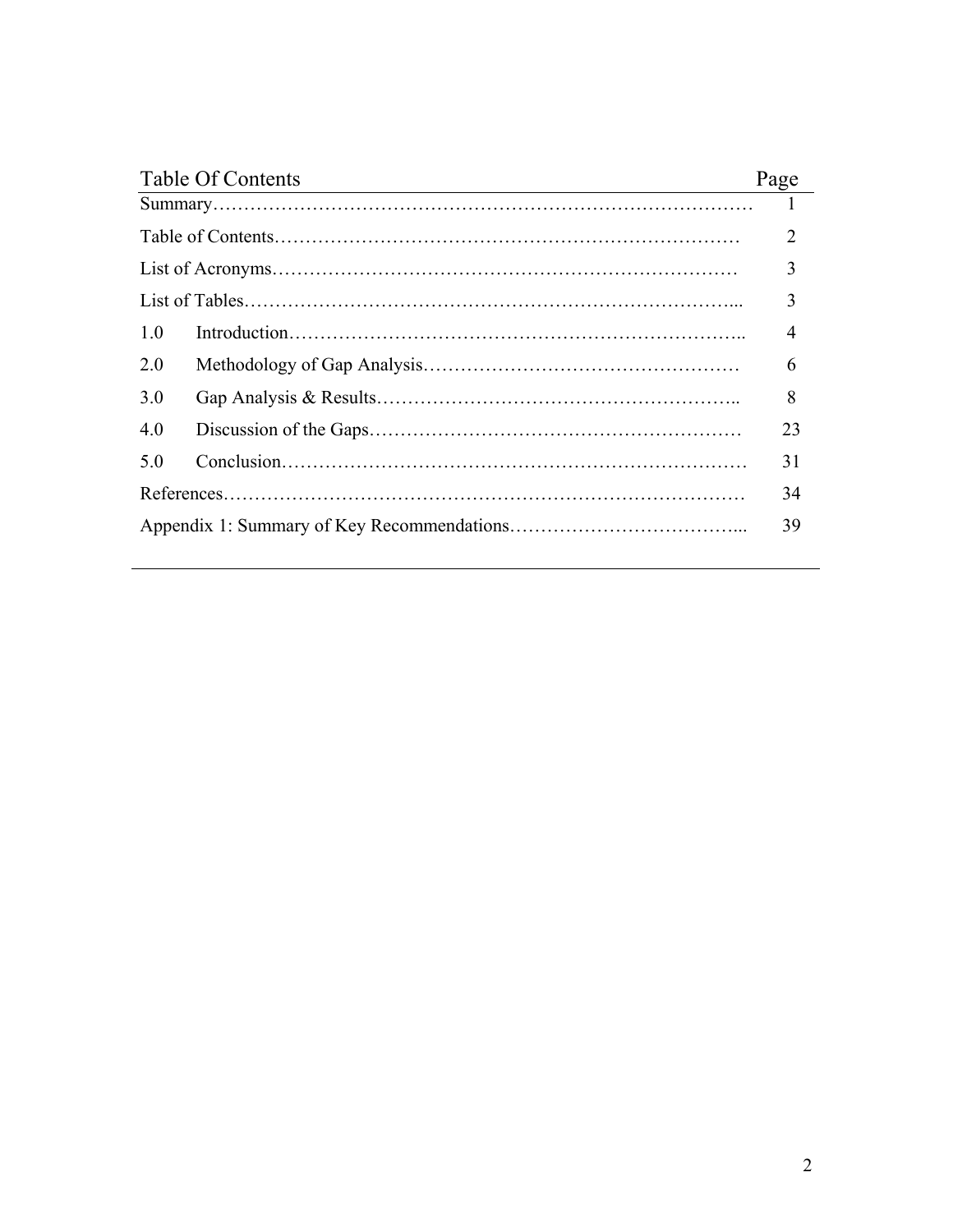|              | List of Acronyms                                     |
|--------------|------------------------------------------------------|
| C & I        | Criteria and Indicators                              |
| <b>CCFM</b>  | <b>Canadian Council of Forest Ministers</b>          |
| <b>CFSA</b>  | Crown Forest Sustainability Act                      |
| <b>CSA</b>   | <b>Canadian Standards Association</b>                |
| <b>FMP</b>   | Forest Management Plan                               |
| <b>FMPM</b>  | <b>Forest Management Planning Manual</b>             |
| <b>FMU</b>   | <b>Forest Management Unit</b>                        |
| <b>FMNCP</b> | <b>Forest Management Native Consultation Program</b> |
| <b>MAI</b>   | Mean Annual Increment                                |
| <b>NBIR</b>  | Native Background Information Report                 |
| <b>NPP</b>   | <b>Net Primary Productivity</b>                      |
| <b>NVMs</b>  | Native Value Maps                                    |
| <b>PCP</b>   | <b>Public Consultation Program</b>                   |
| <b>SFL</b>   | Sustainable Forest License                           |
| <b>SFM</b>   | Sustainable Forest Management                        |

l,

| List of Tables                                                                                                                                                   | Page |
|------------------------------------------------------------------------------------------------------------------------------------------------------------------|------|
| Table 1<br>Canadian Council of Forest Ministers Criteria & Elements of Sustainable Forest<br>Management                                                          | 35   |
| Table 2<br>A framework for analyzing gaps in institutional arrangement for the implementation of<br>C & I                                                        | 36   |
| Table 3.<br>The conceptual framework used to analyze gaps between elements of CCFM C & I of<br>SFM and the prescriptions of the FMPM for Ontario's Crown forests | 37   |
| Table 4<br>Gaps ascribed to the Conformance of the FMPM for Ontario's Crown forest to the<br>elements of the CCFM $C < I$ framework                              | 38   |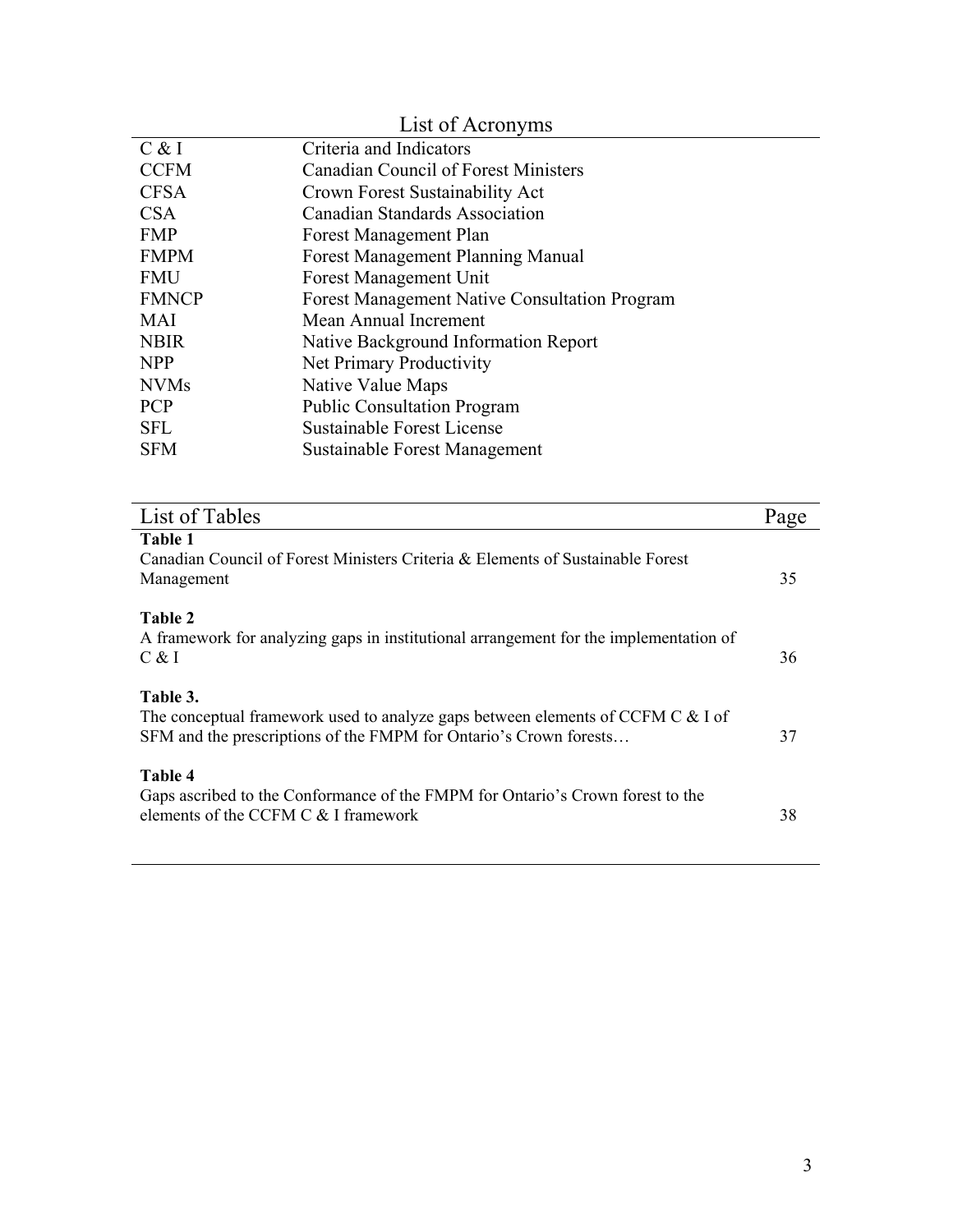# **1.0 Introduction**

 $\overline{a}$ 

In 1992, the Canadian Council of Forest Ministers (CCFM) released a national Forest Strategy that indicated Canadian response and commitment to the globally evolving paradigm of Sustainable Forest Management (SFM). In this strategy SFM is defined as "forest management to maintain and enhance the long-term health of forest ecosystems, while providing ecological, economic, social, and cultural opportunities for the benefit of present and future generations" (CCFM 1992). As a follow up to the strategy, the council has developed a framework of criteria and indicators (C  $\&$  I) to define and measure SFM in a national context (CCFM 1995; 2000). The C & I of SFM reflect wide-ranging values that ought to be enhanced and sustained in Canadian forests. The six criteria contain twenty-two elements that refine their scope (Table 1), and eightythree indicators whose state can be assessed periodically to determine Canada's progress in SFM (CCFM 2000).

In order to have creditable SFM systems, the implementation and measurement of sustainability must start at the forest management unit (FMU) level. Various forest policies, Canadian Standards Association (CSA) certification system, and local level C & I initiatives in Canada draw from the CCFM framework. Subsequently, forest practices at the FMU-level must be adjusted accordingly to conform to the CCFM C  $\&$  Is of SFM<sup>1</sup>. To make this possible, the forest management prescriptions must conform to the values defined in the C&I framework, while accommodating locally defined values. The Forest Management Planning Manual (FMPM) for Ontario's crown forests (OMNR 1996) provides such prescriptions. The FMPM describes the management approach for SFM of Ontario's forests as a follow up to the 1995 Ontario's Crown Forest Sustainability Act

<sup>&</sup>lt;sup>1</sup> Since, all the provincial governments have representation in the Canadian Council of Forest Ministers (CCFM), our assumption is that the provincial governments will incorporate CCFM C & I in their forest management planning. Hence, we have chosen the CCFM C  $&$  I for this gap analysis, and not the forest management standards of certifying agencies such as Forest Stewardship Council (FSC).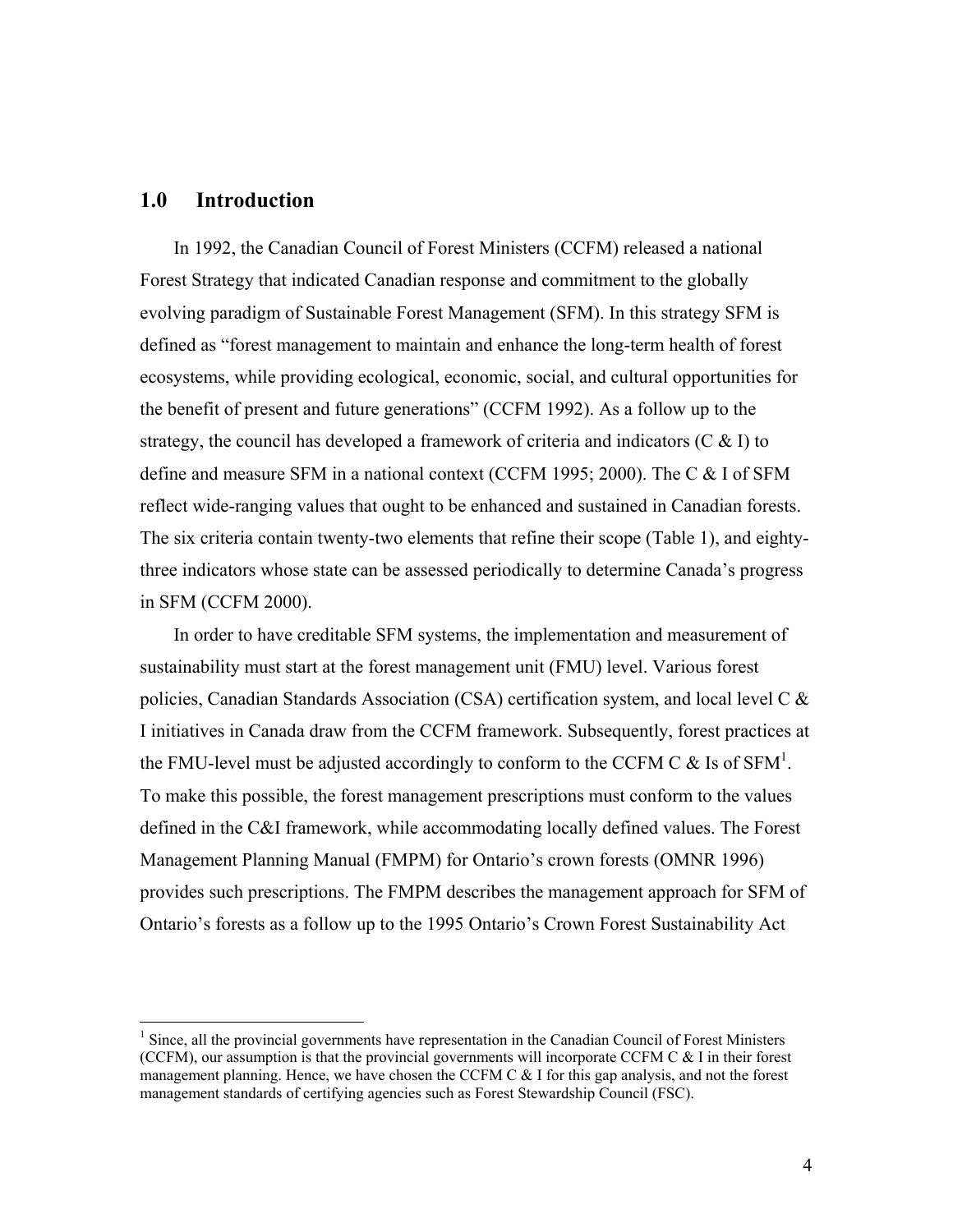and other provincial, regional and local policies and strategies<sup>2</sup>. The manual prescribes the process and product requirements for forest management planning at the FMU level, and provides directions for operations, and reporting and monitoring of the forest management plans (OMNR 1996).

Under the directives of the Crown Forest Sustainability Act (CFSA), the Minister of Natural Resources issues Sustainable Forest Licenses (SFLs) to forestry companies. The terms and conditions to a licensee include compliance with the FMP, and independent forest audits are conducted every five years in order to evaluate the effectiveness of plan implementation by individual management units (Burckardt 1999). However, these audits can monitor the effectiveness of forest management operations with respect to the provisions of the FMPM, and not with respect to the Canadian goal of SFM unless the provisions of the FMPM are in total conformance with the framework of SFM. Hence, an examination of the extent to which the provisions of the FMPM meet the requirements of the elements of CCFM, C  $\&$  I is necessary to uncover the gaps and highlight the areas of intervention, in the FMPM, to achieve SFM at the FMU level. Furthermore, the goals of SFM cannot be achieved just by development of C & I at different levels. Comprehensive forest management institutional reforms, that are responsive to  $C \& 1$  at all the three stages - planning; operations and; reporting  $\&$  monitoring - of forest management, are essential ingredient for SFM. Hence, an understanding of the gaps between existing forest management institutional arrangements and  $C \&$  I, at the given level, is critical to strengthen the process of SFM.

The main objective of this study is to conduct this gap analysis - between forest management institutions, as reflected in the FMPM, and the CCFM  $C & I$  - and highlight the areas, which require different-levels of policy intervention to become in conformance with the CCFM C & I. Hence, first we develop a framework for gap analysis between forest management institutions and  $C \& 1$ . Second, we demonstrate the use of this framework by using the case of the Ontario province, Canada, where forest management on Crown land is regulated by the Forest Management Planning Manual (FMPM)

 $\overline{a}$ 

 $2 K$ ev documents that provide direction in forest management activities include: the Crown Forest Sustainability Act; Direction 90's and Moving Ahead 1995; MNR statement of environmental Values; Ontario's Living Legacy, an approved Land Use Strategy; and the decisions of the Class Environmental Assessment for Timber Management on Crown Lands in Ontario (Burckardt 1999).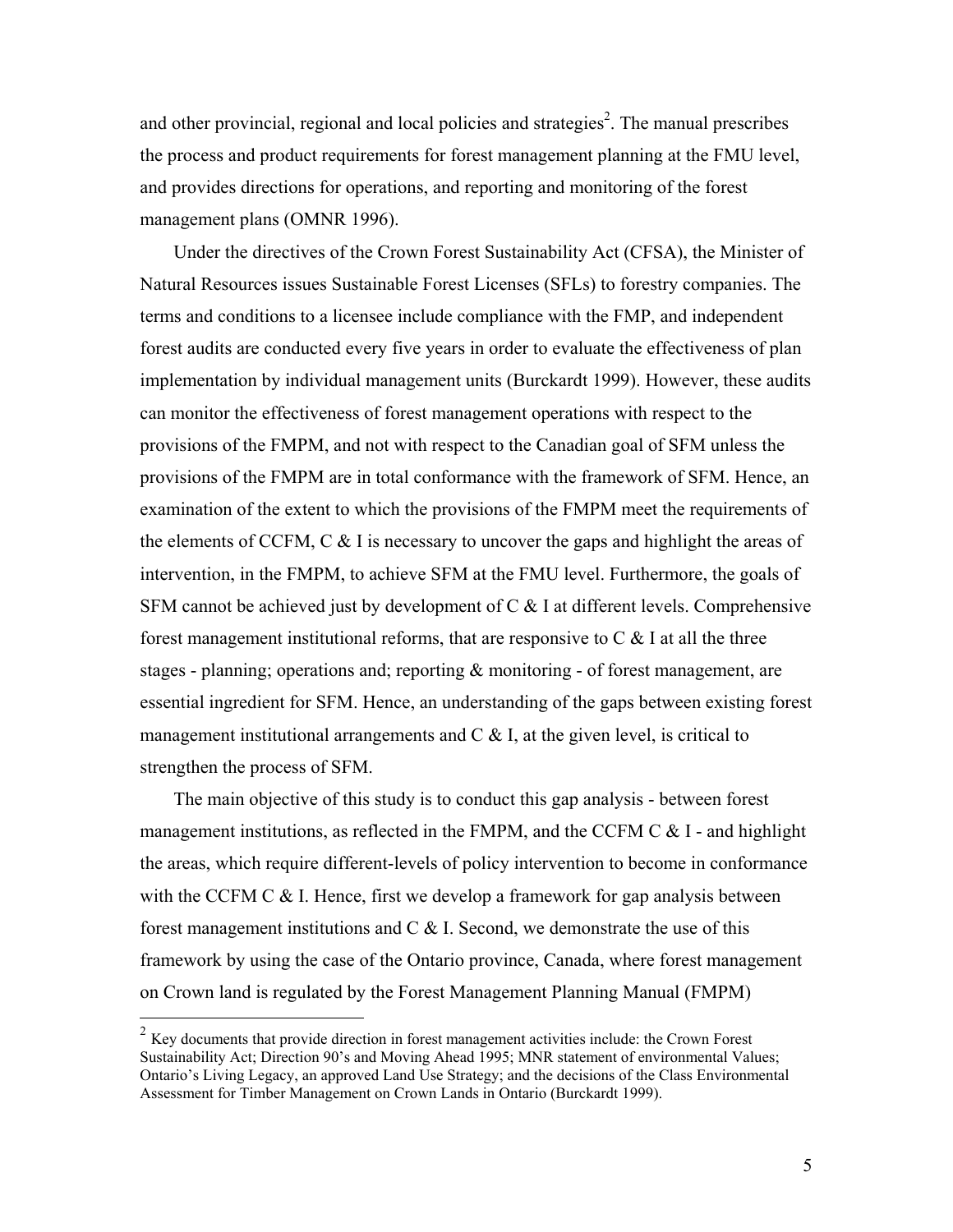(OMNR 1996). In the next section we describe the methodology for gap analysis. In Section 3, we first present the outcomes of the gap analysis at the element-level. The discussion in Section 3 is somewhat mechanical in the sense that we discuss each indicator of the element and the relevant prescriptions to each indicator in the FMPM. In Section 4, we comprehend the gap analysis into a criterion-wise discussion and include references from a scientific literature. Finally we conclude with some dominant features of the gap analysis and policy suggestions – including the suggestion that provinces in Canada, which aim to achieve SFM in the near future, should initiate the process of gap analysis and reform the forest management institutions accordingly. A summary of key recommendations made in the discussion is provided in appendix 1.

# **2.0 Methodology of Gap Analysis**

The proposed gap analysis framework has two components. The first is vertical gap analysis - analyzing hierarchical complementarities (national to local level) of  $C \& S$  I as well as of institutions. The second is horizontal gap analysis - gaps between  $C \& 1$  and the corresponding institutions at any given level. The details of the framework are given in Table 2. However, due to non-availability of C & I at the local-level in Ontario, we could not demonstrate the use of the first component. For the horizontal gap analysis we use the CCFM C & I, as a proxy for local C & I - the best approximation of such values at the FMU level in the given circumstances, and the Ontario's FMPM. The horizontal gap analysis involved scoring each Criterion and its elements of SFM on the basis of the adequacy of the information/prescription content in the three parts of the FMPM.

Normally, forest management consists of three stages – management plan preparation, management plan implementation, and reporting and monitoring. Accordingly, the FMPM of Ontario has three parts – Part A (Management Plan), Part B (Annual Operations), and Part C (Reporting and Monitoring). Part A provides direction for the preparation of forest management plan, and includes the provisions for management planning organization and process, plan contents, public consultation, plan review, approval, amendments and renewal. Part B provides direction for the scheduling of forest management operations on an annual basis, and describes requirements for: forest operations prescriptions; annual work schedule, and use of prescribed burns, herbicide and insecticide, and insect pest management. Part C provides direction for

6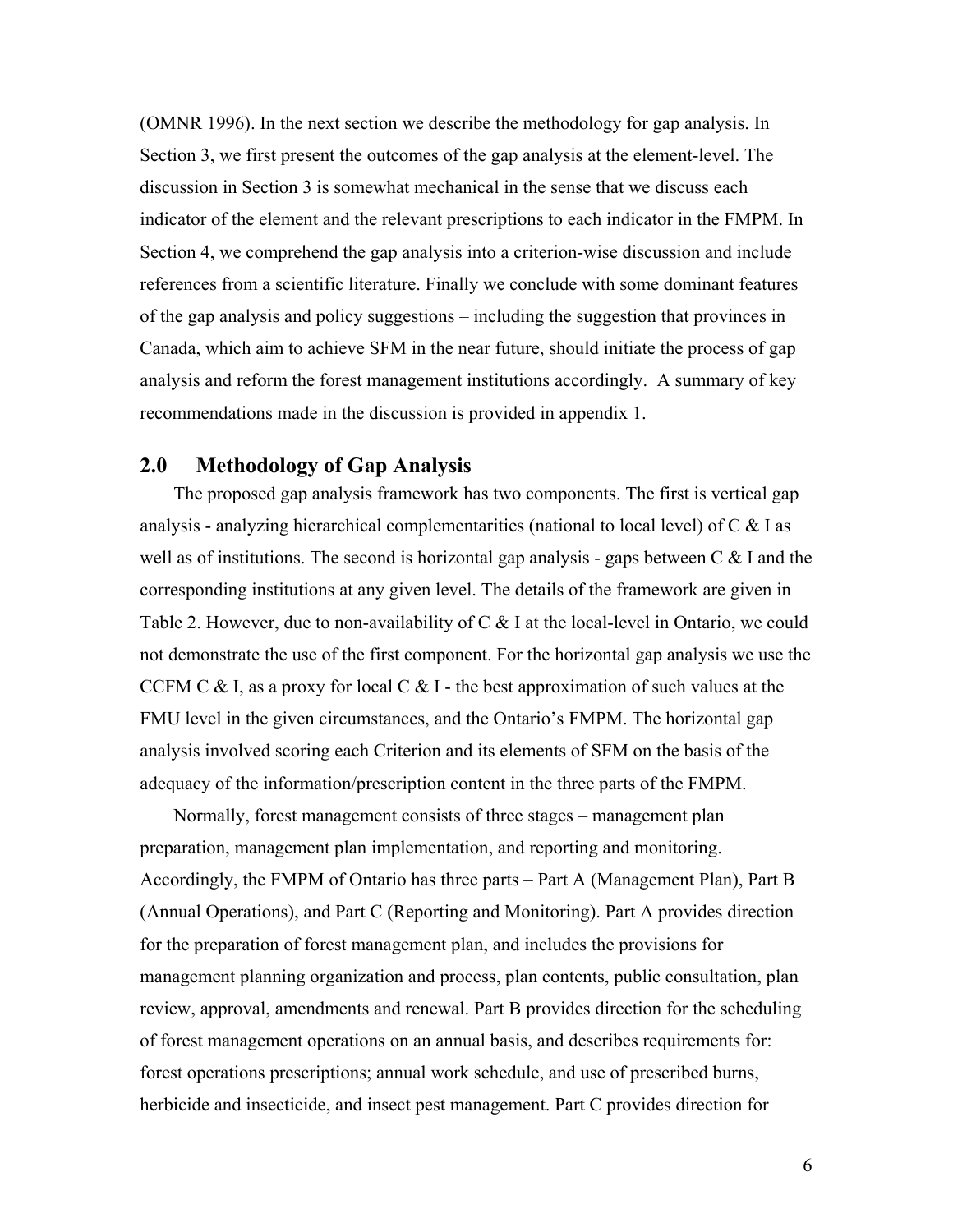monitoring, reporting and evaluation of forest management operations, as well as the condition of the forest, at regular intervals. Hence, in order to achieve the goal of SFM, the criteria, elements, and indicators of CCFM C & I framework should be incorporated, in appropriate form, at all the three levels or the three parts of the FMPM.

In order to gather the evidence for conformity or non-conformity, in each part of the FMPM, the sections/ sub-sections relevant to each indicator of the twenty-two elements of the CCFM C & I framework were identified. In each part (A, B, and C) of the FMPM, the provisions/prescriptions, in the relevant sections/sub-sections, for each indicator were examined for the adequacy of prescriptions with respect to the concerned indicator. For example, one of the four indicators for the element of ecosystem diversity is the level of fragmentation and connectedness of forest ecosystem components. Hence, the provisions of part A were examined for the adequacy of management prescriptions for fragmentation and connectedness, the part B was examined for the adequacy of provisions for annual operations with respect to fragmentation and connectedness; and part C was examined for adequate provisions for reporting and monitoring of fragmentation and connectedness. Each element, of all the six criteria of CCFM C &I, was scored based on the inadequacy of the prescriptions in the three parts of the FMPM. Gaps were grouped into major, intermediate and minor gaps.

*Major Gap* indicates lack of explicit provisions for planning (documentation and assessment), operations, reporting and monitoring for the majority of the indicators of an element of the C & I framework, which means lack of adequate provisions through all three Parts, A, B, and C, of the FMPM**.** *Intermediate gap* means many indicators of the element in question are adequately prescribed throughout the FMPM, but there is lack of prescriptions for some indicators of that element, particularly at the annual operations and reporting and monitoring sections (part  $B \& C$ ) of the FMPM, but in few cases also at the Planning (Part A) level of the FMPM. *Minor Gaps* include findings which indicate that documentation of the information pertinent to indicators of the element in question is generally well prescribed in management plan and operations sections (part  $A \& B$ ) of the FMPM; however, for some indicators, there are no corresponding prescriptions in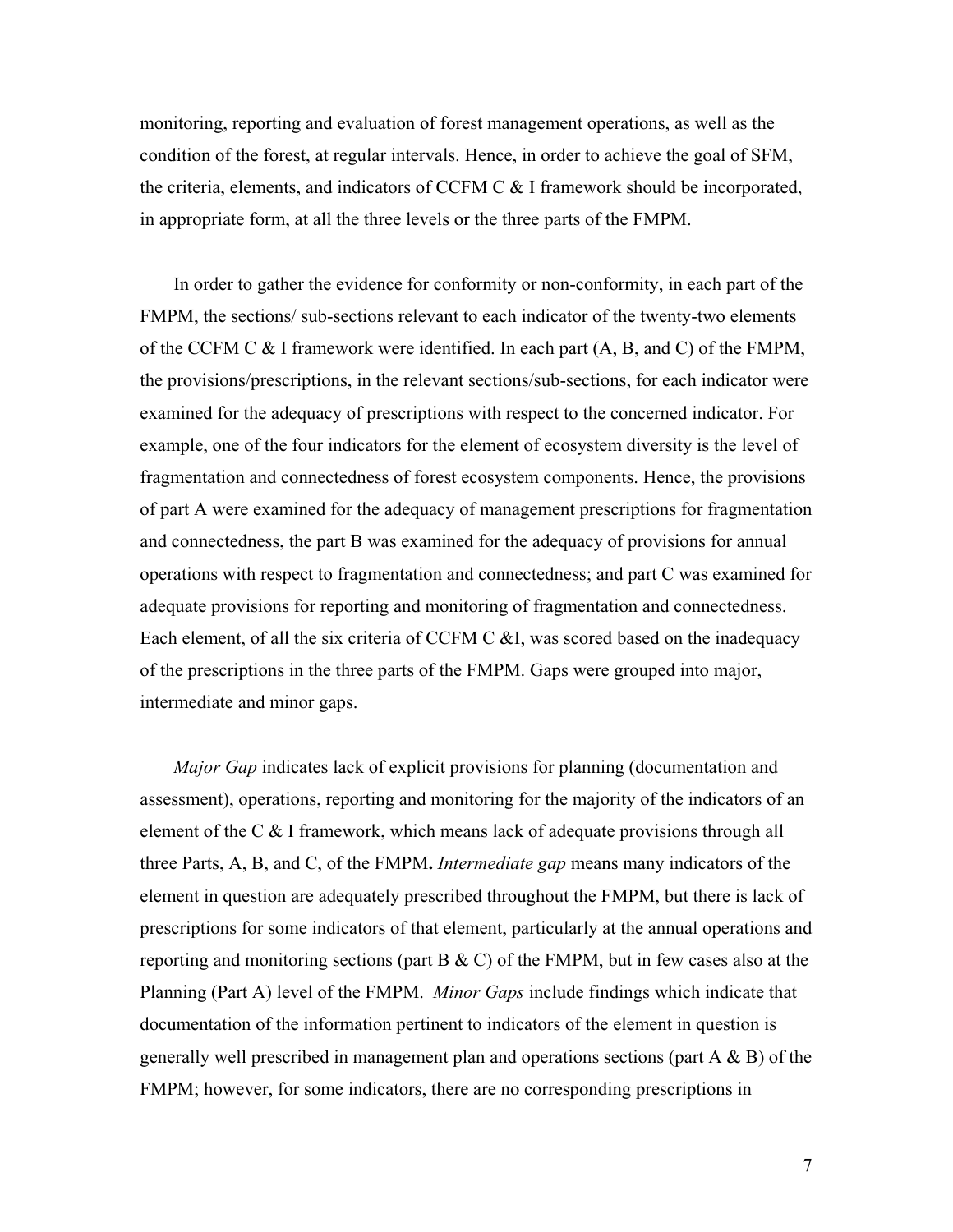sections that deal with reporting and monitoring (part C of the FMPM**).** The details of the conceptual framework used are provided in Table 3.

# **3.0 Gap Analysis & Results**

A summary of the outcomes of gap analysis with respect to the elements of the CCFM C & I framework is presented in Table 4. Only one element – forest land conversion (under Global Ecological Cycles criterion) – out of the total twenty-two elements has enough prescriptions through all the three parts of the FMPM. Five elements, spread over three criterion, have major gaps indicating inadequate prescriptions for indicators of these elements at all the three levels - the management planning, operations, and reporting & monitoring. Out of these five elements, three elements are in the criterion of Global Ecological Cycles, and hence, the majority of the elements of this criterion (three out of five) have major gaps. Eleven elements, spread over four criterion, have intermediate gaps. All the four elements of Multiple Benefits criterion and four out of five elements of Society's Responsibility criterion are in this category of intermediate gaps. Minor gaps were also recorded for 5 elements; spread over three criteria, indicating inadequate prescription for monitoring of the indicators of these elements. Criterion & element-wise details of these gaps are analyzed next. Before identification of the gaps a brief description of the elements of each criterion is provided based on CCFM C & I framework (CCFM 2000).

#### **3.1 Criterion 1: Conservation of Biological Diversity**

**Element 1.1 Ecosystem Diversity:** It depicts the mixture of ecosystems found in the landscape. Assessment of ecosystem diversity includes measure of their dimensions, composition and spatial arrangement. Indicators that measures this element are: (1) Percentage and extent in area of forest types relative to the historical condition and total forest area; (2) Percentage and extent of area by forest type and age class; (3) Area, percentage and representation of forest types in the protected areas and; (4) Level of fragmentation and connectedness of forest ecosystem components (CCFM 2000).

Section 2 of the Planning Process and Planning Content Requirements (part A) in the FMPM, deals with Management Unit descriptions, which requires assessment of historic and current forest condition. There are specific prescriptions for documentation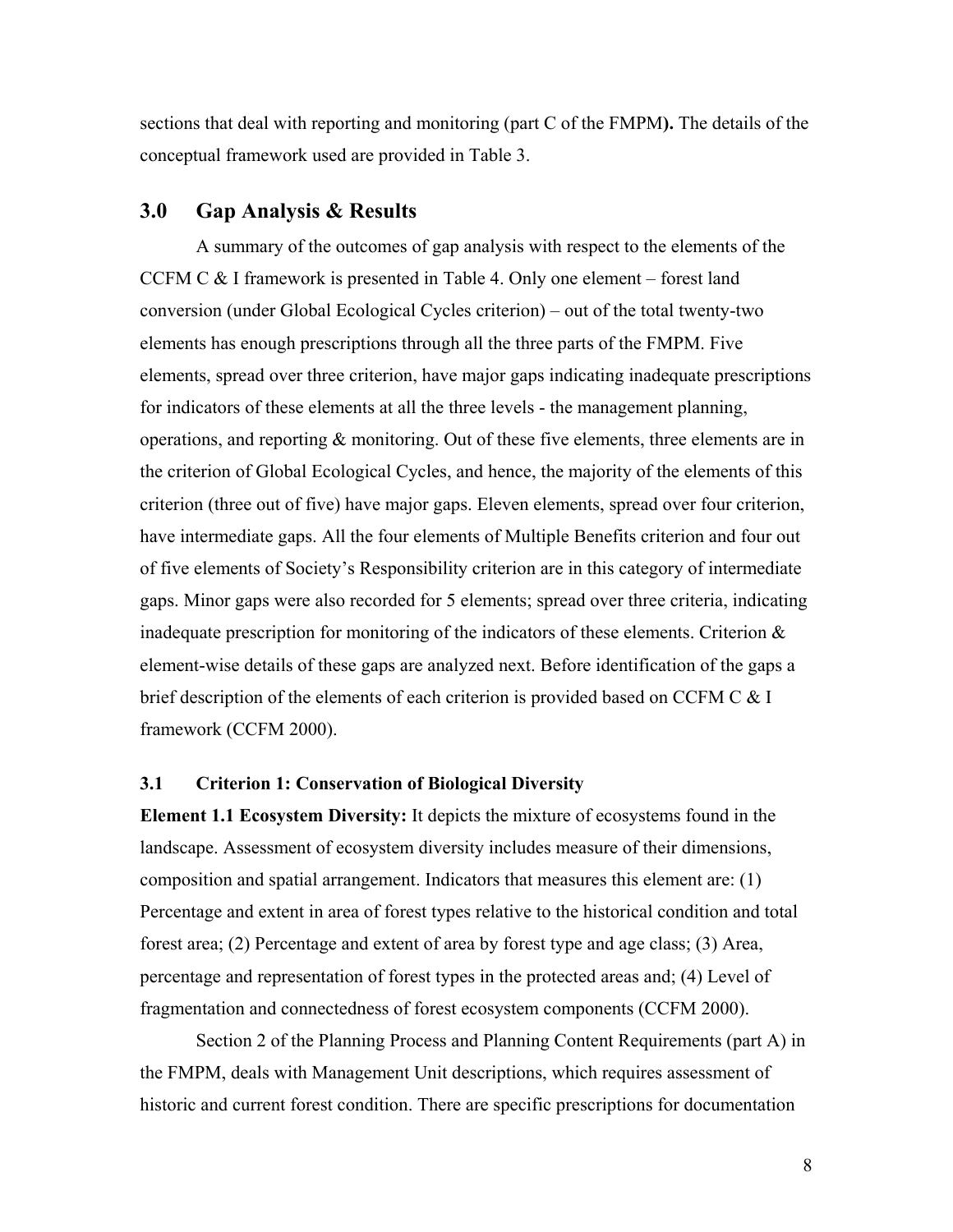of forest types and disturbance patterns, forest types by age class, forest diversity, protected areas, and landscape and forest diversity indices. The examination of these prescriptions indicated that, except for one indicator; "Assessment of representation of forest types in protected areas", there are no significant gaps in requirements for documenting the relevant information in the sections, which deals with management planning process.

An examination of the Monitoring and Reporting section (part C of the FMPM) indicated that indicators used in the assessment of forest sustainability falls short of those in the CCFM framework. Indicators used in the FMPM are landscape pattern indices, forest diversity indices, and frequency and distribution of clear-cut and wildfires. The Gap observed for this element was therefore considered to be minor as it is possible to incorporate the missing indicators in the assessment of sustainability as the relevant information is prescribed in other sections of the FMPM.

*Gap (Minor):* In the FMPM, specifications for the assessment, reporting and monitoring of *ecosystem diversity* incorporate limited information of indicators defined by the CCFM C & I framework. There are no particular prescriptions for the *Assessment of representation of forest types in 'protected areas'*.

**Element 1.2 Species diversity:** It describes the number and variety of species in the ecosystems. This element is concerned with the status of forest dependent animal and plant species and determining possible threats to their survival. Assessment and monitoring of the status of species is important because loss of species can threaten longterm ecosystem productivity and stability. The following indicators measure this element*:* (1) Number of known forest dependent species classified as extinct, threatened endangered, rare or vulnerable relative to the total number of known forest-dependent species; (2) Population levels and changes over time of selected species and species guilds; and (3) Number of known forest dependent species that occupy only a small portion of their former range (CCFM 2000).

The FMPM has prescriptions that cover documentation of indicators of species diversity in sections 1 and 2 of part A, while documenting forest resource inventories and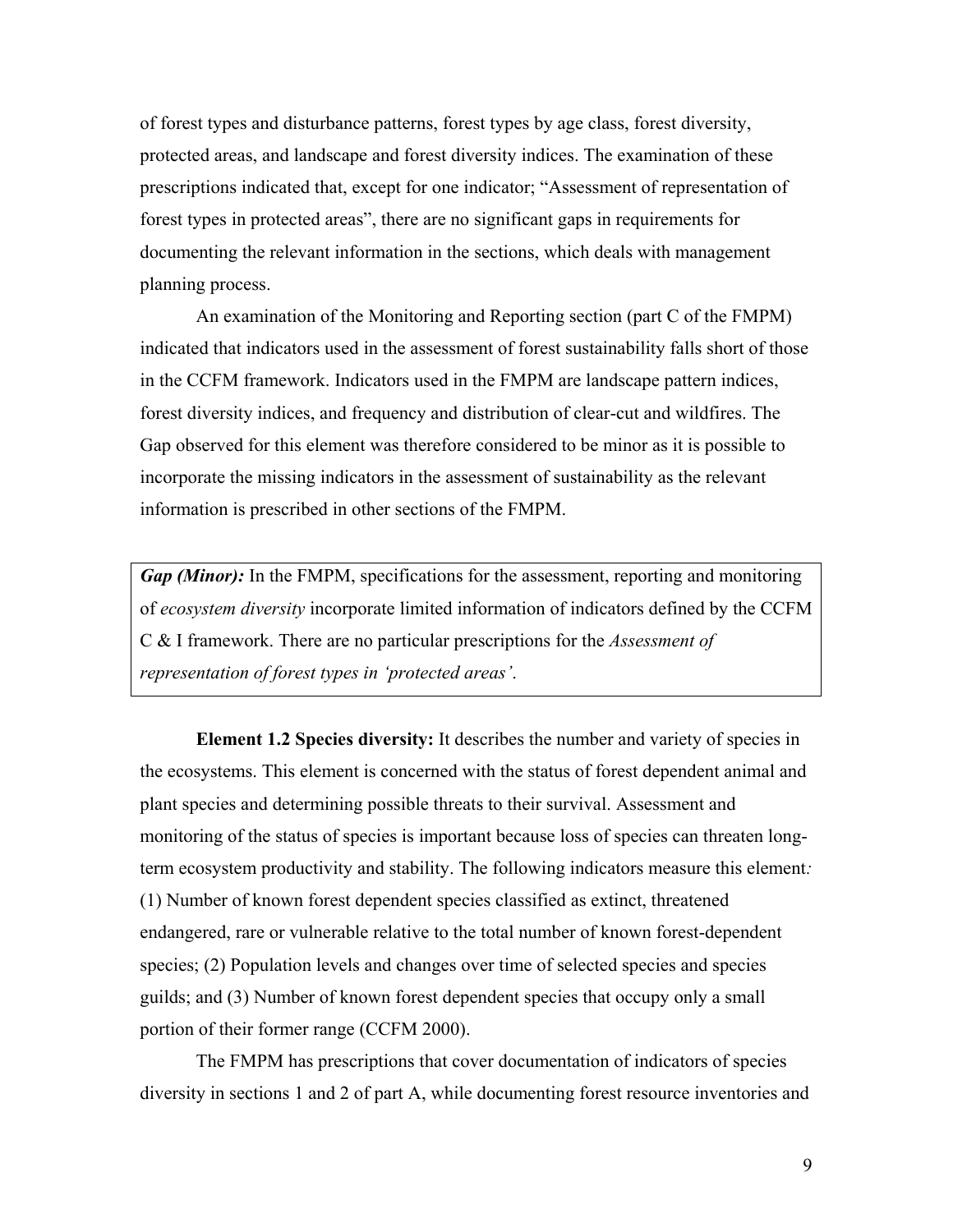other forest resources. However the section that deals with monitoring, reporting and evaluation of forest conditions overtime (Part C) lacks prescriptions, which require independent assessment of indicators of species diversity. Analysis of sustainability is aggregated under the assessment of indicators of biodiversity. This gap is considered minor, as there are adequate prescriptions for the management of species diversity in the Planning Process and Planning Content Requirements - the deficiency occurs only in corresponding prescriptions for monitoring and reporting. Thus while the management plan may have objectives for management of forest dependent animals and plant species, monitoring will not be possible without assessment of what is achieved overtime.

*Gap (Minor):* There is lack of a separate monitoring and reporting of indicators of *species diversity.* The evaluation of the status of forest dependent animal and plant species and determination of their survival over time is not prescribed for.

**Element 1.3 Genetic diversity:** It includes the range of genetic characteristics found within the species and among different species. The indicator specified for the measurement of this element is the implementation of an "in situ/ex situ genetic conservation strategy for commercial and endangered forest vegetation species" (CCFM 2000). Examination of the sections of the FMPM indicated lack of prescriptions for genetic conservation strategies. This is therefore considered to be a major gap.

*Gap (Major):* Lack of prescriptions and reference guidelines for the implementation and monitoring of an *in/ex-situ genetic conservation strategy for commercial and endangered forest vegetation species.* 

# **3.2 Criterion 2: Ecosystem Condition and Productivity**

**Element 2.1 Incidence of Disturbance and Stress:** It defines the frequency and severity of major stressors affecting forest ecosystems. Biotic stressors originate from living source such as insects, disease, and direct human impact. Abiotic stresses are originating from non-living sources such as fire, pollution, and temperature. The element is measured by the following Indicators: (1) Area and severity of insect attack; (2) Area and severity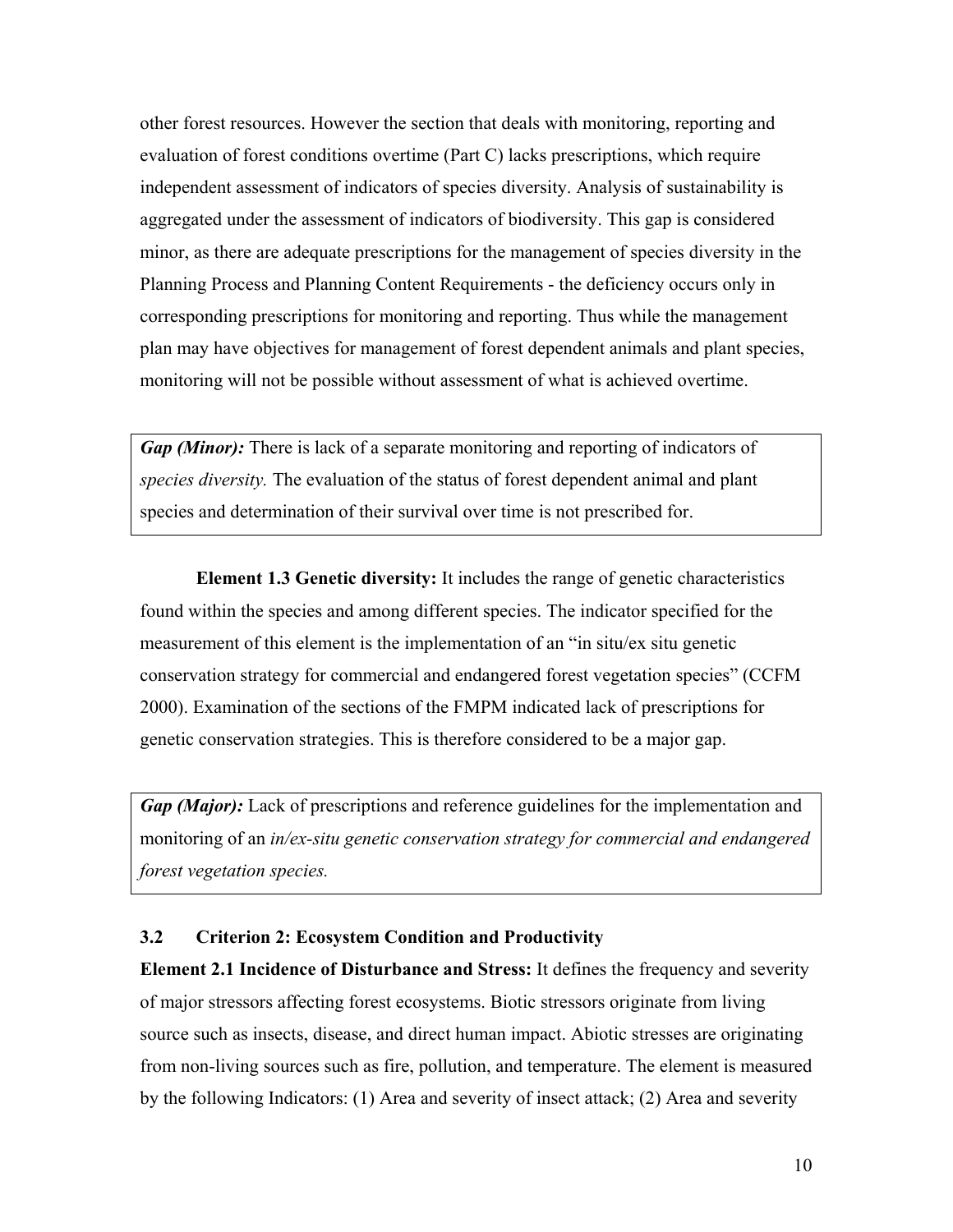of disease infestation; (3) Area and severity of fire damage; (4) Rates of pollutant deposition; (5) Ozone concentration in forested regions; (6) Crown transparency in percentage by class; (7) Area and severity of occurrence of exotic species detrimental to forest conditions; (8) and Climate change as measured by temperature sums (CCFM 2000).

Examination of the FMPM indicated sufficient prescriptions for the assessment, reporting and monitoring of natural disturbances/depletions (fire, disease, and insects). This assessment represents the first three indicators of the element. There are no prescriptions found to ascribe to any of the remaining indicators. Such indicators are largely attributable to human induced disturbances – such as deposition of pollutants, and introduction of exotics - in the forest eco-system. Hence, this gap was categorized as an intermediate gap.

*Gap (intermediate):* The assessment of sustainability of the forest eco-system lacks specific prescriptions for monitoring *disturbance and stress* ascribed to *anthropogenic impact* on the forest ecosystem. No gaps were observed in monitoring and reporting *disturbance and stress* ascribed to natural depletions (insect, disease and fire).

**Element 2.2 Ecosystem Resilience:** *It* captures the ability of forest ecosystems to recover from stress. Resilience (return time) is a measure of an ecosystems ability to maintain its integrity against disturbances, for instance, regeneration of a forestland following harvesting. Indicators of ecosystem resilience include: (1) Percentage and extent of area by forest type and age class and; (2) Percentage of area successfully regenerated naturally and artificially (CCFM 2000).

The FMPM requires assessment of planned and successful renewal both annually and on the five-year planning period. The manual also requires assessment of forest types by age class in every five-year plan. The information gap observed for this element was therefore categorized as minor. This gap was registered due to the fact that the assessment of forest sustainability for the criterion in question (ecosystem condition and productivity) uses Net Primary Productivity (NPP) as the sole indicator for the criteria. Such assessment may indirectly reflect that forest renewal and change in age class affect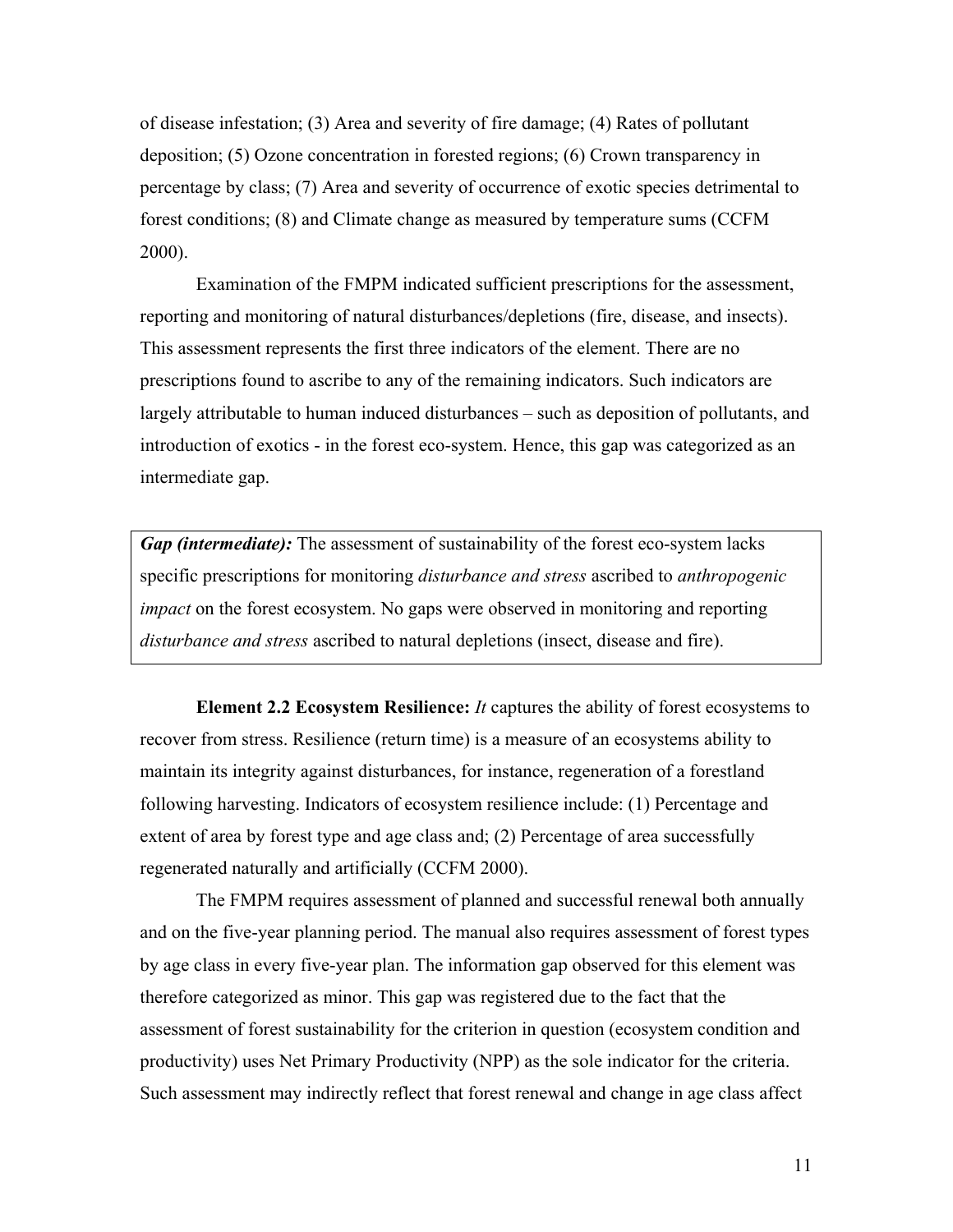NPP. However as NPP is also affected by other factors, inclusion of indicators specified for ecosystem resilience will provide more elaborate assessment of sustainability.

*Gap (Minor):* No major Gap in information recording and reporting indicators for *ecosystem resilience*. However the use of Net Primary Productivity (NPP) as a measure of sustainability for ecosystem condition and productivity does not take into account all indicators of *ecosystem resilience*.

**Element 2.3 Extant of Biomass:** It indicates net performance of a forest ecosystem as measured by forest biomass productivity and accumulation. If a forest is managed in a sustainable manner it will show evidence of constant or improving condition - health and vitality of all species and types. Indicators of extant of biomass include: (1) Mean annual increment by forest type and age class and; (2) Frequency of occurrence within selected indicator species (CCFM 2000).

Gap analysis indicated no specific mention of the term Mean Annual Increment (MAI). However, there are prescriptions that require assessment of variables that are conceptually equivalent or convertible to MAI. Such variables include Available Harvest Volume, Net Merchantable Volume, Forest by Age Class, and Total Productive Crown Forest. There are prescriptions in the FMPM which require reporting on habitat management for provincially and locally featured species including site protection for rare, vulnerable, endangered and threatened species. Gap analysis indicated lack of prescriptions for management, assessment, and monitoring of *indicator species* per se with respect to reporting and monitoring of extant of biomass of the forest.

*Gaps (minor):* Monitoring of *extant biomass* lacks specific requirement for the assessment of occurrence within selected indicator species and for *continuous assessment of Mean Annual Increment (MAI).*

# **3.3 Criterion 3: Soil and Water Conservation**

**Element 3.1 Physical environmental factors:** It defines the relationship between forest management practices and physical aspects of the environment and the protection of soil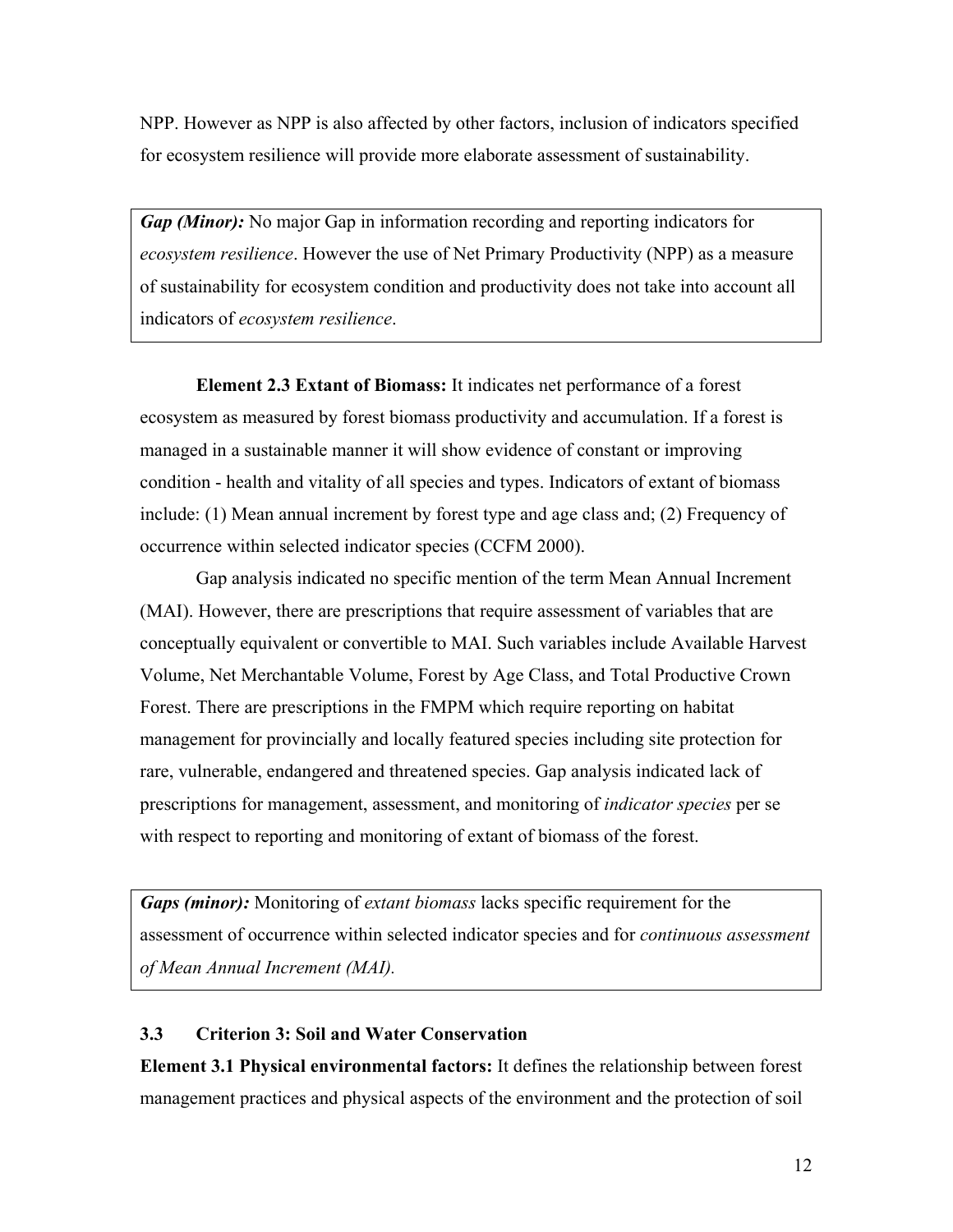and water resources in forest ecosystem. Forest management practices should therefore protect sensitive terrestrial sites as well as aquatic systems e.g. protection of steep slopes, stream crossings and riparian areas. Another important factor is watershed management to maintain water flow patterns, water levels and water quality. The indicators of this element include: (1) Percentage of harvested area having significant soil compaction, displacement, erosion, pudding, loss of organic matter etc.; (2) Area of forest converted to non-forest land use; (3) Water quality as measured by water chemistry, turbidity etc; (4) Trends and timing of events in stream flows from forest catchments; (5) Changes in distribution and abundance of aquatic fauna (CCFM 2000).

The planning and monitoring sections of the FMPM consists of prescriptions for creation of protection forest including riparian reserves, soil and water conservation, and assessment of forest conversion to non-forest uses, as well as assessment and monitoring of non-compliance of forest operations to physical constraints. Indicators used for the assessment of sustainability include water yield, riparian reserves, and soil and water conservation. Two main gaps were recorded for this element. The first is lack of prescriptions for direct assessment and monitoring of water quality. Water is assessed in terms of quantity (yield). The second gap is lack of explicit prescriptions for management and monitoring the dynamics of aquatic fauna.

*Gaps (intermediate):* Lack of assessment of water quality as an indicator of *Physical environmental factors* for the purpose of *soil and water conservation*. Water is assessed only in terms of quantity (water yield). There is also lack of specific management directives for monitoring the *Dynamics of aquatic fauna.*

**Element 3.2 Policy and protection forest factors:** It entails the role of guidelines and management objectives for the protection and maintenance of soil and water resources in forest ecosystem. Policies directed to institute appropriate management practices will protect soils against erosion and compaction. Similarly water resources should be protected against siltation, flooding, and increased temperatures. The following indicator*s* measure sustainability for this element: (1) Percentage of forest managed primarily for soil and water protection; (2) Percentage of forested area having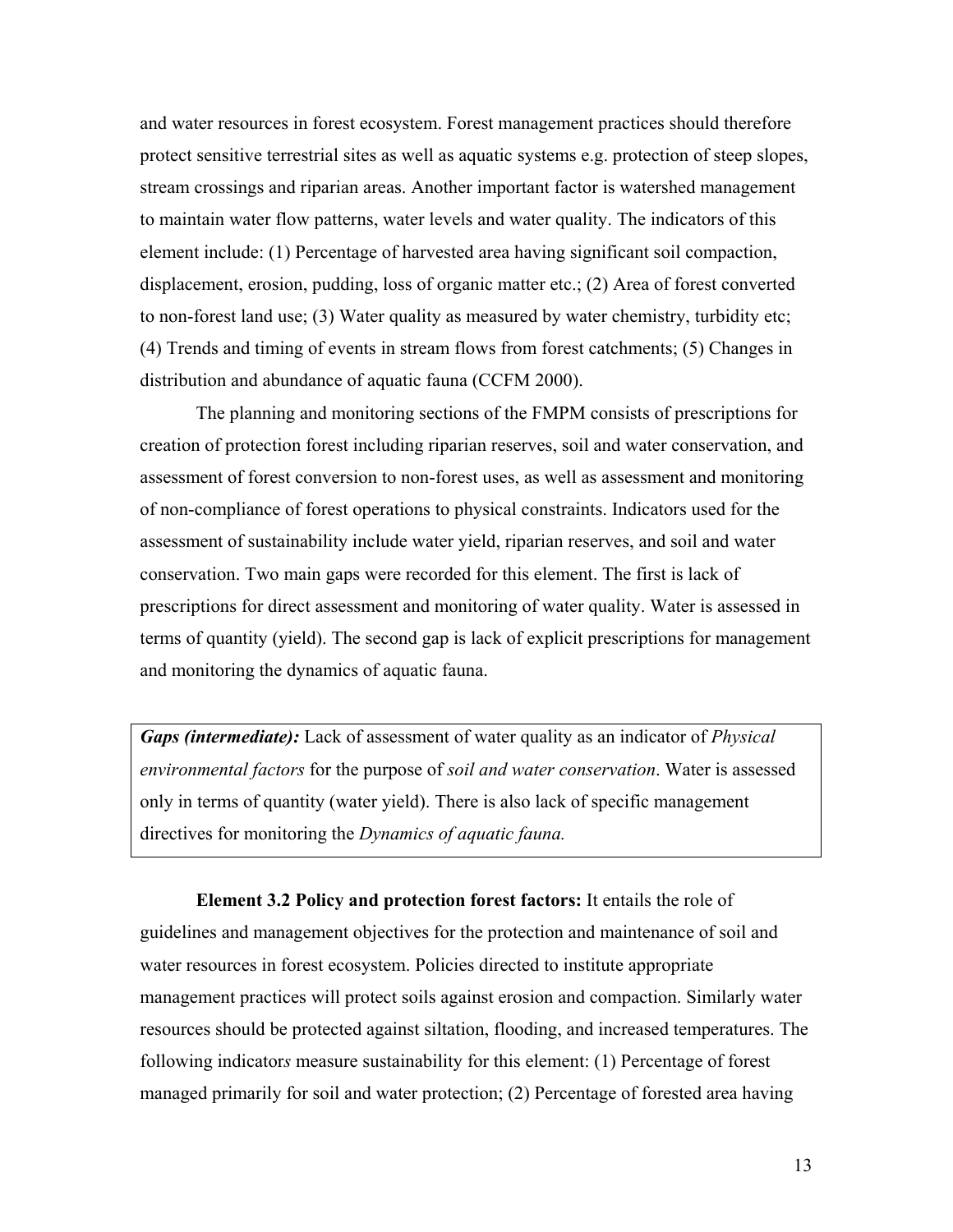road construction and stream crossing guidelines in place and; (3) Area percentage and representation of forest types in protected areas (CCFM 2000).

Prescriptions in the FMPM that can be ascribed to this element include those dealing with "protected areas" and "areas of concern". In spite of the general directives for the protection and maintenance of soil and water resources in forest ecosystem there is deficiency in specific guidelines/factors for appropriate management practices to be taken into account in management of protected areas/areas of concern in the context of the national and provincial legislative framework.

*Gaps (intermediate):* Lack of *specific Policy and protection factors* for soil and water conservation including protection of areas of concern (protected areas).

# **3.4 Criterion 4: Global Ecological Cycles**

**Element 4.1: Global carbon Budget:** It considers the role of forests as sinks or sources of atmospheric carbon. It takes into account the impact of natural (e.g. pests, disease and fire) and anthropogenic (e.g. harvesting) disturbances on the atmosphere, trees, and soils. Carbon budgets estimate the balance between carbon storage and carbon release from forests and forest products. Such estimates indicate nation's contribution to atmospheric enhancement as indicated by: (1) Tree biomass volumes; (2) Vegetation (non-tree) biomass estimates; (3) Percentage of canopy cover; (4) Percentage of biomass volume by general forest type; (5) Soil carbon pools; (6) Soil carbon pool decay rates; (7) Area of forest depletion; (8) Forest wood product life cycles and;(9) Forest sector carbon dioxide emissions  $(CCFM 2000)^3$ .

**Element 4.2 Forest Land Conversion:** This determines the amount of forestland being converted to for other uses such as agriculture. This assessment is crucial because removal of forest cover alters land's capacity to absorb and store carbon. Indicators used to measure this element include: (1) Area of forest permanently converted to non-forest land use; (2) Semi-permanent or temporary loss or gain of forest ecosystem (CCFM 2000).

<u>.</u>

 $3$  All the indicators of this criterion are discussed together at the end of element 4.5.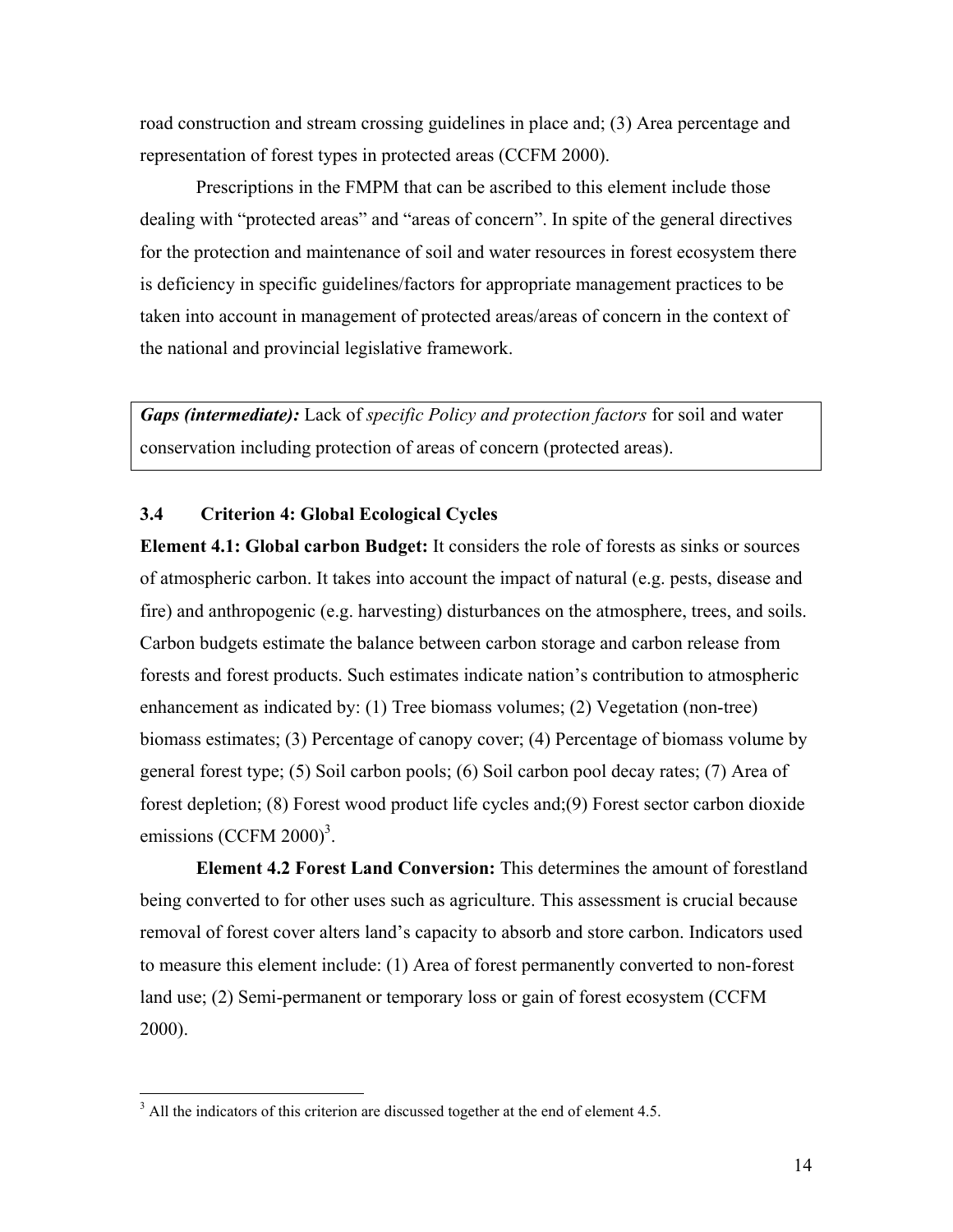**Element 4.3 Carbon Dioxide Conservation:** It deals with the impact of types of fuel-energy used by the forest sector in harvesting, transporting and converting timber into products on the global carbon budget. The element also takes into account the energy efficiency initiatives of the forest industry. Indicators of this element are: (1) Fossil fuel emissions; (2) Fossil carbon products emissions and; (3) Percentage of forest sector energy usage from renewable sources (CCFM 2000).

**Element 4.4 Forest Sector Policy Factors:** It measures Canada's policy initiatives related to global ecological cycles. This is achieved by looking at Canada's international forestry commitments, the national policy frameworks that are in place for forest management, and the existence of forest inventories. Indicators of this element include: (1) Recycling rate of forest wood products manufactured and used in Canada; (2) Participation in the climate change conventions; (3) Economic incentives for bio-energy use; (4) Existence of forest inventories and; (5) Existence of laws and regulations of forestland management (CCFM 2000).

**Element 4.5: Hydrological Cycles:** *It* is concerned with the movement of water from the atmosphere to the soil, vegetation, water bodies and back to the atmosphere. The impact of forest practices on hydrological cycles can be assessed by estimating changes in the area of water surfaces within forested landscapes. The sole indicato*r* specified for this element is "the Surface area of water within forested areas" (CCFM 2000).

The FMPM has prescriptions that require the assessment and reporting of *forestland conversion*. There are however no explicit directives in the FMPM for recording, assessment and monitoring of the forest ecosystem contributions to Global Ecological Cycles at the FMU level. There is, therefore, lack of monitoring of the impacts of forest management practices at the FMU level to ecological cycles. Although the criterion deals with global ecological cycles, the forest practices at a FMU level and their impact on the ecological cycles, will cumulatively add to the broader scale (provincial or national) impacts on *global ecological cycles*. Lack of such prescriptions is considered to be a major gap. Even though some indicators of this criterion are not measurable at the local level, there are many indicators of this criterion for which it is possible to scale measurable variables at the FMU level.

15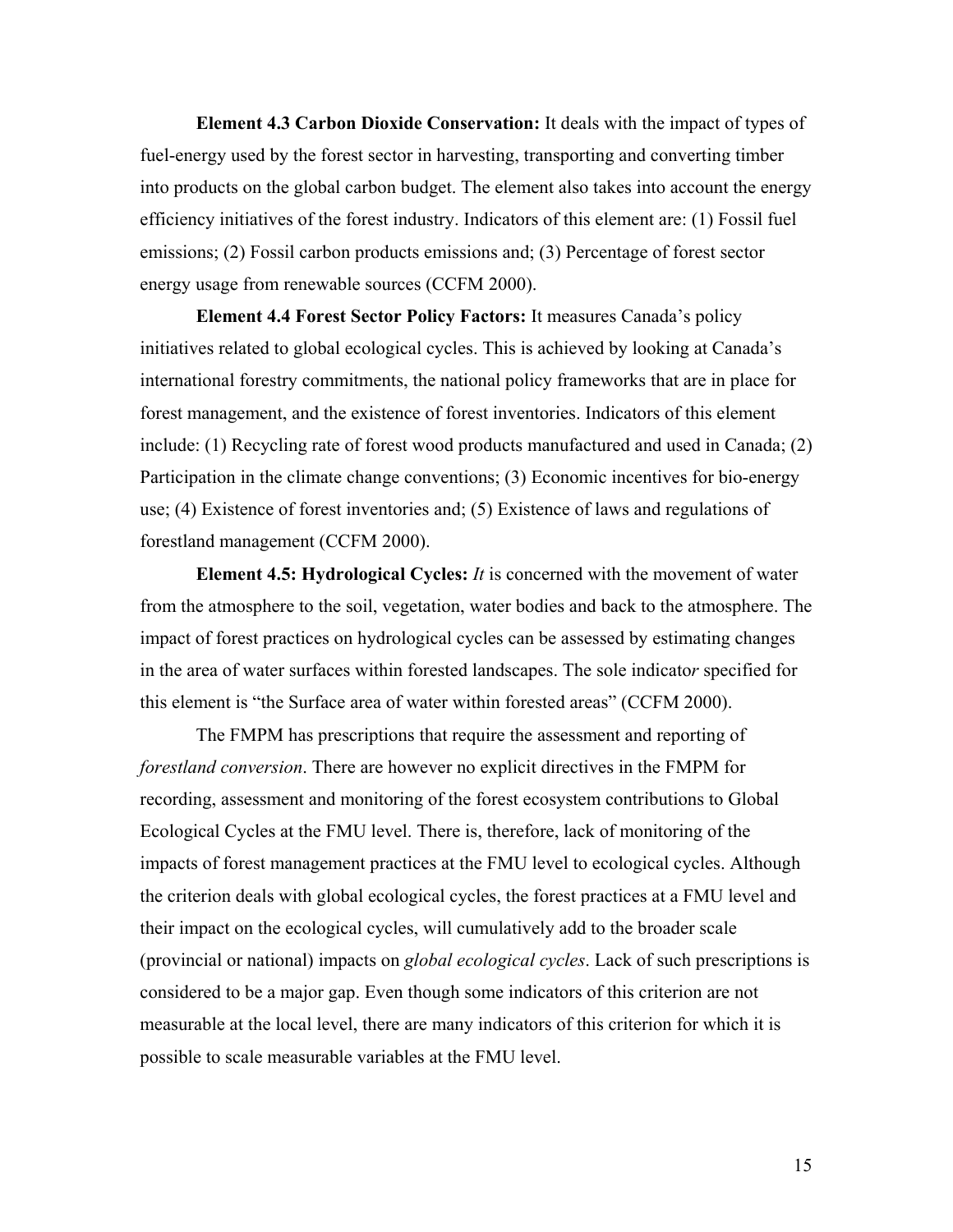*Gaps (Major):* Except for *forestland conversion*, there are no explicit directives in the FMPM for recording, assessment and monitoring of indicators of other critical elements that relates impact of forest management practices at the Defined Forest Area (FMU) to measures of *global ecological cycles*.

#### **3.5 Criterion 5: Multiple Benefits**

**Element 5.1 Productive capacity:** *It* evaluates the capacity of the forest to sustain a flow of timber and non-timber benefits by comparing current rates of removal with quantities determined to be sustainable. Indicators of productive capacity of the forest include: (1) Annual removal of forest products relative to the volume of removals determined to be sustainable; (2) Distribution of and changes in the land base available for timber production; (3) Animal population trends for selected species of economic importance; (4) Management and development expenditures; and (5) Availability of habitat for selected wildlife species of economic importance (CCFM 2000).

The FMPM Planning Process and Plan Content Requirement sections have specific prescriptions whose contents can be attributed to indicators 1, 2, 4 and 5 of the element 5.1. Specific sections of the manual are those which deal with the descriptions of: other forest resources, development of management alternatives, analysis of management alternatives, and selection of management alternatives. Other prescriptions are those dealing with analysis of available harvest area, eligibility for harvest renewal along with tending, and operational planning. In monitoring and reporting sections, information related to assessment of depletions and expenditures is applicable to indicators 1, 2, and 4. Assessment of sustainability takes into account; forest area available for timber production and the percentage of which is actually utilized, habitat for selected wildlife species, and value added.

The gap observed in this element is the predominance of timber/trees in the assessment of the productive capacity of the forests. In this assessment forest depletion is assessed in terms of timber but not animal species. Assessment of sustainability takes into account indicators 1, 2 and 5. Animal population trends (indicator 4) are not explicitly accounted for.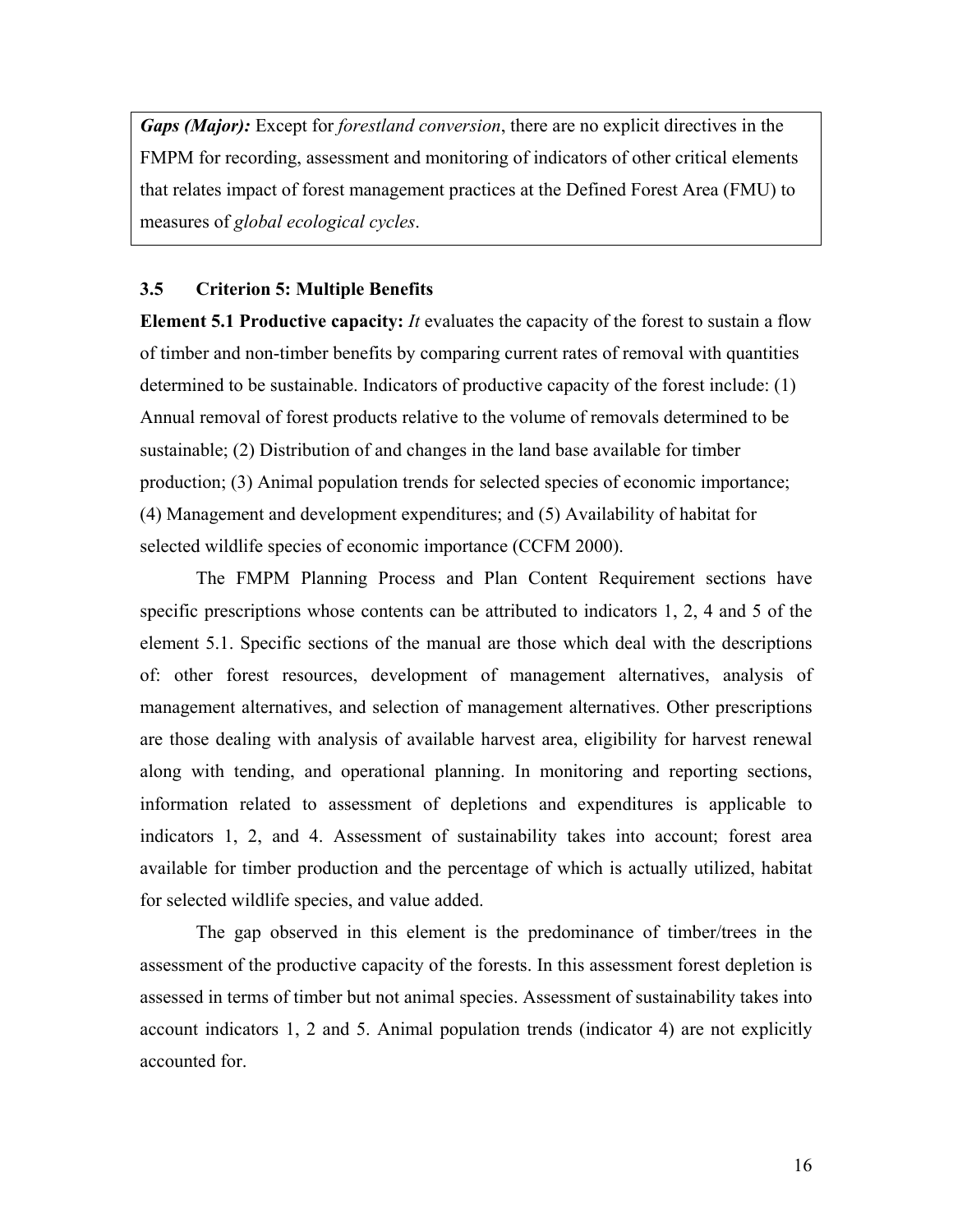*Gaps (intermediate):* In the assessment of *productive capacity of the forest* depletions is assessed in terms of timber/fiber/trees. There is no specific requirement for assessment of other forest products/values including animal population trends.

**Element 5.2 Competitiveness of Resource Industries:** It considers the ability of forest industries to maintain or expand the flow of economic benefits as measured by the following indicators: (1) Net profitability; (2) Trends in global market share; (3) Trends in research and development expenditures in forest products and processing technologies (CCFM 2000). The analysis required for indicators of this element as specified by CCFM may fall out of the context of planning at the FMU level, as the indicators suit analysis of the forest industry at a higher scale. Notably, each FMU is a self-operating resource management and business unit. The FMU is thus ought to sustain a competitive resource management and business environment, including assessment and monitoring of such competitiveness over time. This entails the need of local indicators, scaled from the general indicators specified by the CCFM.

*Gaps (intermediate):* No requirements for assessing, monitoring, and sustaining competitiveness at the FMU level.

**Element 5.3 Contribution to the National Economy:** It deals with the quantification of forest-generated wealth, which flows to Canadians both through the market economy and subsistence economy that involves in-kind income. Indicators used to measure contribution of the forest sector to the national economy include: (1) Contribution of timber and non-timber sectors to gross domestic product (GDP); (2) Total employment in all forest related sectors; (3) Utilization of forests for non-market goods and services, including forest land use for subsistence purposes; and (4) Economic value of non-market goods and services.

**Element 5.4 Non-timber Values:** It looks at the importance of Canadian forests for non-timber goods and services and determination of their availability. Such values include recreation, tourism, and existence & option values. Indicators for non-timber values are: (1) Availability and use of recreational opportunities; (2) Total expenditures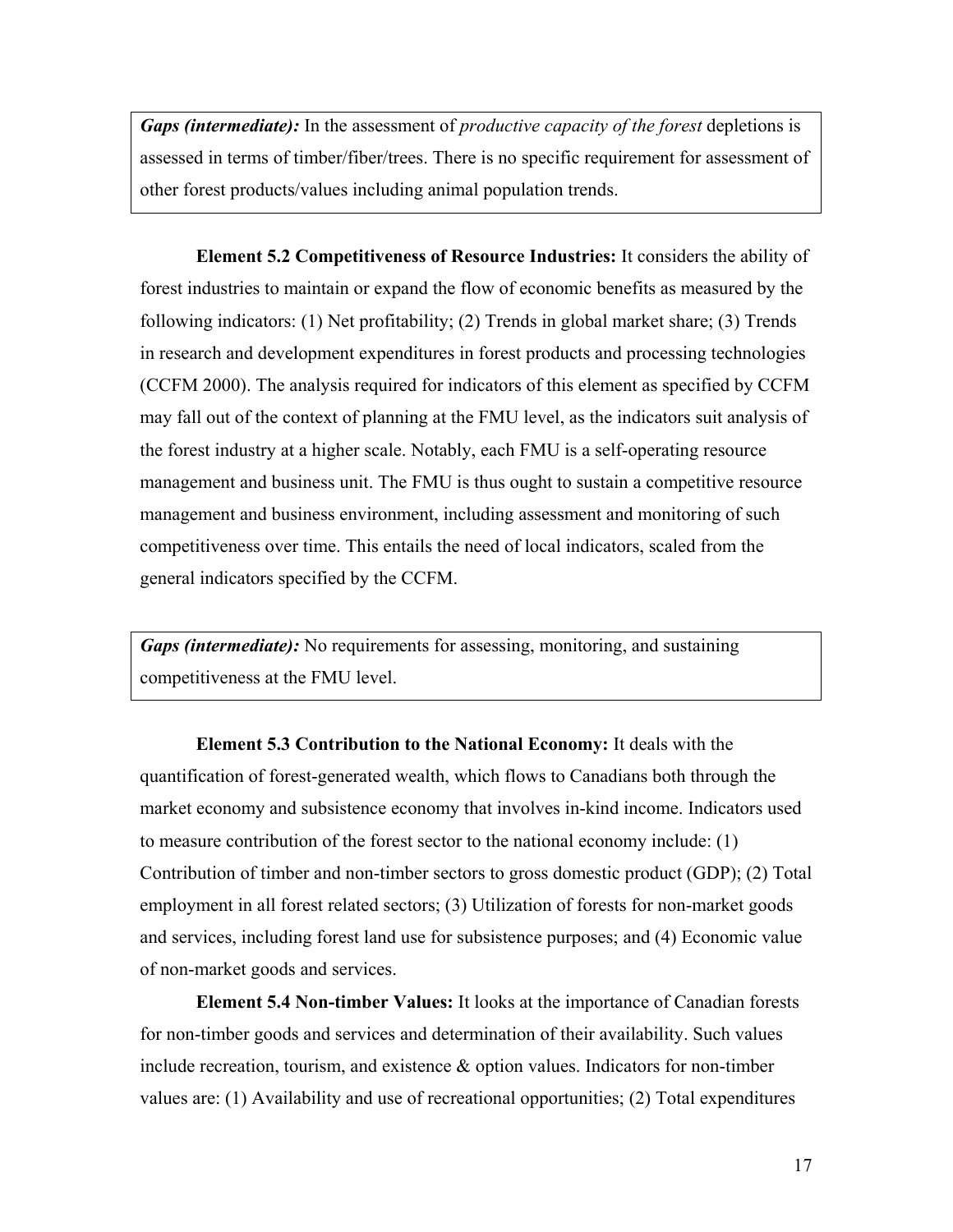by individuals on activities related to non-timber use; (3) Membership and expenditures in forest recreation-oriented organization and clubs and; (4) Area and percentage of protected forest by degree of protection (CCFM 2000).

The Planning Process and Planning Content Requirement section of the FMPM requires analysis and documentation of *Socio-economic Profile of the area, Socioeconomic Impact (SEI) analysis of the management alternatives, and socioeconomic evaluation and ranking of management alternatives*. Such analyses provide necessary baseline information for indicators of these two elements (5.3 and 5.4). There are also sections of the FMP which deal with *"protected forest"* that include prescriptions requiring documentation of value maps e.g. old growth sites, areas of concern and other kinds of protected areas. However, such kind of analysis is limited to evaluation of how optimization of different timber management alternatives will impact on the socioeconomic and environmental values of the forest rather than looking at how such values could be optimized as equally important entities of SFM.

*Non-market and non-timber values* are evaluated during the assessment and ranking of the impact of timber management alternatives in which case they are treated as constraints in the timber optimization models. The sections of the FMPM that deals with reporting and monitoring of forest sustainability lack requirements for assessment, reporting, and monitoring sustainability of *Non-market* and *non-timber values* and their *contribution to economy.*

**Gaps (intermediate):** The prescriptions for reporting and monitoring of forest sustainability lack requirements for assessment, reporting, and monitoring sustainability of *non-market* and *non-timber values* and their *contribution to economy.* Such values are evaluated only when assessing and ranking the impact of timber management alternatives where they are treated as constraints in the timber optimization models

### **3.6 Criterion 6: Societies Responsibilities for Sustainable Development**

**Element 6.1 Aboriginal and Treaty Rights:** This examines compliance to Aboriginal and treaty rights in forestry planning and management in the context of the current legislation, policies and practices. The Indicator specified by CCFM for assessing this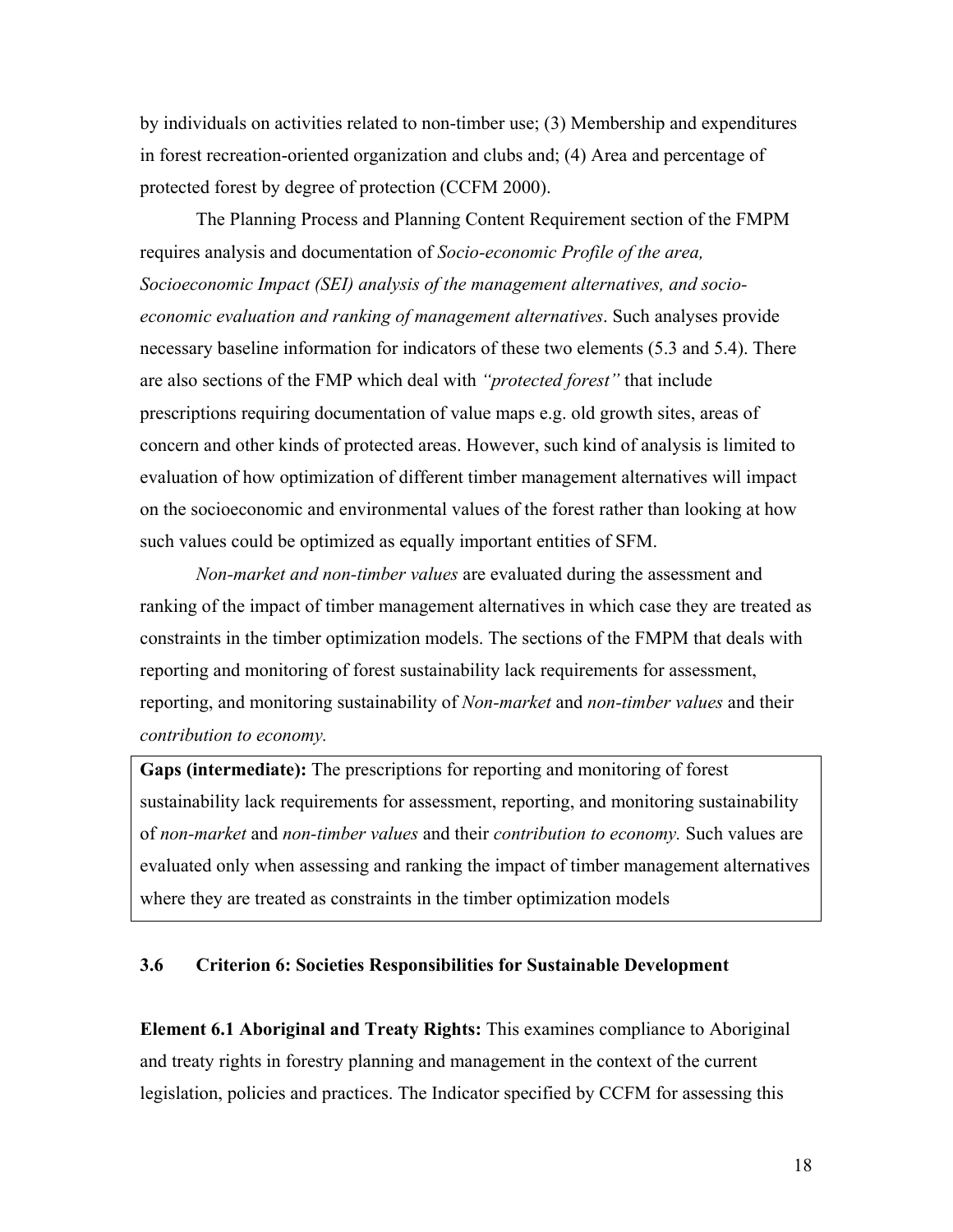element is the "Extent to which forest planning and management process consider and meet legal obligations with respect to Aboriginal and treaty rights" (CCFM 2000).

The FMPM requires involvement of Native communities in or adjacent to the management unit in management planning through the Forest Management Native Consultation Program (FMNCP). This consultation is intended to allow the native communities to raise concerns, issues, and values of interest, which they want to be addressed in managing the forest. Assessment of sustainability as prescribed by the FMPM specifies that the percent of Native communities involved in management planning be used as one of the indicators for measuring "*Accepting Societies Responsibilities in Sustainable Development*"

Native issues can also be addressed through the standard public consultation process, during management planning. In spite of the presence of prescriptions in the FMPM that require consideration of *Aboriginal and Treaty rights*, there is lack of specific guidelines and mandatory terms of reference to facilitate the commitment to actions aimed to meet *Aboriginal and Treaty Rights.* 

*Gaps (intermediate):* Lack of specific guidelines and mandatory terms of reference to facilitate the commitment to actions aimed to meet *Aboriginal and Treaty Rights*.

**Element 6.2 Participation by Aboriginal Communities in SFM:** It focuses on the degree to which forest management plans and practices integrate the recognition of the Aboriginal people's connections to the land and to the resource-based economy. The element evaluates the share of timber and non-timber benefits from the forest accruing to Aboriginal people, and consideration in forest management plans for the protection of their cultural and spiritual heritage. *Indicators* of this element include: (1) The Extent of Aboriginal participation in forest based economic opportunities; (2) Extent to which forest management planning takes into account the protection of significant aboriginal sites; (3) Number of aboriginal communities with a significant forestry component in the economic base and the diversity of forest use; (4) Area of forestland available for subsistence purposes; (5) Area of Indian reserve lands under integrated management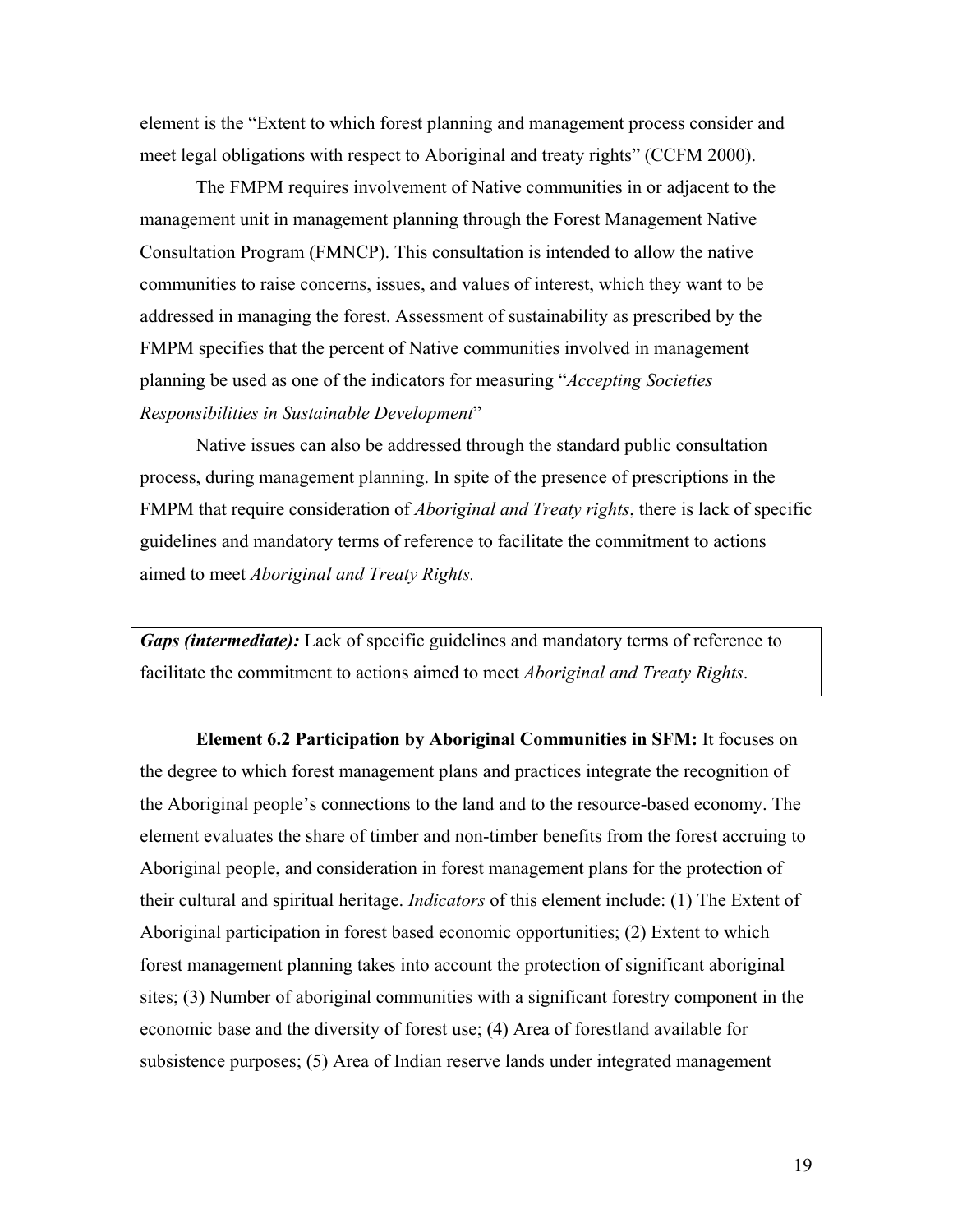plans (CCFM 2000). Incorporation of these indicators in the FMPM is discussed with the next indicator.

**Element 6.3 Sustainability of Forest communities:** It examines the number of forest dependent communities in Canada, their economic diversity, and the diversity of their forest use. Measurable *indictors* of this element are: (1) Number of communities with a significant forestry component in the economic base; (2) Index of the diversity of the local industry base; (3) Diversity of forest use at the community level; (4) Number of communities with stewardship or co-management responsibilities (CCFM 2000).

The Planning Process and Planning Content Requirement section of the FMPM has different prescriptions aimed at facilitating participation by aboriginal communities in SFM. These prescriptions require the consultation with the native communities in forest management planning either through a special Forest Management Native Consultation Program (FMNCP) or by the standard Public Consultation Program (PCP). This consultation is intended to document Native Background Information Report (NBIR), Native Value Maps (NVMs), and other issues of concern to the native people.

The FMPM also requires planners to undertake and document a socioeconomic profile of the communities within and around the management unit. This should also be accompanied by a Socioeconomic Impact analysis of the selected timber management alternative. Such analyses and other information obtained through FMNCP including NBIR, and NVMs, serve as important general baseline information (not specific to particular indicators) for the assessment of sustainability of forest communities.

Examination of the monitoring sections of the FMPM indicates that the monitoring process evaluates only the achievement level of the consultation process, but not how effective the participation process is and how the information obtained from the consultation is implemented. Also there are no prescriptions and/or specific guidelines that aid and require commitment for sustaining and monitoring forest economic base and subsistence base of native and forest dependent communities i.e. putting the information gathered during the consultation into practice, or empowering the communities as local actors and partners in SFM. The prescriptions provided for in the FMPM are mainly for facilitating the consultation process but do not guarantee commitment to address the issues raised during the public and native consultation process.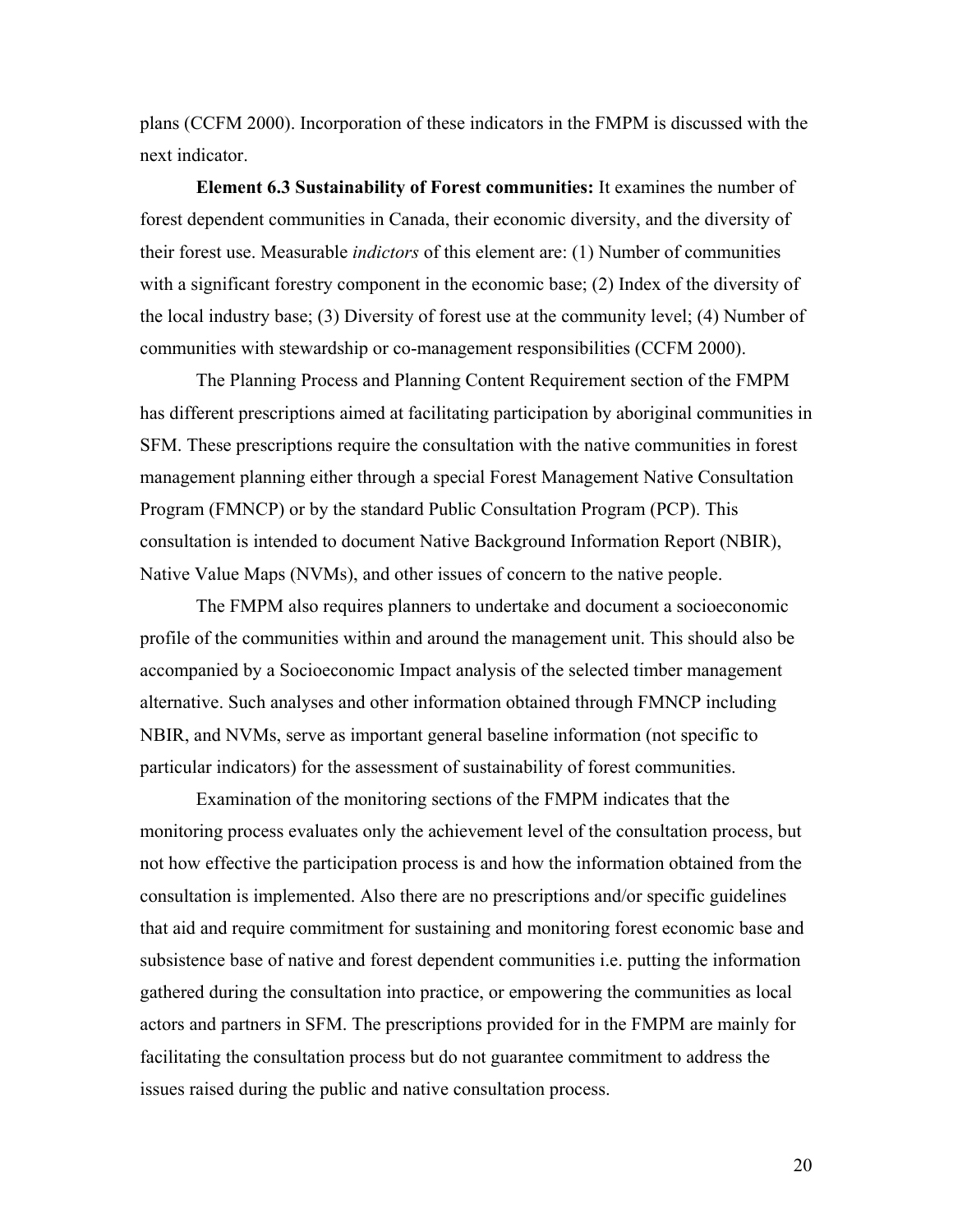*Gaps (major):*In spite of the general directives, there is lack of explicit prescriptions and/or specific guidelines, to aid commitment in taking measures aimed at sustaining forest economic-base and subsistence-base of native and forest dependent communities (Note: the public and native consultation process which is prescribed in the FMPM does not necessarily ensure this commitment).

**Element 6.4 Fair and Effective Decision Making:** It is centered on public engagement in SFM process. The element deals with the assessment of the extent to which the public is involved in designing out a path toward SFM, the mechanisms used, and their effectiveness. Indicators of this element are: (1) Degree of public participation in the design of decision-making process; (2) Degree of public participation in the decision making process; (2) Degree of public participation in the implementation of decisions and monitoring (CCFM 2000).

As required by the FMPM, forest management plans will be prepared in an open and consultative fashion. In addition to interdisciplinary planning team, a local citizens committee (LCC) will be established to assist the plan author in the preparation of the plan. Interested and affected persons and organizations, and the general public can also participate in a formal public consultation process and public monitoring of implementation of the management plan. Additional consultation and negotiation may also be done with the native communities – through the FMNCP - outside of the standard consultation program. The manual also requires for public review of the management plans and public inspection of the Annual Working Schedules. This process prescribes for the *public participation in decision making*, *implementation and monitoring*. However the public consultation process doesn't prescribe for public participation in the *design of the decision making process.* 

*Gap (intermediate):* Requirement for public consultation in management planning without involving the public in the *design of the decision making process* hampers the *fairness and Effectiveness of the Decision Making.*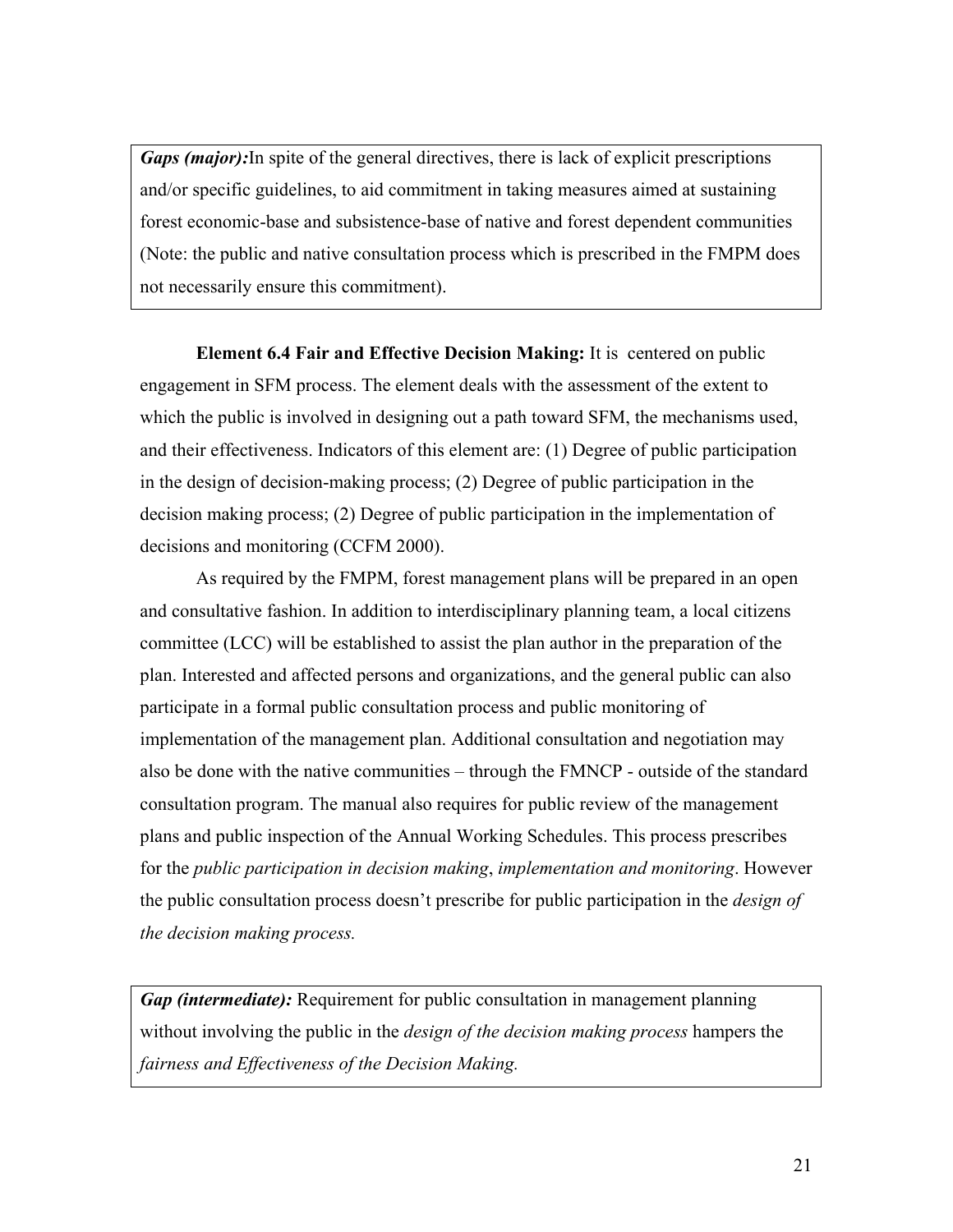**Element 6.5 Informed Decision Making:** It examines the current understanding of forests ecosystems and reports on the type of data currently being maintained in forest inventory databases. The element also takes into account the extent to which forest management planning is based on sound knowledge, and knowledge transfer from the forest sector to the general public. Indicators of the element are: (1) Percent of area covered by multi-attribute resource inventories; (2) Investments in forest-based research and development information; (4) Total effective expenditures on public forestry education; (5) Percent of forest area under management, including public participation; (6) Expenditure on international forestry; (7) Mutual learning mechanisms and processes (CCFM 2000).

The FMPM lacks explicit prescriptions attributable to the *indicators of informed decision-making*. Although various management practices - e.g. informed development, analysis and selection of management alternatives - are indications of conformance to some indicators of *informed decision making,* the lack of explicit requirement for monitoring indicators of this element undermines sustainability and makes it difficult or impossible to keep track of such practices. Practices such as, learning mechanisms, public education, research and development; multi-attribute (beyond timber/fiber) resource inventories are indispensable requirements for SFM. Although such programs may actually be taking place to different degrees at different FMUs, lack of reporting and monitoring of such programs hinders adaptive management in SFM.

*Gap (intermediate):* Full or partial lack of prescriptions for tracking and documenting *informed decision-making* programs (e.g. mutual learning mechanisms, public education, research and development etc.). This may act as a disincentive for improvement and innovativeness

# **4.0 Criterion-wise Discussion of the Gaps**

The element specific gaps, discussed above, indicate that none of the criteria of SFM has been fully incorporated in forest management prescriptions in Ontario. In most cases prescriptions at the planning level have not been followed through at operations and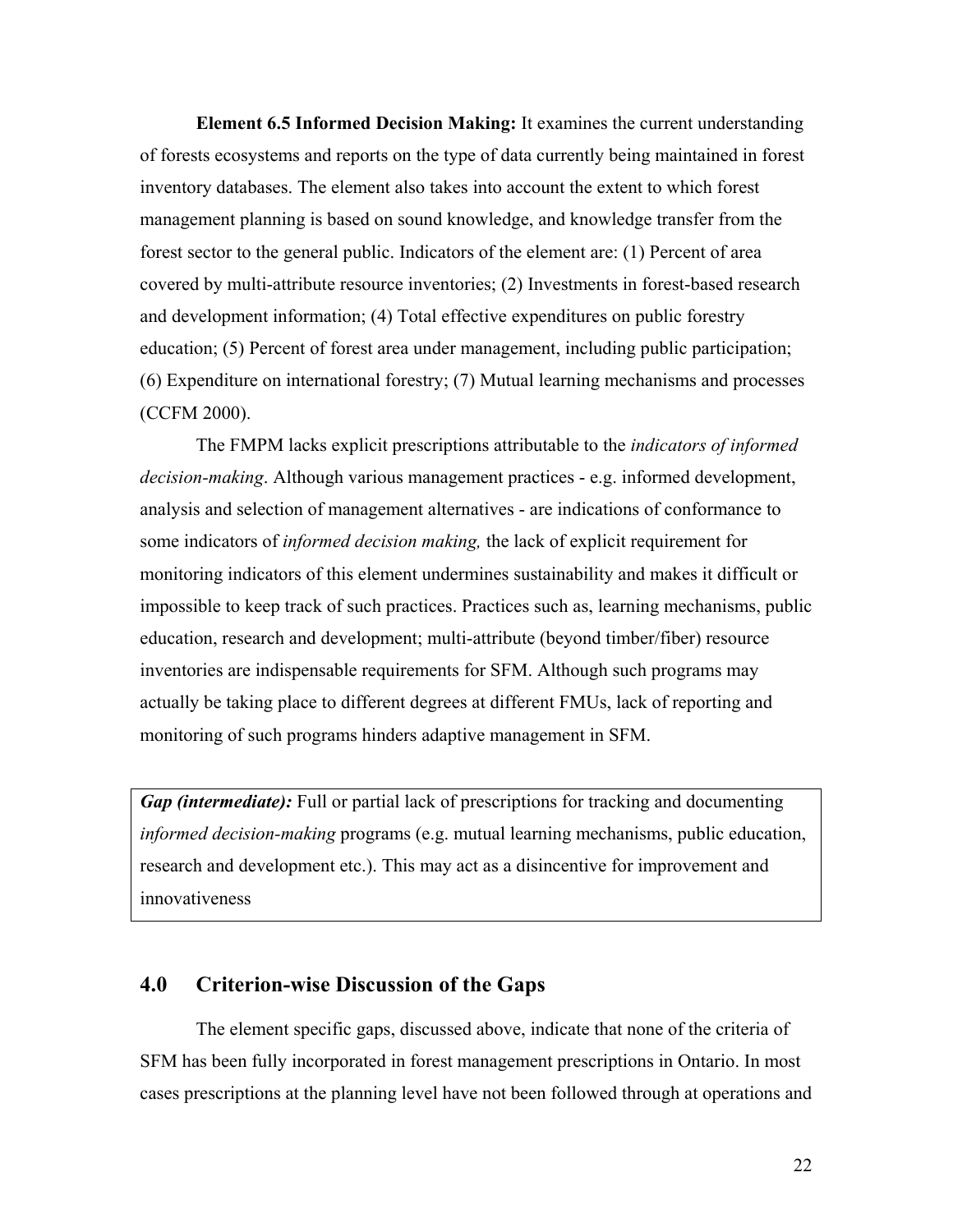reporting & monitoring levels. In this section we provide a detailed criterion-wise discussion of the gaps while incorporating the current SFM Literature.

#### **Criterion 1: Conservation of Biological Diversity**

Biodiversity refers to the variability among living organisms and the biological complexes of which they are part. The Biological Diversity criterion has three elements ecosystem, species and genetic diversity (CCFM 2000). The current FMPM prescriptions adequately cover the documentation of ecosystem diversity as specified by the  $C \& I$ framework except for the assessment of representative forest types in protected areas within the FMU*.* Such assessment should be included in order to provide ecological benchmark information for comparative assessment of the impact of forest management practices on biodiversity. Furthermore the extent of forest types relative to historical conditions, and the extent of forest type by age class which are currently included only in the Part A of the FMPM, should be incorporated in the Part B and Part C.

Conservation of species diversity at the FMU requires evaluation of the status of forest dependent animal and plant species and determination of their survival over time. Currently such documentation is done during the planning process. This must be augmented by objectives-oriented prescriptions to ensure species survival (Part B) and the monitoring of their status relative to stated objectives (Part C). The FMPM prescriptions for Reporting and Monitoring (Part C) must include separate prescriptions for continuous assessment of the status of threatened, endangered, rare or vulnerable species and population levels and changes over time of selected species and species guilds.

Gene conservation is crucial for both ecological and utilitarian justifications - to safeguard the future evolutionary potential of species to new biotic challenges and for commercial genetic improvement programs. Leaving some ecologically representative wild forest stands to respond to natural evolutionary pressures in-situ is a desirable, costeffective, feasible and long-term approach to gene conservation. This approach can supplement ex-situ collections made for breeding purposes (Yanchuk and Lester 1996). The sole indicator specified for the measurement of this element is: *the implementation of an in situ/ex situ genetic conservation strategy for commercial and endangered forest*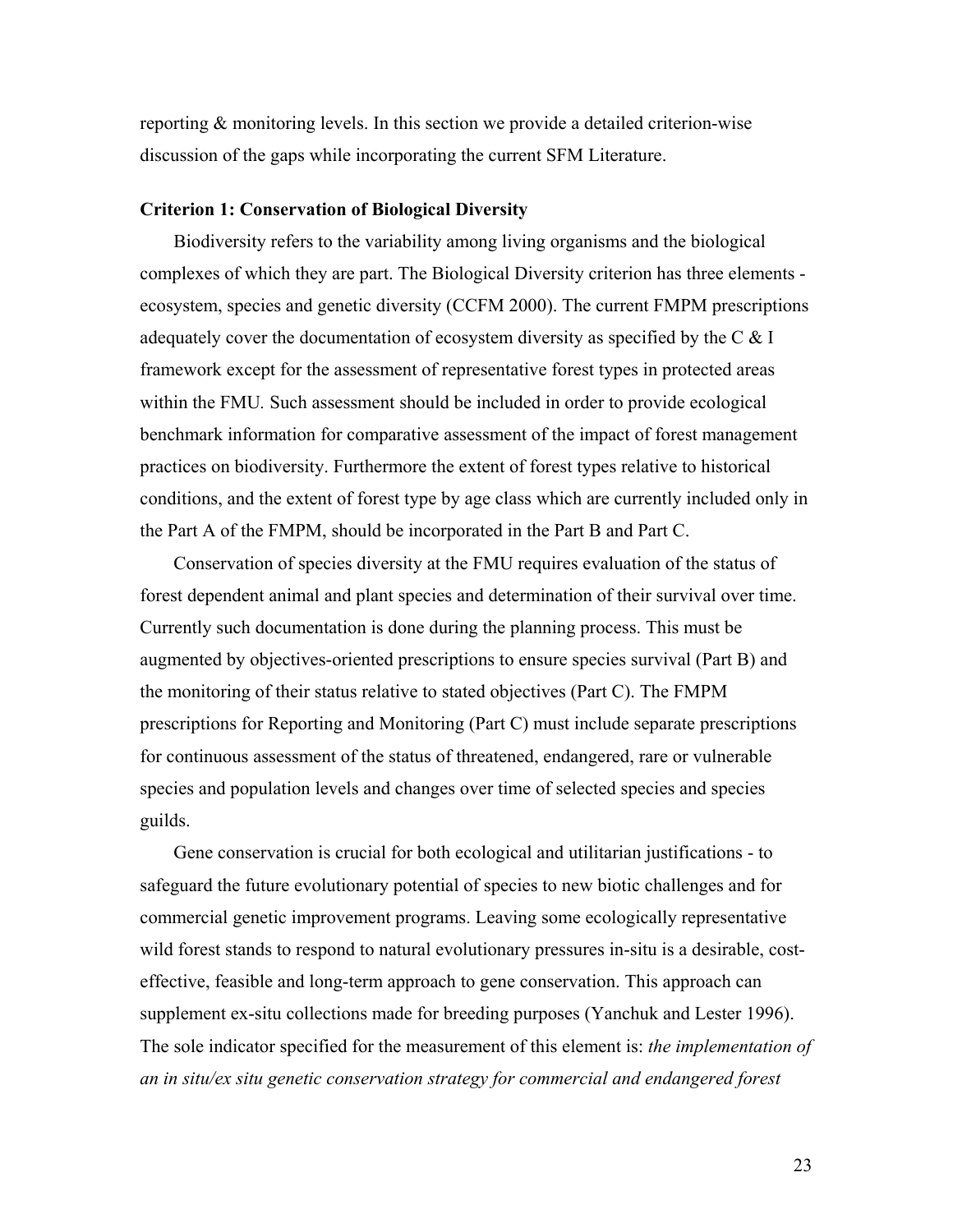*vegetation species.* However*,* the FMPM totally lacks the prescriptions for genetic conservation at all three levels. It is thus important for the FMPM to prescribe for gene conservation activities as part of the forest management in Ontario's crown lands. This should include reference to guidelines for the implementation and monitoring of an in/exsitu genetic conservation strategy for commercial and endangered forest vegetation species.

#### **Criterion 2: Ecosystem Condition and Productivity**

This criterion defines the forest condition, a measure of relative freedom from stress and relative level of physical and biological energy within forest ecosystem as indicated by forest health and vitality (CCFM 2000). For conservation of the forest ecosystem condition and productivity to be ensured the level and frequency of natural and humaninduced forest disturbances and stresses should allow maintenance of ecosystem processes and conditions within the characteristic range for the succession stage of the ecosystem. Hence, forest management practices must emulate or compensate for the natural processes altered through management (Morris 1997).

The current FMPM prescriptions adequately cover the assessment and monitoring of natural disturbances (insects, disease, and fire). However, there is a need for parallel assessment and monitoring of human-induced disturbances on the forest ecosystem (e.g. pollutants and, exotics) and indicators of ecosystem resilience (e.g. regeneration) in the assessment of ecosystem condition and productivity. Current measures of ecosystem condition and productivity are total productive crown forestland and net primary productivity (NPP), a measure of site productivity (kg ha<sup>-1</sup> yr<sup>-1</sup>). However, forest productivity refers to the growth and maintenance of all or any part of plants and animals that exist in a forested ecosystem (Morris 1997). Its assessment requires additional indicators - for disturbance and stress & ecosystem resilience (already discussed) and, indicators of extant biomass as discussed next. Mean Annual Increment (MAI) or related measurements, can be used to assess sustainability of commercially usable forest biomass (timber). As correlates to various elements of biodiversity, indicator-species can be used to assess sustainability of other forest species as they can indicate habitat changes overtime; specific features of the forest such as forest structure and age class; and the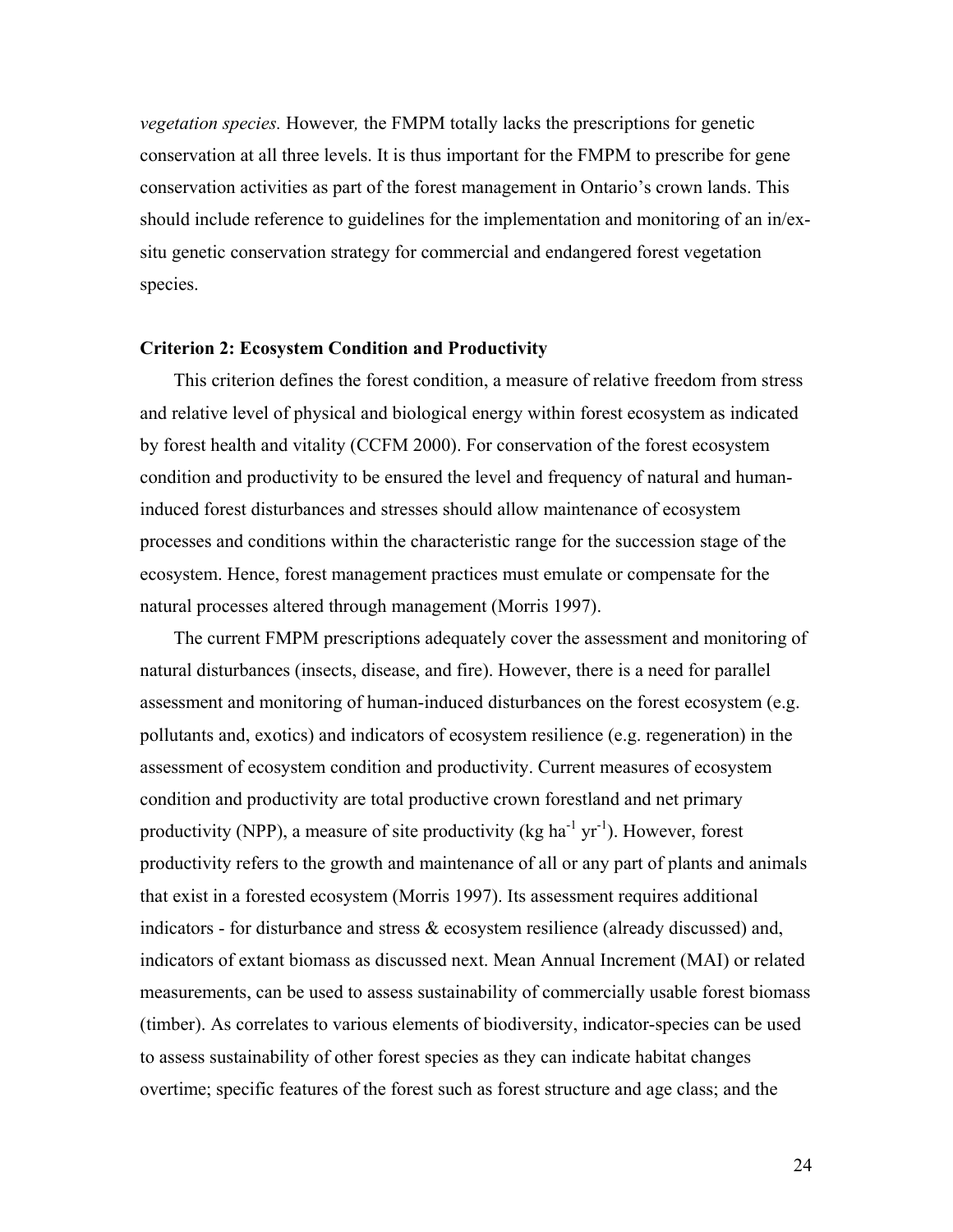impact of forest management operations on biological diversity. Such assessment is an important part of a monitoring and adaptive forest management program (Noss and Cooperrider 1994; McLaren et al. 1998).

#### **Criterion 3: Soil and Water Conservation**

The conservation of quantity and quality of soil and water resources as well as the physical environments of the forest ecosystems are important elements of SFM. They are needed to sustain the productivity of the ecosystem in its characteristic range (CSA 1996). Intensive disturbance by stand management operations may threaten long-term site productivity, particularly when poor practices are conducted in sensitive sites. An expert opinion survey in Ontario indicated concerns for harvest related nutrient removals and loss of organic matter, when black spruce is harvested on shallow soils and upland sites. Other concerns are altered hydrology and rutting for inherently shallow organic sites (Morris 1997). This criterion has two elements - physical environmental factors and policy and protection factors.

Physical environmental factors define the relationship between forest management practices and physical aspects of the environment and the protection of soil and water resources in forest ecosystem. Forest management practices should therefore protect sensitive terrestrial sites as well as aquatic systems e.g. protection of steep slopes, stream crossings and riparian areas. Another important factor is watershed management to maintain water flow patterns, water levels and water quality. The planning and monitoring sections of the FMPM consists of prescriptions for creation of protection forest including riparian reserves, soil and water conservation, and assessment of forest conversion to non-forest uses, as well as assessment and monitoring of non-compliance of forest operations to physical constraints. Indicators used for the assessment of sustainability include water yield, riparian reserves, and soil and water conservation. Two main gaps were recorded for this element. The first is lack of prescriptions for direct assessment and monitoring of water quality. Water is assessed in terms of quantity (yield). The second gap is lack of explicit prescriptions for management and monitoring the dynamics of aquatic fauna.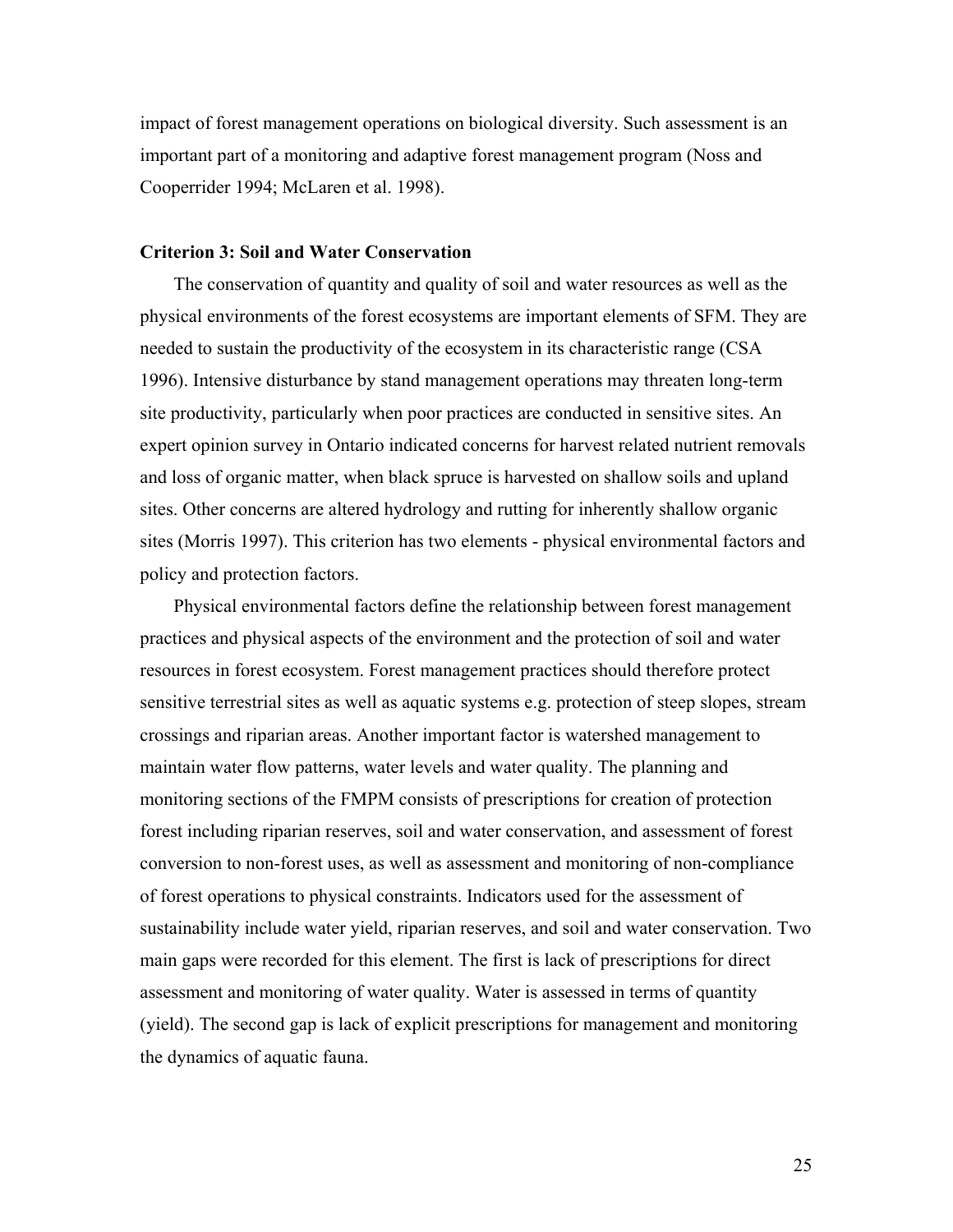Policy and protection forest factors entail the role of guidelines and management objectives for the protection and maintenance of soil and water resources in forest ecosystem. Policies directed to institute appropriate management practices will protect soils against erosion and compaction. Similarly water resources should be protected against siltation, flooding, and increased temperatures. Prescriptions in the FMPM that can be ascribed to this element include those dealing with protected areas and areas of concern. In spite of the general directives for, the protection and maintenance of soil and water resources in forest ecosystem there is deficiency in specific guidelines/factors for appropriate management practices to be taken into account in management of protected areas/areas of concern in the context of the national and provincial legislative framework.

Management-induced changes in long-term site productivity can be evaluated and corrected by development of best practice guidelines;  $C \& 1$  of sustainability; and longterm field trials to provide feedback information for the best practices guidelines and C & I (Morris 1997). Additionally, the current assessment of water yield must be complemented by the assessment of water quality, and monitoring of the dynamics of aquatic fauna as per  $C \& B$  I framework. Equally important are site-specific soil and water protection factors and policy statements that contain commitment to SFM; and provide vision, mission, guiding principles and codes of good management practice (CSA 1996).

### **Criterion 4: Contribution to Global Ecological Cycles**

Forests play a critical role in global ecological cycles, the complex and selfregulating processes responsible for recycling limited supplies of water, carbon, nitrogen and other life sustaining elements (CCFM 2000). Forest conditions and management activities at the FMU, must contribute positively to the health of global ecological cycles by maintaining such ecological processes as well as balancing and sustaining utilization and rejuvenation and protecting the forest lands from deforestation or conversion to other uses (CSA 1996). Five elements – global carbon budget, forestland conversion, carbondioxide conservation, forest policy factors, and hydrological cycles – are associated with this criterion.

The FMPM has prescription that require for the assessment and reporting of *forestland conversion*. There are however no explicit directives in the FMPM for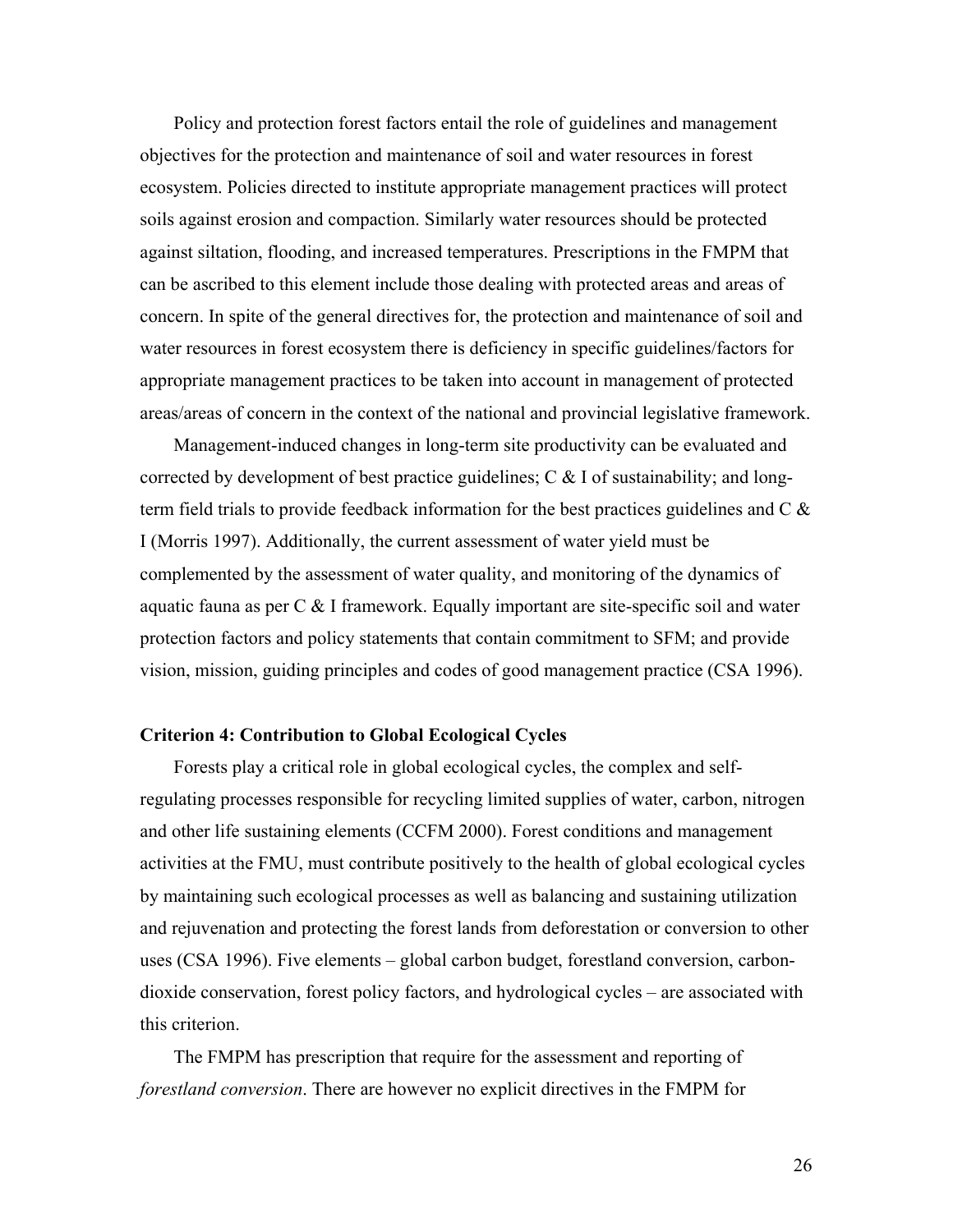recording, assessment and monitoring of the forest ecosystem contributions to Global Ecological Cycles at the FMU level. There is therefore lack of monitoring of the impacts of forest management practices at the FMU to ecological cycles. Although the criterion deals with global ecological cycles, the forest practices at the FMU level and their impact on the ecological cycles, will cumulatively add to the broader scale (provincial or national) impacts on *global ecological cycles*. Lack of such prescriptions is therefore considered to be a major gap. It must be noted though that some indicators of this criterion are not measurable at the local level. However there are other indicators of this criterion for which it is possible to develop measurable variables at the FMU level.

Whereas indicators of forest utilization, rejuvenation and conversion are prescribed for by the FMPM (at least at the documentation level), there is a need for a parallel development for indicators related to water and nutrient cycling processes and other life sustaining elements of the ecological cycles, as well as the impact of forest management practices at the FMU to the ecological cycles in line with the CCFM C & I framework. It is also critical that the FMPM include explicit directives for assessment reporting and monitoring of such indicators over time. Furthermore, the complete inadequacy of management prescriptions for the criteria Global Ecological cycles, at all three management levels, suggests the need to scale the national  $C \&$  I to the level of FMU, for example assessment of energy-use efficiency of harvesting practices, forest rotation based on the maximization of carbon sequestration, and management of forest biomass for carbon sequestration, and to make appropriate changes in forest management institutions at all the three components – planning, operations, and reporting  $\&$ monitoring.

#### **Criterion 5: Multiple Benefits to Society**

Forest sustainability implies sustained flow of multiple goods and services for the current and future generations within limits of the productive capacity of the resource base and a competitively fair business climate (CSA 1996). The Criterion has four elements – productive capacity, competitiveness of resource industries, contribution to the national economy, and non-timber values. On the productive capacity element, the FMPM Planning Process and Plan Content sections have specific prescriptions related to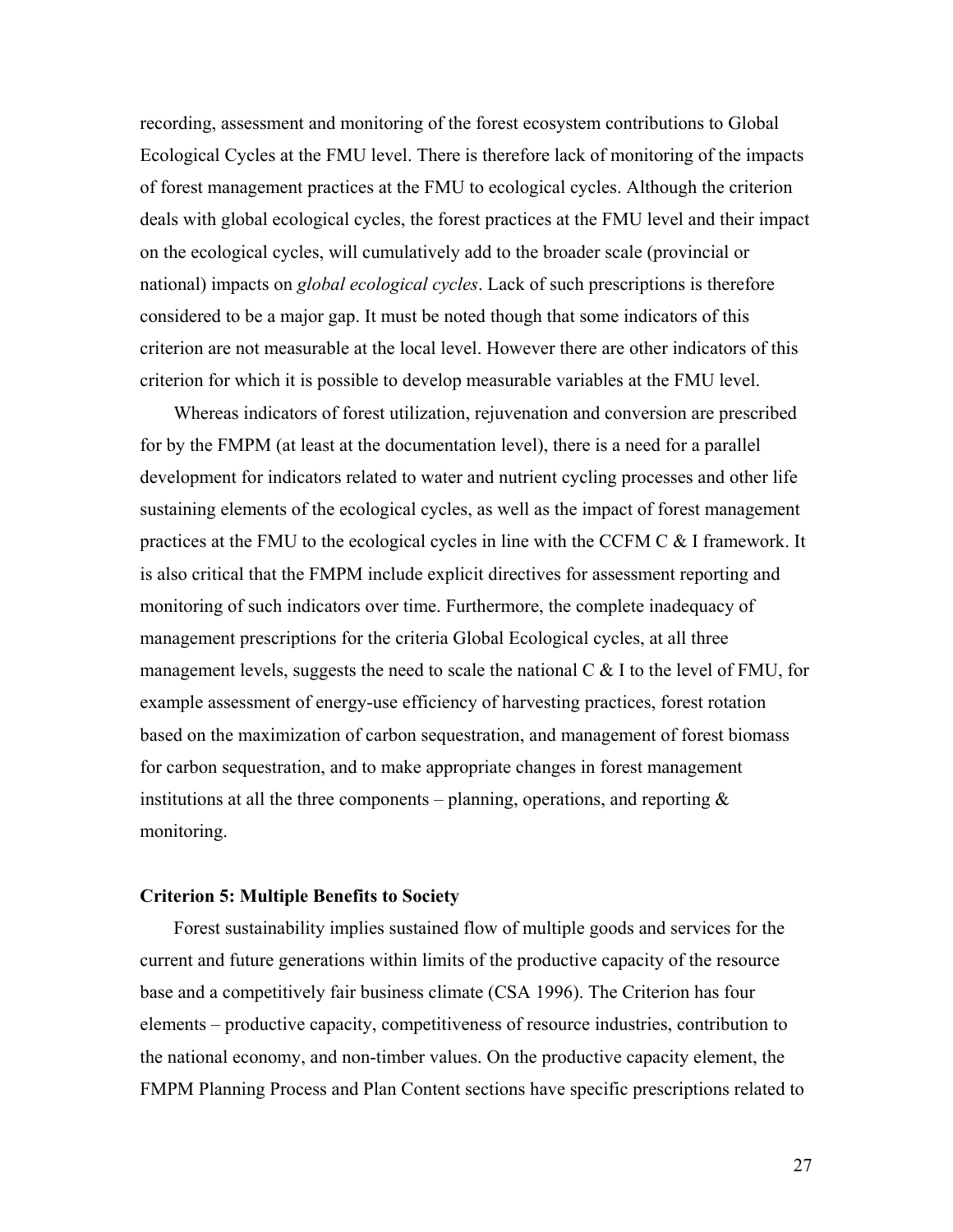the indicators on timber volume, area available for timber harvest, expenditures, and habitat for selected wildlife species. In monitoring and reporting sections, information related to assessment of depletions and expenditures is applicable to indicators timber volume, forest area, and expenditures.

Assessment of sustainability takes into account forest area available for timber production and the percentage of which is actually utilized, habitat for selected wildlife species, and value added. The gap observed is the predominance of timber/trees in the assessment of the productive capacity of the forests. In this assessment forest depletion is assessed in terms of timber but not animal species. Assessment of sustainability does not incorporate animal population trends explicitly. The analysis required for the indicators of the Competitiveness of Resource Industries element may fall out of the context of planning at the Management Unit level. Each FMU is a self-operating resource management and business unit. The FMU is thus ought to sustain a competitive resource management and business environment, including assessment and monitoring of such competitiveness over time. This entails the need of local indicators, which can relate to the general indicators specified by CCFM.

Contribution to the national economy deals with the contribution of timber and nontimber sectors through the market economy and subsistence economy that involves inkind contribution through goods and services. Non-timber values include recreation, tourism, and existence & option values. *Non-market* and *non-timber values* are evaluated during the assessment and ranking of the impact of timber management alternatives in which case they are treated as constraints in the timber optimization models. The sections of the FMPM that deals with reporting and monitoring of forest sustainability lack requirements for assessment, reporting, and monitoring sustainability of *Non-market* and *non-timber values* and their *contribution to economy.*

The growing value of non-timber resources refutes this timber-centered principle. As such SFM decision-making should include analyses of opportunities and constraints for both industrial forest uses and non-market/non-timber values i.e. production tradeoffs among a variety of jointly produced forest resources assessed in light of a common denominator. Some approaches to consider non-timber forest resources include: granting harvest rights to non-timber resources, collection of fees for non-timber resource by the

28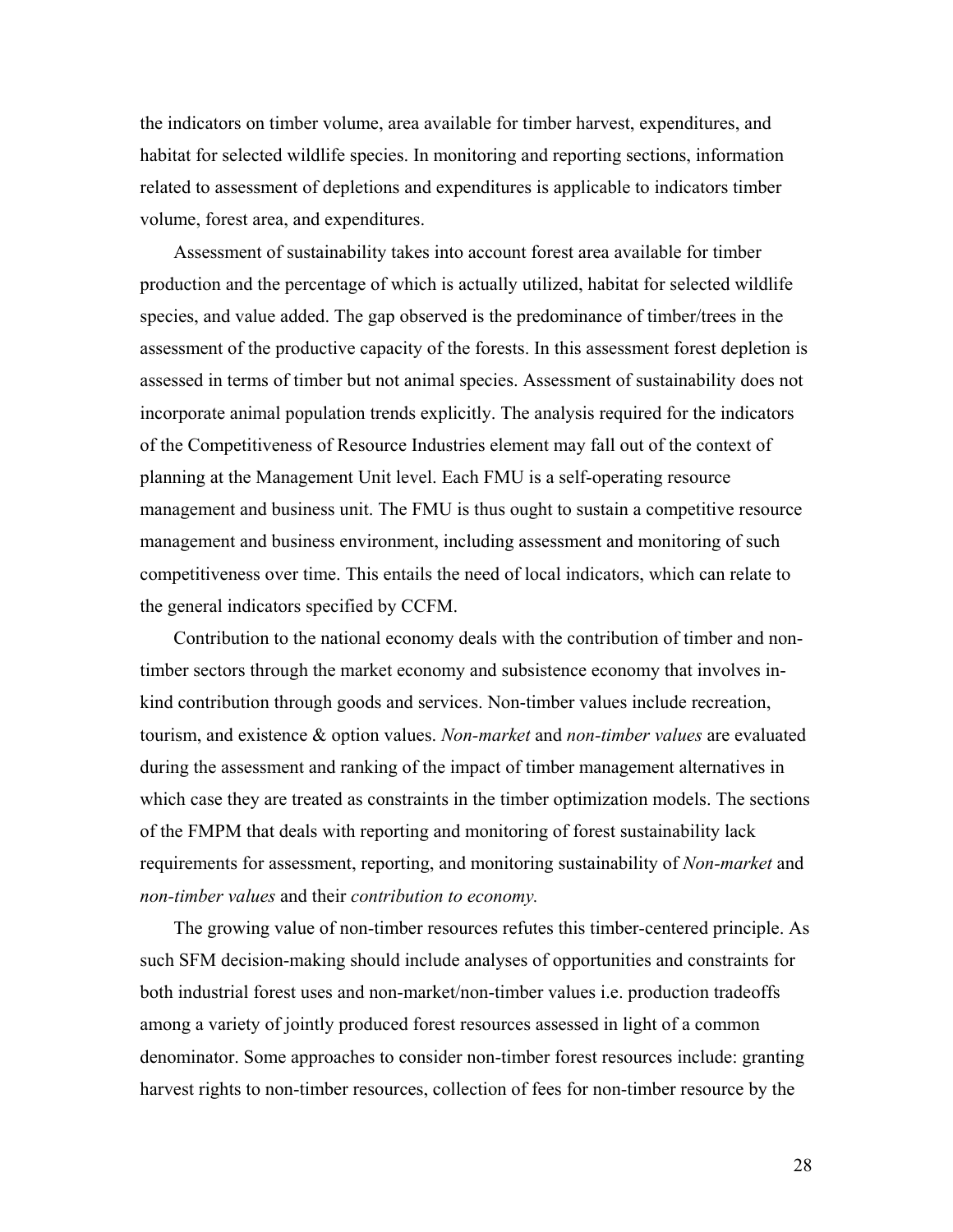Crown, and public control in form of subsidies and/or requirements for forest resources with diffuse prices (Luckert 1997). Non-market Economic Valuation Models and Decision Support Systems can be used to evaluate non-market forest goods and services and to understand conflicts between industrial operations and other forest uses (Boxall et al. 1996a; Akabua et al. 2000). To facilitate considerations for multiple benefits, the FMPM should require assessment of competitiveness of forest resource companies in terms of innovation and investment into development of multiple forest products. As well, the assessment of productive capacity of the forest must include sustainability trends (including depletions) for non-market & non-timber values and their contribution to the economy.

#### **Criterion 6: Society's Responsibility in SFM**

This criterion extends the role of SFM beyond trees to encompass forest communities**.** The criterion looks at social values of the forests and effectiveness of the participation of the broader society in SFM (CCFM 2000). The criterion has five indicators: Aboriginal and Treaty Rights, participation by Aboriginal communities, sustainability of forest communities, fair and effective decision making, and informed decision making. In spite of the presence of prescriptions in the FMPM that require consideration of *Aboriginal and Treaty rights*, there is lack of specific guidelines and mandatory terms of reference to facilitate the commitment to actions aimed to meet *Aboriginal and Treaty Rights,* and there are no monitoring mechanism to ensure the useful and meaningful consideration of these rights.

The current FMPM prescriptions require consultation with the local citizens, Aboriginal and other forest dependent communities, during management planning. This study observed gaps in the process, which must be addressed, in order to enhance public and Aboriginal participation in SFM. The current prescriptions facilitate the consultation process without guaranteeing commitment to address issues that are raised. Furthermore lack of public involvement in the design of the decision making process hampers the fairness and effectiveness of the process.

To make the process more effective, the monitoring process in the FMPM must not be limited to the evaluation of the number of consulted communities. Rather, the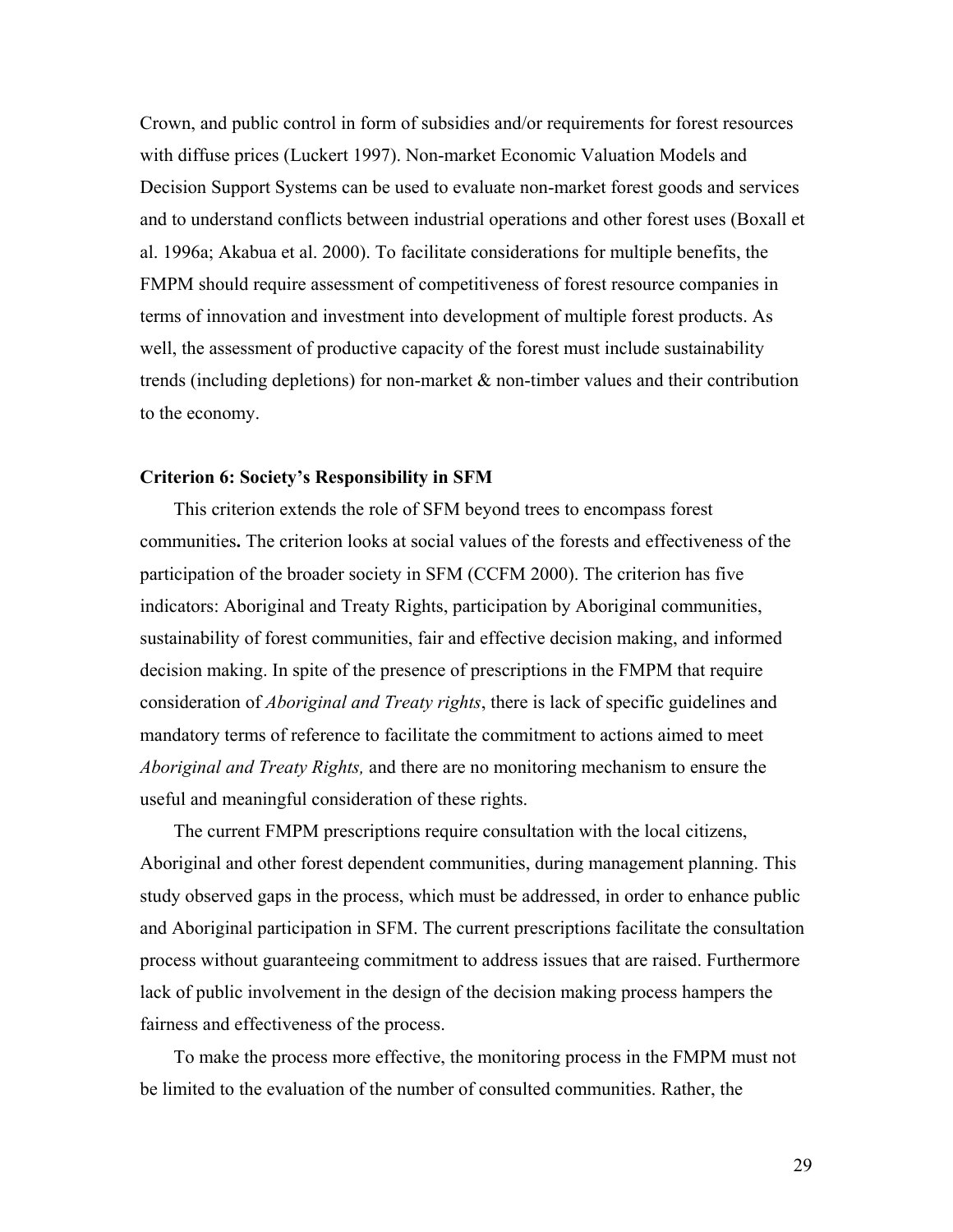evaluation of the effectiveness of the participation process and implementation of gathered information must also be done. Early involvement of the local citizens and communities in the consultation process and having their input on the design of the process by which local values are identified based on local situations; knowledge; perceptions; and resources are critical for successful, fair, and effective consultation and subsequent management planning and implementation. Implementation of this process requires locally adaptable guidelines.

The FMPM also requires planners to undertake and document a socioeconomic profile of the communities within and around the management unit. This is accompanied by a Socioeconomic Impact analysis of the selected timber management alternatives. Such analyses and other information obtained through Forest Management Native Consultation Program (FMNCP), including Native Background Information Report (NBIR) and Native Value Maps (NVMs), may serve as important general baseline information for the assessment of sustainability of forest communities.

The level of commitment to the concept of SFM must be established both in forest management policy statements and all aspects of forest operations (Rawlinson 1996). With respect to respecting Aboriginal and Treaty Rights, and Sustainability of Forest Communities, the FMPM must require clearly defined set of policy statements, which express and define commitments, including roles and obligations of all involved stakeholders. These commitment statements must be objective oriented i.e. can be linked to specific compliances in forest management procedures, operations and attitudes. Such policy statements will serve as monitoring schemes and will also minimize the risks involved in the venture.

Efforts must be made to inform and empower the general public and local communities as local actors and partners in SFM, which also implies preparedness to learn from them (mutual learning). This will enable them to know their position and take the necessary steps towards sustainable development (Nilsson and Gluck 2001). Finally, informed decision-making programs e.g. learning mechanisms, public education, research and development and multi-resource inventories should also be promoted. Monitoring of such programs will catalyze improvement and innovativeness leading to adaptive management.

30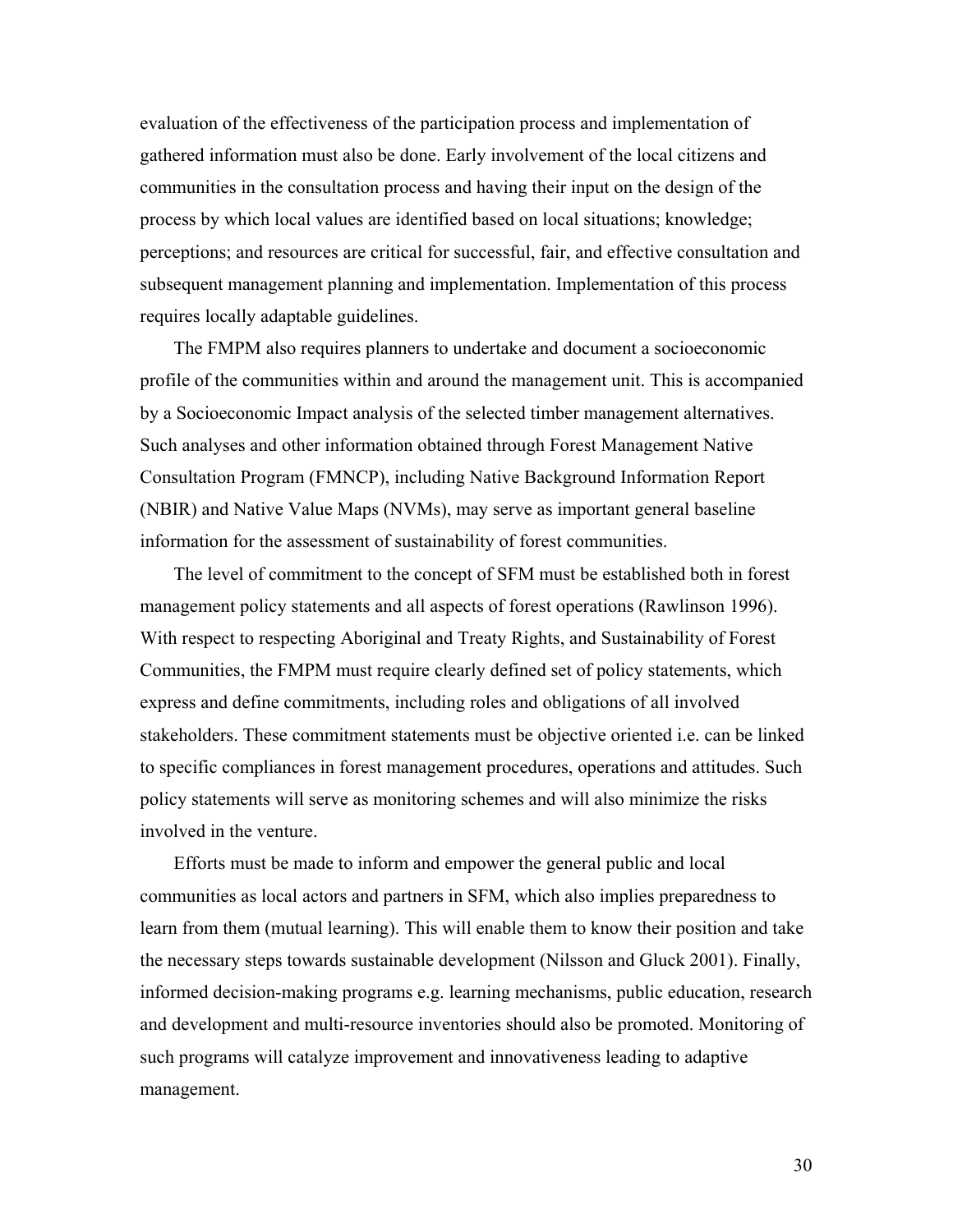# **5.0 Conclusions**

The gap analyses, in the last two sections, have provided extremely valuable and detailed information regarding the conformance of the FMPM provisions with respect to each element of the CCFM C& I framework. The emergent features of this gap analysis can be summarized as given next.

First, twenty-one elements, out of twenty-two, spread over all the six criterion have some degree of gap, and this means that none of the criterion of SFM is being fully incorporated in forest management. Hence, the Canadian goal of SFM is far from sight.

Second, the Part C (Reporting and Monitoring) of the FMPM has the highest degree and Part A (Plan Contents) has the lowest degree of non-conformity with respect to CCFM C & I framework; while the degree of non-conformity in Part B (Forest Operations) is in the middle. The Parts A, B and C have adequate prescriptions for twelve elements, six elements and only one element respectively. This means that prescriptions in Part A have not been followed through Part B and C, and the government should make special efforts to develop forest management planning manuals which enforce consistency in three stages – planning, operations, and reporting and monitoring.

Third, on the basis of the gap-category of the majority of the elements in a criterion, the six criteria can be grouped in the same three categories – criterion with major, intermediate, and minor non-conformance. Based on this, the criterion of the Conservation of Biological Diversity and Ecosystem Condition and Productivity will fall in to minor category because two elements, out of three, are in the minor-gaps category. This means that the FMPM has been better on biological aspects of management. The Criterion of Global Ecological Cycles will fall in the major category because three elements out of five are in the major-gaps category. This criterion has not been dealt adequately at any level, and requires special attention from policy makers. The remaining three criteria - Soil and Water Conservation, Multiple Benefits, and Society' Responsibility – will fall in the intermediate category, but in the terms of conformance in Parts A, B, and C, the situations are different for these three criteria. All the five elements of the criterion of Society's Responsibility have non-conformance at all threelevels (Part A, B, and C), which indicates that this criterion has not been taken seriously

31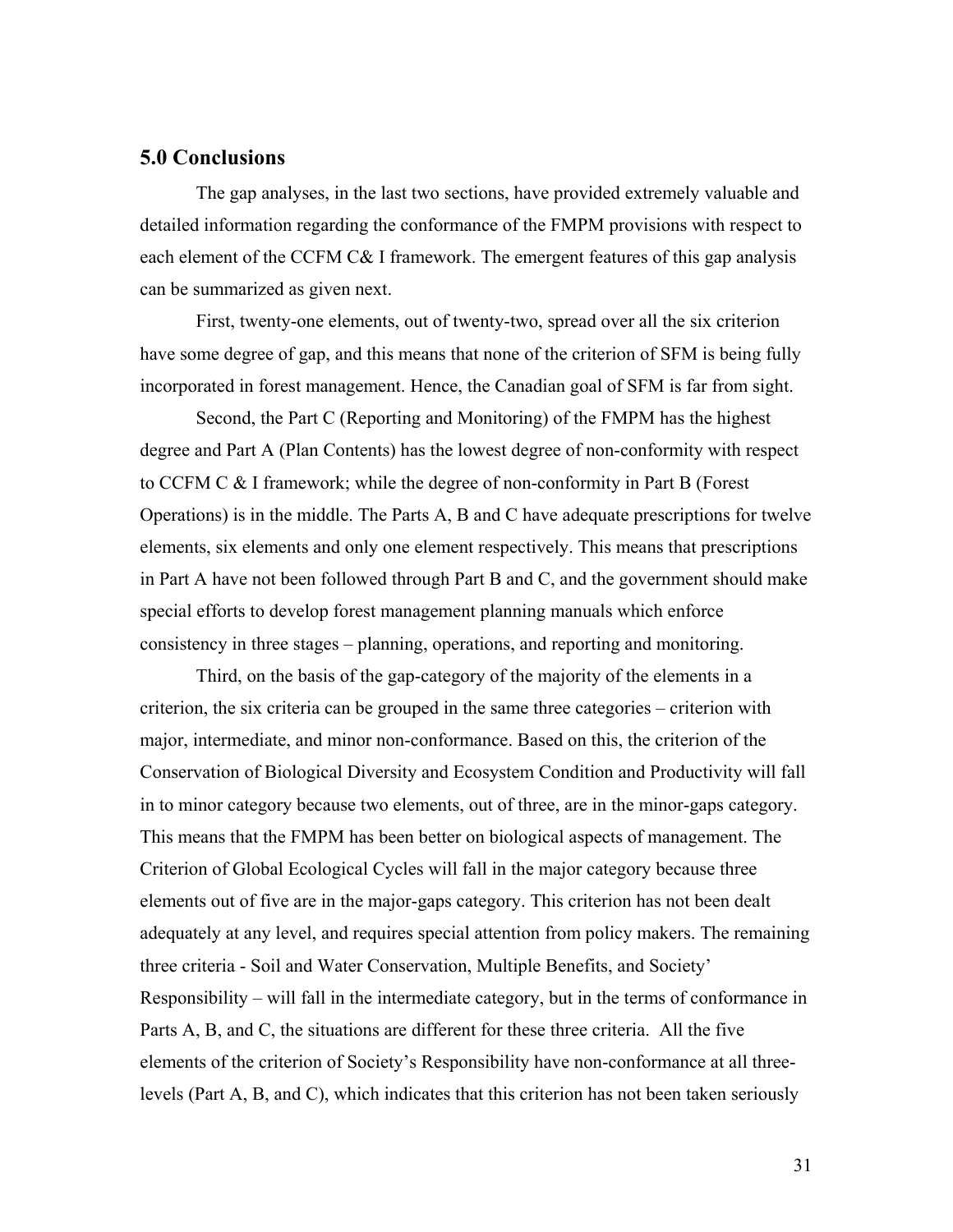even at the Management Plan level. But, all the four elements of the criterion of Multiple Benefits have non-conformance only at two-levels (Part B and C). Hence, the prescriptions related to this criterion required at the management plan level have not been followed through at operational and monitoring level.

Fourth, in terms of degree of gaps, we are inclined to rank the six criteria in this order - Global Ecological Cycles, Society's Responsibility, Soil and Water Conservation, Multiple Benefits, Biological Diversity, and Ecosystem Health (highest to lowest degree of gaps). Hence, reforms in forest management institutions have been good on biological aspects, poor on social aspects, and worst on global ecological cycles.

Finally, the most critical result of this study is that there are huge gaps between the existing forest management institutions and  $C \& B$ . Which clearly indicates that  $C \& B$ are not being transformed into management practices. Hence, it is necessary for all the provinces in Canada and other countries, aiming for SFM, to initiate similar gap analysis at the FMU level. The gap-analysis framework and analytical procedure of the study can serve as guiding tools for scaling national  $C \& 1$  to sub-national levels; analyzing institutional arrangements for the implementation of  $C \&$  I; analyzing gaps for the purpose of improvement of policy and management practices; and increasing efficiency of data gathering and aggregation. The framework, used in this study, is flexible and can be used at any scale – local, provincial, and national. However, we have used only the horizontal component of the framework, but the outcomes clearly prove the utility of the framework. Outcomes demonstrate the need of scaling  $C \& B$  I from the national level to the FMU level and hence the utility of vertical component. The outcomes also demonstrate the need of comprehensive forest management institutional reforms to incorporate all the elements of C & I.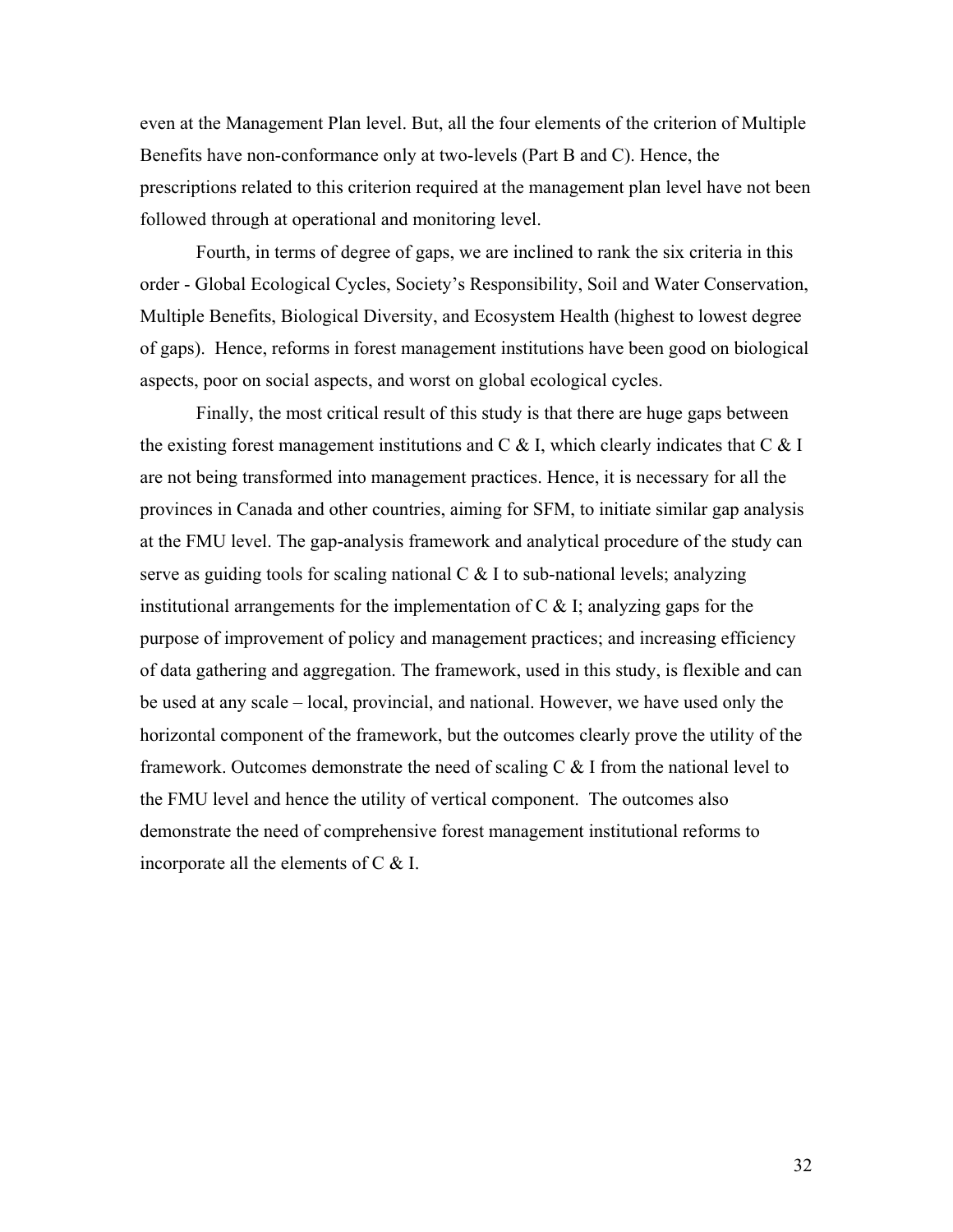Literature Cited

- Akabua, K. M., W. L. Adamowicz, and P. C. Boxall, 2000. Spatial non-timber valuation decision support systems. *Forest Chronicle* 76(2): 319-327.
- Boxall, P. C., J. W. Adamowicz, J. Swait, M. Williams and J. Louviere, 1996a. A comparison of Stated Preference Methods for Valuing Environmental Goods. *Ecological Economics* 18: 243-253.
- Canadian Council of Forest Ministers (CCFM), 1992. Sustainable Forests: A Canadian Commitment. National Forest Strategy, Ottawa, 51p.
- Canadian Council of Forest Ministers (CCFM), 2000. Criteria and indicators of Sustainable Forest Management in Canada: National status 2000, Ottawa, 122p.
- Canadian Standards Association (CSA), 1996. A Sustainable Forest Management System: Specifications Document, Etobicoke.
- Luckert, M. K., 1997. Towards a tenure policy framework for sustainable forest management in Canada. *Forest Chronicle* 73(2): 211-215.
- McLaren, M. A., I. D. Thompson and J. A. Baker, 1998. Selection o vertebrate wildlife indicators for monitoring sustainable forest management in Ontario. *Forest Chronicle* 74(2): 241-248.
- Morris, D. M. 1997. The role of long-term site productivity in maintaining healthy ecosystems: A prerequisite of ecosystem management. *Forest Chronicle* 73(6): 731-740.
- Nilsson, S. and M. Gluck, 2001. Sustainability and the Canadian forest sector. *Forest Chronicle* 77(1): 39 - 47.
- Noss, R. F. and A. Y. Cooperrider, 1994. Saving nature's legacy: protecting and restoring biodiversity, Island Press, Washington, 416 p.
- Ontario Ministry of Natural Resources (OMNR), 1996. Forest Management Planning Manual for Ontario's Crown Forests, Queen's Printer for Ontario, Toronto [ISBN: 0-77783942-3].
- Rawlinson, E., 1996. CSA sustainable forest management systems: Getting ready. *Forest Chronicle* 72(3): 261-264.
- Yanchuk, A. D. and D. T. Lester, 1996. Setting priorities for conservation of the conifer genetic resources of British Columbia. *Forest Chronicle* 72(4): 406-415.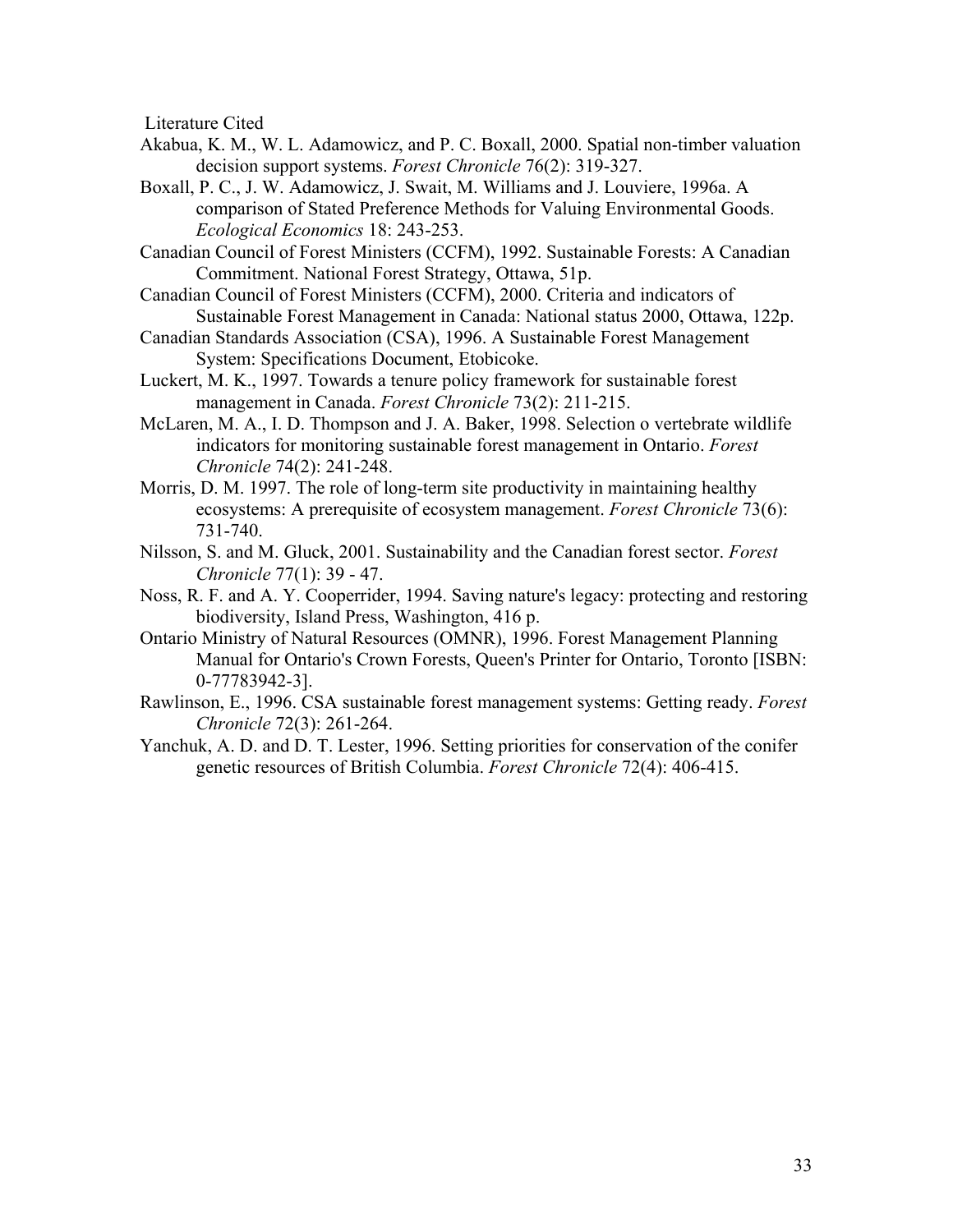# Table 1

|    | Criteria                    | Elements                                                  |
|----|-----------------------------|-----------------------------------------------------------|
| 1. | Conservation of Biological  | $(1)$ Ecosystem diversity; $(2)$ Species diversity; $(3)$ |
|    | Diversity                   | Genetic diversity                                         |
| 2. | Ecosystem Condition and     | $(1)$ Disturbance and stress: $(2)$ Ecosystem resilience  |
|    | Productivity                | (3) Extant biomass                                        |
| 3. | Soil and Water Conservation | (1) Physical environmental factors; (2) Policy and        |
|    |                             | protection factors                                        |
| 4. | Global Ecological Cycles    | (1) Global carbon budget; (2) Forest land conversion;     |
|    |                             | (3) Carbon dioxide conservation; (4) Policy factors;      |
|    |                             | (5) Hydrological Cycles                                   |
| 5. | <b>Multiple Benefits</b>    | (1) Productive capacity; $(2)$ Competitiveness; $(3)$     |
|    |                             | Contribution to economy; (4) Non-timber values            |
| 6. | Society's Responsibility    | (1) Aboriginal and Treaty Rights; (2) Participation by    |
|    |                             | Aboriginal Communities; (3) Sustainability of Forest      |
|    |                             | Communities; (4) Fair and Effective Decision              |
|    |                             | Making                                                    |
|    |                             | <b>Informed Decision Making</b>                           |

Canadian Council of Forest Ministers Criteria & Elements of Sustainable Forest Management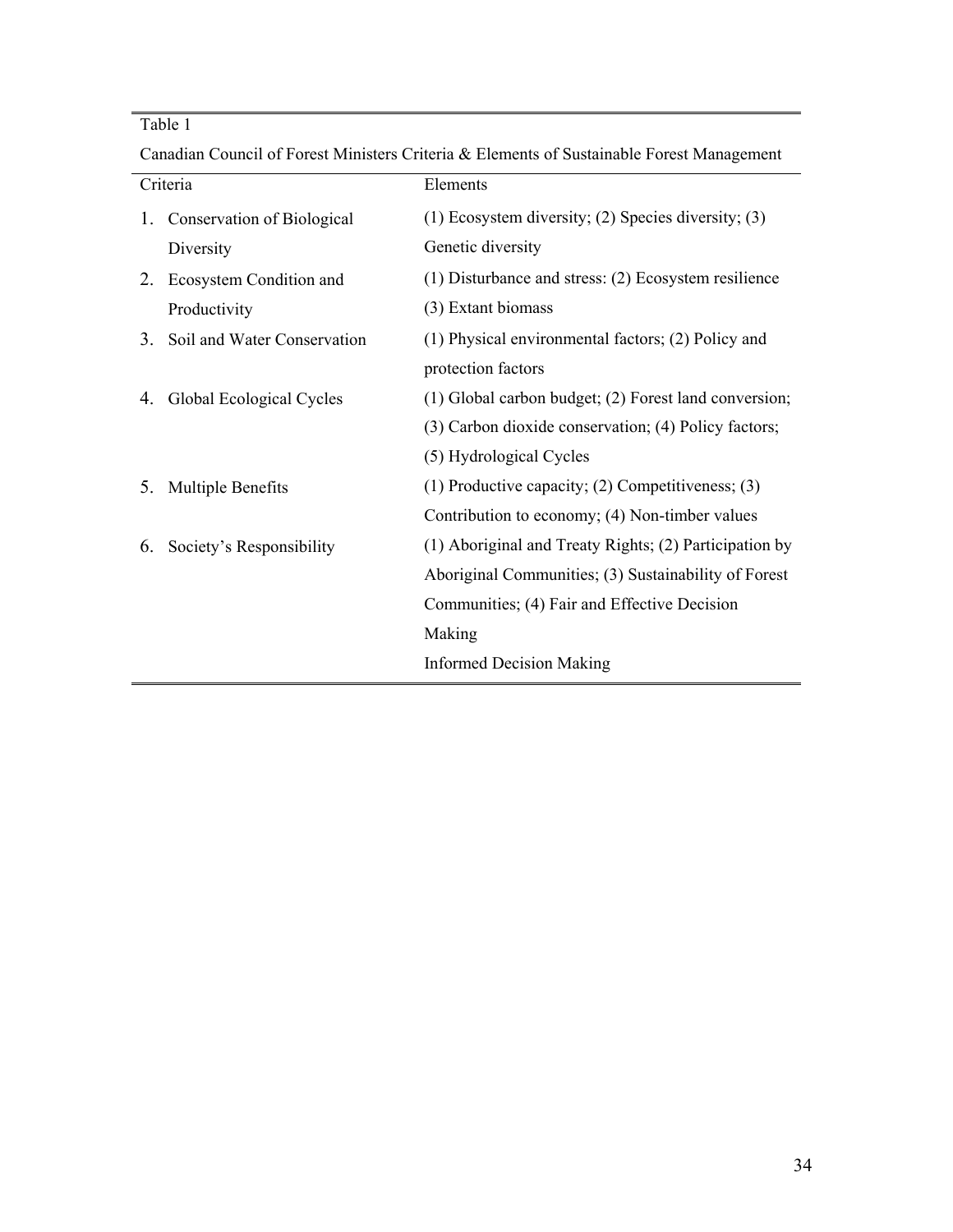| 1. |
|----|
|----|

 $\frac{1}{\Lambda}$  fr A framework for analyzing gaps in institutional arrangement for the implementation of  $C \& 1$ 

| <b>Scale</b>                                    | A tramework for analyzing gaps in institutional arrangement for the implementation of $\infty$ is<br><b>SFM Values Definition</b> |                                                                                                                                                                    | <b>Institutional Arrangements</b>          |                                                                                       |                                                                                                                 |                       |
|-------------------------------------------------|-----------------------------------------------------------------------------------------------------------------------------------|--------------------------------------------------------------------------------------------------------------------------------------------------------------------|--------------------------------------------|---------------------------------------------------------------------------------------|-----------------------------------------------------------------------------------------------------------------|-----------------------|
| National                                        | National C & I                                                                                                                    |                                                                                                                                                                    | Context                                    | Legislation                                                                           | Context                                                                                                         |                       |
| framework<br>Criteria<br>Elements<br>Indicators |                                                                                                                                   | Define broader<br>values - basis for<br>complementary sub-<br>national values<br>Refine the scope of<br>the criteria<br>Assessment,<br>reporting and<br>monitoring | Acts/Bills                                 | Definitions, Purpose,<br>Scope, Powers,<br>Compliance,<br>Penalties, Appeals,<br>etc. |                                                                                                                 |                       |
|                                                 | Scaling                                                                                                                           | Aggregation                                                                                                                                                        | Compatibility/compa<br>rability            | Institutionalizat<br>$\overline{5}$                                                   | Ensures<br>complementary rules                                                                                  |                       |
| Sub-<br>National                                |                                                                                                                                   |                                                                                                                                                                    |                                            | Regulations                                                                           | Enforcement                                                                                                     |                       |
| Provincial/<br>Regional                         | Criteria                                                                                                                          |                                                                                                                                                                    | Provincial/regional<br>values              | Guidelines                                                                            | Acceptable codes of<br>practice                                                                                 | Vertical Gap Analysis |
|                                                 | Elements                                                                                                                          |                                                                                                                                                                    | Refine the scope of<br>the criteria        | <b>Standards</b>                                                                      | Acceptable levels of<br>performance                                                                             |                       |
|                                                 | Indicators                                                                                                                        |                                                                                                                                                                    | Assessment,<br>reporting and<br>monitoring |                                                                                       |                                                                                                                 |                       |
|                                                 | Scaling                                                                                                                           | Aggrega<br>$\frac{\text{tion}}{\text{1}}$                                                                                                                          | Compatibility/compa<br>rability            | Institutio<br>nalizatio                                                               | Ensures<br>Complementary rules                                                                                  |                       |
| Local                                           | Criteria                                                                                                                          |                                                                                                                                                                    | Local values                               | Planning &                                                                            | Provisions $\&$                                                                                                 |                       |
|                                                 | Elements<br>Scope for<br>implementation<br>Assessment for<br>Indicators<br>reporting and<br>monitoring                            |                                                                                                                                                                    |                                            | Operational<br>Manual<br>+ Local<br>knowledge                                         | prescriptions for<br>Forest Management<br>Planning; Operational<br>procedures; and<br>Reporting &<br>Monitoring |                       |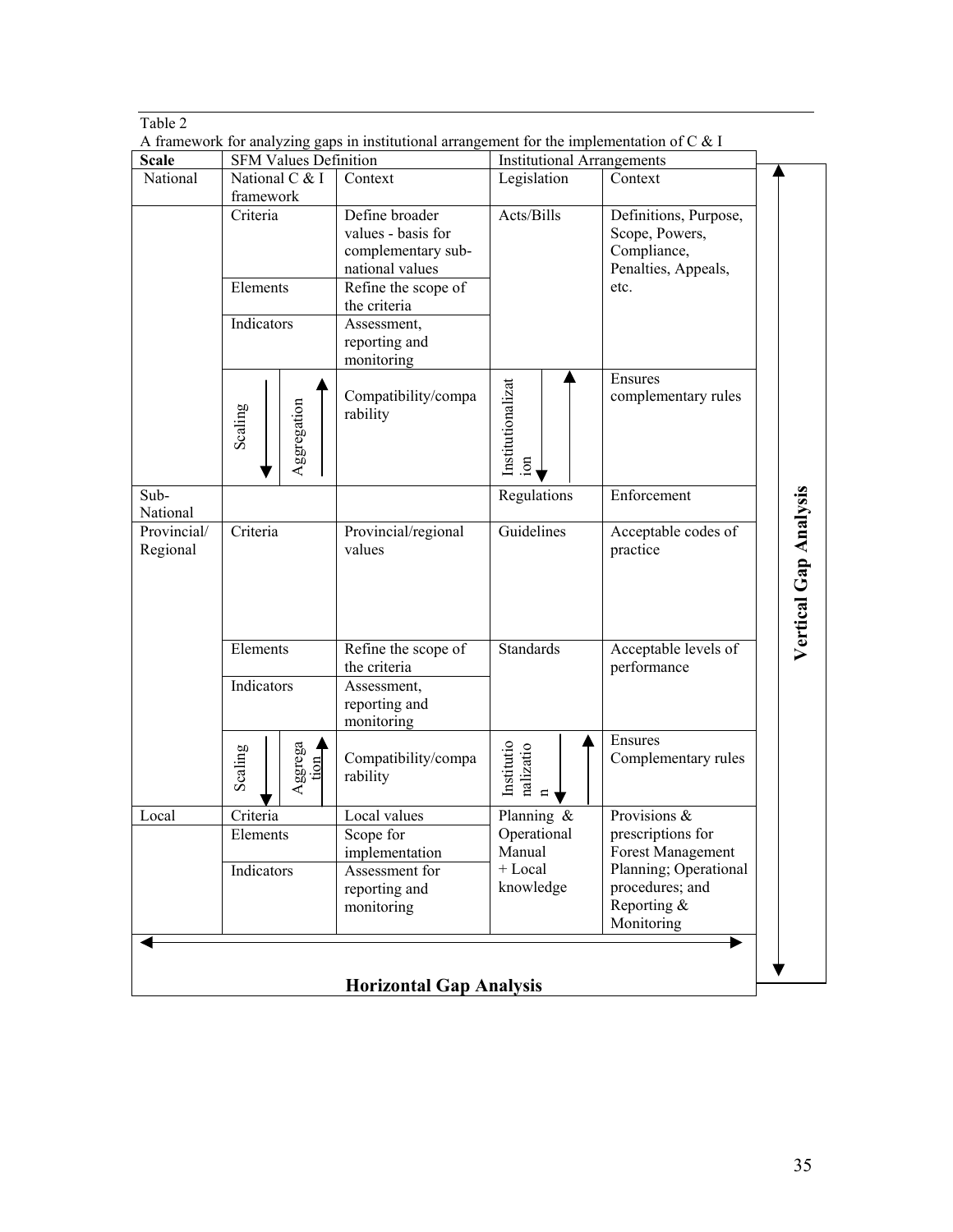Table 3.

The conceptual framework used to analyze gaps between elements of CCFM C & I of SFM and the prescriptions of the FMPM for Ontario's Crown forests.

|             | <b>FMPM</b> prescriptions | Assumptions              |                   |              |                      |
|-------------|---------------------------|--------------------------|-------------------|--------------|----------------------|
|             | Management                | Annual                   | Reporting &       | Gap category | Likelihood of        |
|             | Plan (Part A              | Operations               | Monitoring        |              | conformance to       |
|             | of FMPM)                  | (Part B)                 | (Part C)          |              | <b>SFM</b> standards |
|             |                           |                          |                   |              |                      |
| Elements of | Inadequate                | Inadequate               | Inadequate.       | Major        | Lower                |
| the $C & I$ | Adequate for              | Adequate for             | Adequate for      |              |                      |
| framework   | most                      | many                     | many              | Intermediate | Intermediate         |
|             | indicators <sup>a</sup>   | indicators;              | indicators;       |              |                      |
|             |                           | Inadequate<br>Inadequate |                   |              |                      |
|             |                           | for some                 | for some          |              |                      |
|             |                           | indicators               | indicators        |              |                      |
|             | Adequate for              | Adequate for             | In adequate       |              |                      |
|             | most                      | most                     | for some<br>Minor |              | Higher               |
|             | indicators                | indicators               | indicators        |              |                      |

<sup>a</sup> Some elements in this category may also have some of their indicators inadequately

prescribed at Part A, in addition to the inadequacy at Part B & C of the FMPM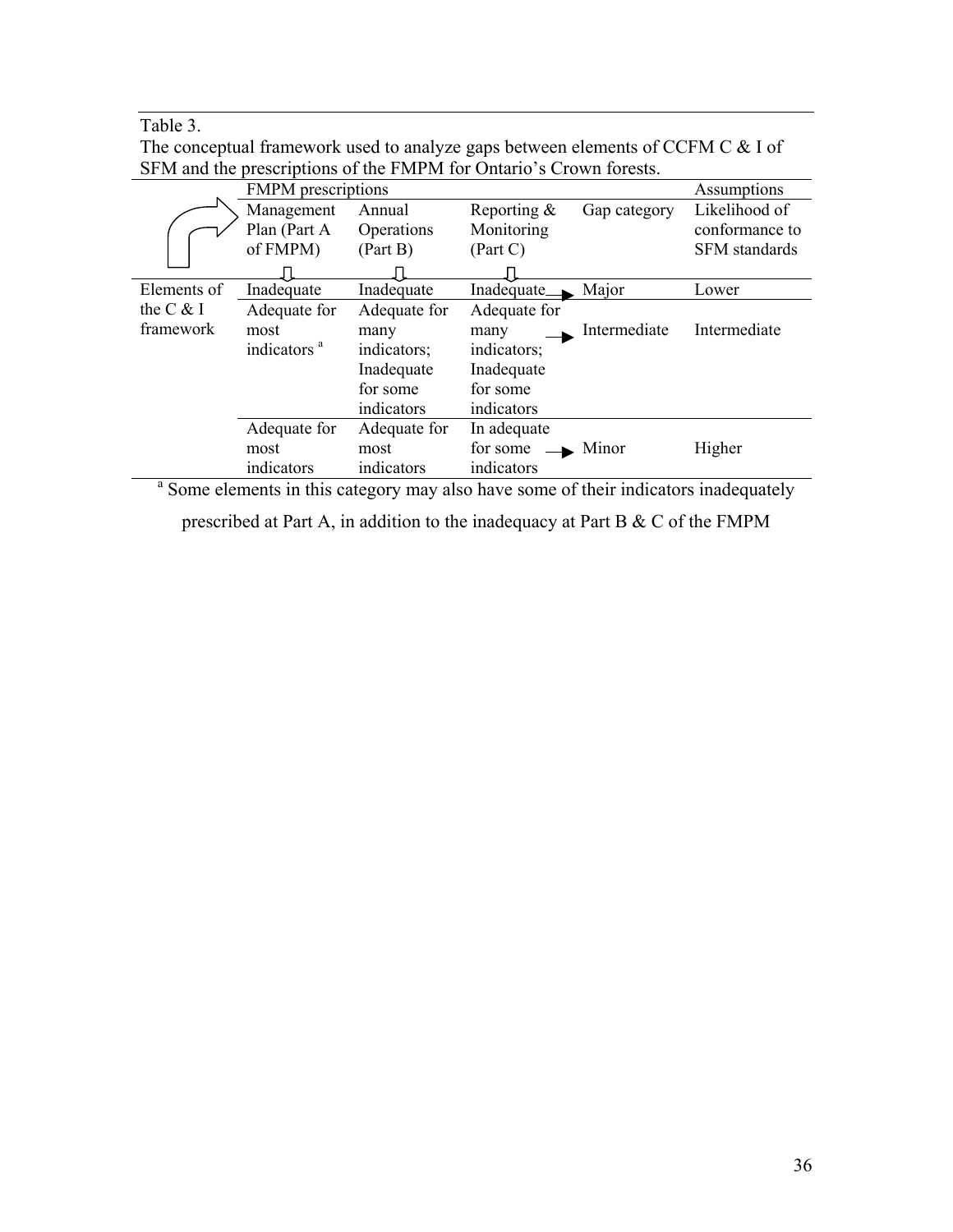Table 4

Gaps ascribed to the Conformance of the FMPM for Ontario's Crown forest to the elements of the CCFM C & I framework of SFM

| Criteria                      | Element                         | <b>GAPS BY FMPM CONTENT:</b>                      |                                                      |  |
|-------------------------------|---------------------------------|---------------------------------------------------|------------------------------------------------------|--|
|                               |                                 | $MA = major$ ; $IN = intermediate$ ; $MI = minor$ |                                                      |  |
|                               |                                 | <b>LEVEL OF INTERVENTION:</b>                     |                                                      |  |
|                               |                                 |                                                   | $A =$ Forest Management Planning section of          |  |
|                               |                                 |                                                   | $FMPM$ ; $B =$ Annual operations section of $FMPM$ ; |  |
|                               |                                 | $C =$ Monitoring and Reporting section of FMPM    |                                                      |  |
|                               |                                 |                                                   | Missing/required content                             |  |
|                               |                                 |                                                   |                                                      |  |
| Conservation                  | Ecosystem diversity             | $MI^C$                                            | Representation of forest types in                    |  |
| of Biological                 |                                 |                                                   | 'protected areas'                                    |  |
| Diversity                     | Species diversity               | $MI^C$                                            | Indicators of species diversity                      |  |
|                               | Genetic diversity               | MA <sup>A,B,C</sup>                               | In/ex situ conservation strategy for                 |  |
|                               |                                 |                                                   | commercial and endangered species                    |  |
| Ecosystem                     | Disturbance and stress          | IN <sup>B,C</sup>                                 | Anthropogenic disturbance & stress                   |  |
| Condition and<br>Productivity | Ecosystem resilience            | $\overline{MI}^C$                                 | Indicators of ecosystem resilience                   |  |
|                               | <b>Extant biomass</b>           | $MI^C$                                            | Indicator species, MAI                               |  |
| Soil and Water                | Physical environmental          | IN <sup>B,C</sup>                                 | Water quality, dynamics of aquatic                   |  |
| Conservation                  | factors                         |                                                   | fauna                                                |  |
|                               | Policy and protection           | IN <sup>A,B,C</sup>                               | Best practice guidelines, policy                     |  |
|                               | factors                         |                                                   | statements                                           |  |
| Global                        | Global carbon budget            | MA <sup>A,B,C</sup>                               | Local estimates/budgets                              |  |
| Ecological                    | Forest land conversion          |                                                   | Well covered                                         |  |
| Cycles                        | Carbon dioxide                  | $\overline{MA}^{A,B,C}$                           |                                                      |  |
|                               |                                 |                                                   | Energy conservation, forest industry                 |  |
|                               | conservation                    |                                                   | emissions                                            |  |
|                               | Policy factors                  | $\overline{\mathrm{MA}}^{\mathrm{A,B,C}}$         | Forest inventories, policy statements                |  |
|                               | <b>Hydrological Cycles</b>      | $MI^C$                                            | The impact of forest practices                       |  |
| Multiple                      | Productive capacity             | IN <sup>B,C</sup>                                 | Sustainability trends/depletion of non-              |  |
| <b>Benefits</b>               |                                 |                                                   | timber resources                                     |  |
|                               | Competitiveness                 | IN <sup>B,C</sup>                                 | Profitability, markets, R & D,                       |  |
|                               |                                 |                                                   | innovation                                           |  |
|                               | Contribution to economy         | IN <sup>B,C</sup>                                 | Contribution of non-timber                           |  |
|                               |                                 |                                                   | products/values                                      |  |
|                               | Non-timber values               | IN <sup>B,C</sup>                                 | Optimal utilization/sustainability                   |  |
| Society's                     | Aboriginal and Treaty           | $\overline{\mathrm{IN}^{\mathrm{A,B,C}}}$         |                                                      |  |
| Responsibility                | Rights                          |                                                   | Guidelines, terms of reference $\&$                  |  |
|                               | Participation by Aboriginal     | IN <sup>A,B,C</sup>                               | policy statements to aid and ensure                  |  |
|                               | Communities                     |                                                   | commitment, define roles and reduce                  |  |
|                               | Sustainability of Forest        | MA <sup>A,B,C</sup>                               | risk.                                                |  |
|                               | Communities                     |                                                   |                                                      |  |
|                               | Fair and Effective Decision     | $\overline{IN^{A,B,C}}$                           | Public involvement in the design of                  |  |
|                               | Making                          |                                                   | decision making process                              |  |
|                               | <b>Informed Decision Making</b> | $\overline{\text{IN}^{\text{A,B,C}}}$             | Mutual learning, public education, R                 |  |
|                               |                                 |                                                   | $& D$ ; multi-resource inventories                   |  |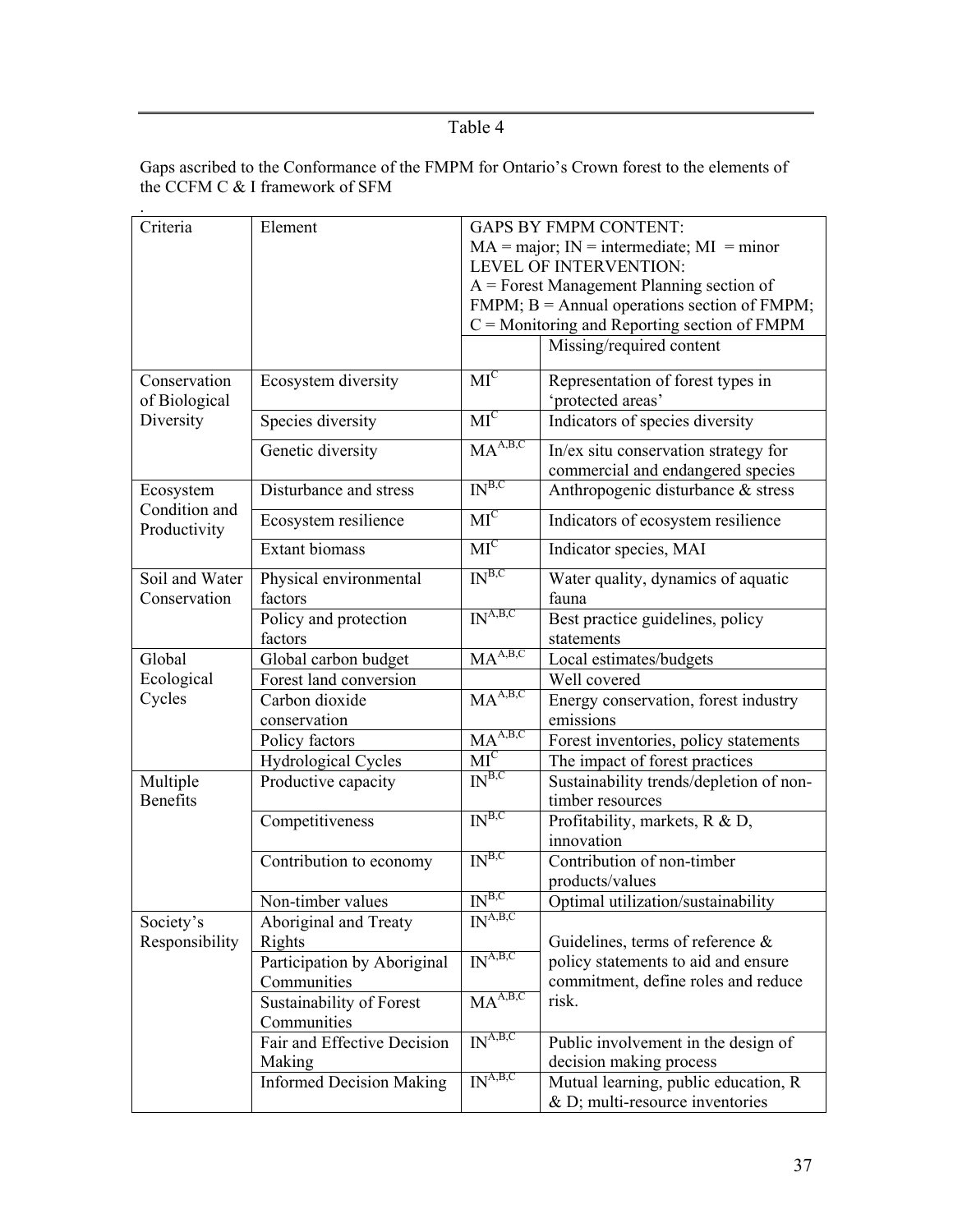# **Appendix 1**

# **Summary of Recommendations:**

- The complete inadequacy of management prescriptions for the criteria Global Ecological cycles, at all three management levels, suggests the need to scale the national  $C \& 1$  to the level of FMU, for example assessment of energy-use efficiency of harvesting practices, forest rotation based on the maximization of carbon sequestration, and management of forest biomass for carbon sequestration, and to make appropriate changes in forest management institutions at all the three components – planning, operations, and reporting  $\&$  monitoring.
- There is a need for an earlier involvement of the local citizens and communities in the public consultation process in order to have local peoples input not only on identifying the local values but also on the design of the process by which such values will be identified based on local situations, knowledge, perceptions, and resources.
- There is a need to develop prescriptions that will allow forest managers to use the baseline information collected during forest inventorying to track the multiattributes of the forest over time and document success or failure in their maintenance and/or improvement over time.
- There is a need to develop prescriptions for alternative genetic conservation strategies including: monitoring the safety of wild populations in existing protected areas, creating new reserves for *in- situ* management and *ex- situ* collections of various types for breeding purposes.
- There must be prescriptions and guidelines for making trade offs and ranking management alternatives for optimal combination of market (e.g. timber, fiber) and non-market goods and services. This involves local analyses of opportunities and constraints for both market values (goods and services).
- There is a need to develop explicit provisions and/or specific guidelines, including policy statements to aid commitment in taking measures aimed at sustaining forest economic-base and subsistence-base of native and forest dependent communities.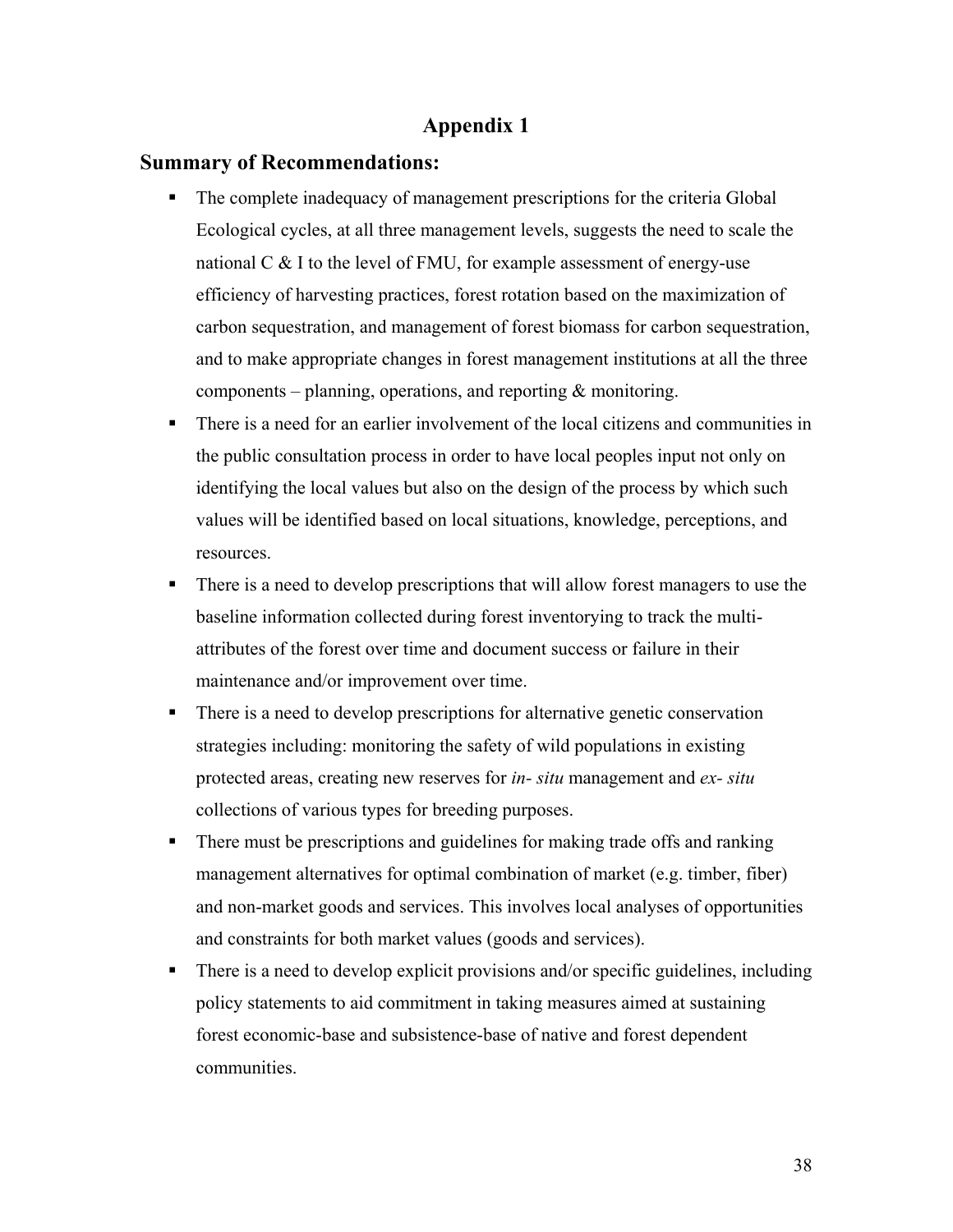- **Prescriptions for monitoring of soil and water conservation must include** assessment of water quality – e.g. water chemistry and turbidity - as an indicator of *Physical environmental factors* for the purpose of *soil and water conservation*. There is also a need for specific management directives for monitoring the *Dynamics of aquatic fauna.*
- There is a need to develop *specific Policy and protection factors* for monitoring soil and water conservation including protection of areas of concern ("protected areas"). Forest management planning prescriptions must require policy statements and specified management objectives that provide vision, mission, guiding principles and codes of sound management practice.
- In the assessment of *productive capacity of the forest* addition to assessment of depletion of timber/trees, there must be requirement for assessment of other forest products/values including animal population trends.
- The is a need to prescribe for assessing, monitoring, and sustaining competitiveness at the FMU both in terms of profitability and investment in development of multi-resource values of the forest.
- The prescriptions for reporting and monitoring of forest sustainability should include requirements for assessment, reporting, and monitoring sustainability of *Non-market* and *non-timber values* and their *contribution to economy* rather than treating them as side effects of timber management.
- With respect to *Aboriginal and Treaty rights*, there is need to develop specific guidelines and mandatory terms of reference to facilitate the commitment - and minimize risks - to actions aimed to meet *Aboriginal and Treaty Rights*, enhance aboriginal forest based economic opportunities, protect significant aboriginal sites, and ensure participation during forest management planning and implementation.
- Forest management planning process should document and keep track of informed *decision-making* programs (e.g. learning mechanisms, public education, research, development etc.).
- The assessment of sustainability of the forest eco-system should specify provisions for monitoring *disturbance and stress* ascribed to *anthropogenic*